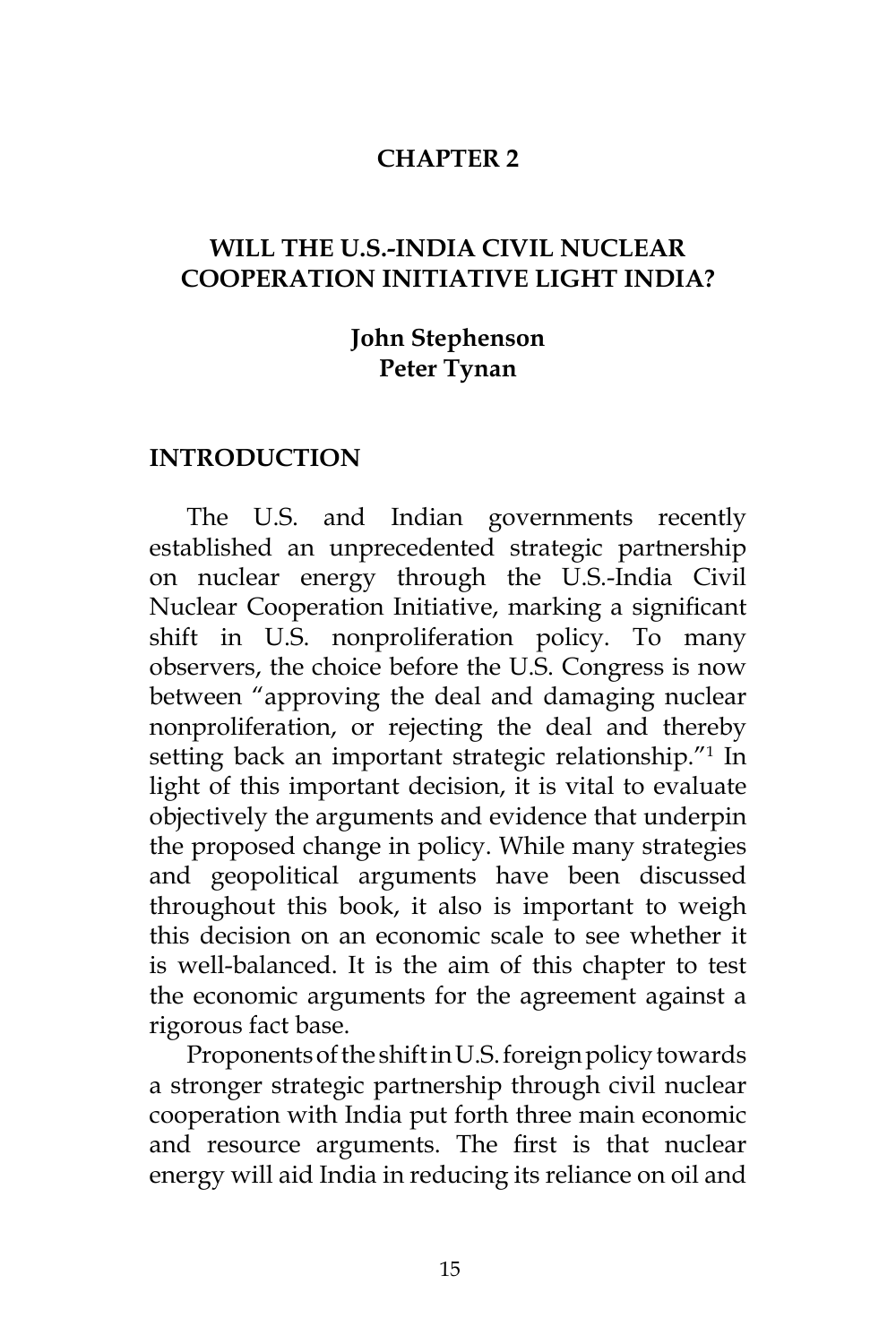gas. Secretary of State Condoleezza Rice asserted that "civilian nuclear energy will make [India] less reliant on unstable sources of oil and gas."2 The second is that nuclear energy is necessary to sustain India's gross domestic product (GDP) growth rate of 8-9 percent. Without nuclear energy, it is argued, India may not be able to sustain its GDP growth and achieve its targets for economic development. The third argument is that nuclear energy can reduce greenhouse gas emissions and improve climate change by substituting for coalbased electricity generation.

The ultimate question given the debate around U.S.-Indian civil nuclear cooperation is whether nuclear generation is needed to meet the electricity needs of India in the medium and long-term and whether it contributes meaningfully to environmental improvements and energy independence to justify an expansion of nuclear power in India. In evaluating the validity and strength of the arguments for the agreement, this chapter will: (1) assess the current and future demand for electricity in India in the mediumterm to 2016 and the long-term to 2032 to determine the gap between current supply and future demand; and, (2) review energy supply options by evaluating total potential capacity, relative costs, pace of development and technical constraints, the location of supply and demand, environmental issues, and the impact on energy independence.

## **WHAT IS INDIA'S CURRENT AND FUTURE DEMAND FOR ELECTRICITY?**

Numerous factors are involved in estimating future energy requirements and it is important to place electricity demand within the context of India's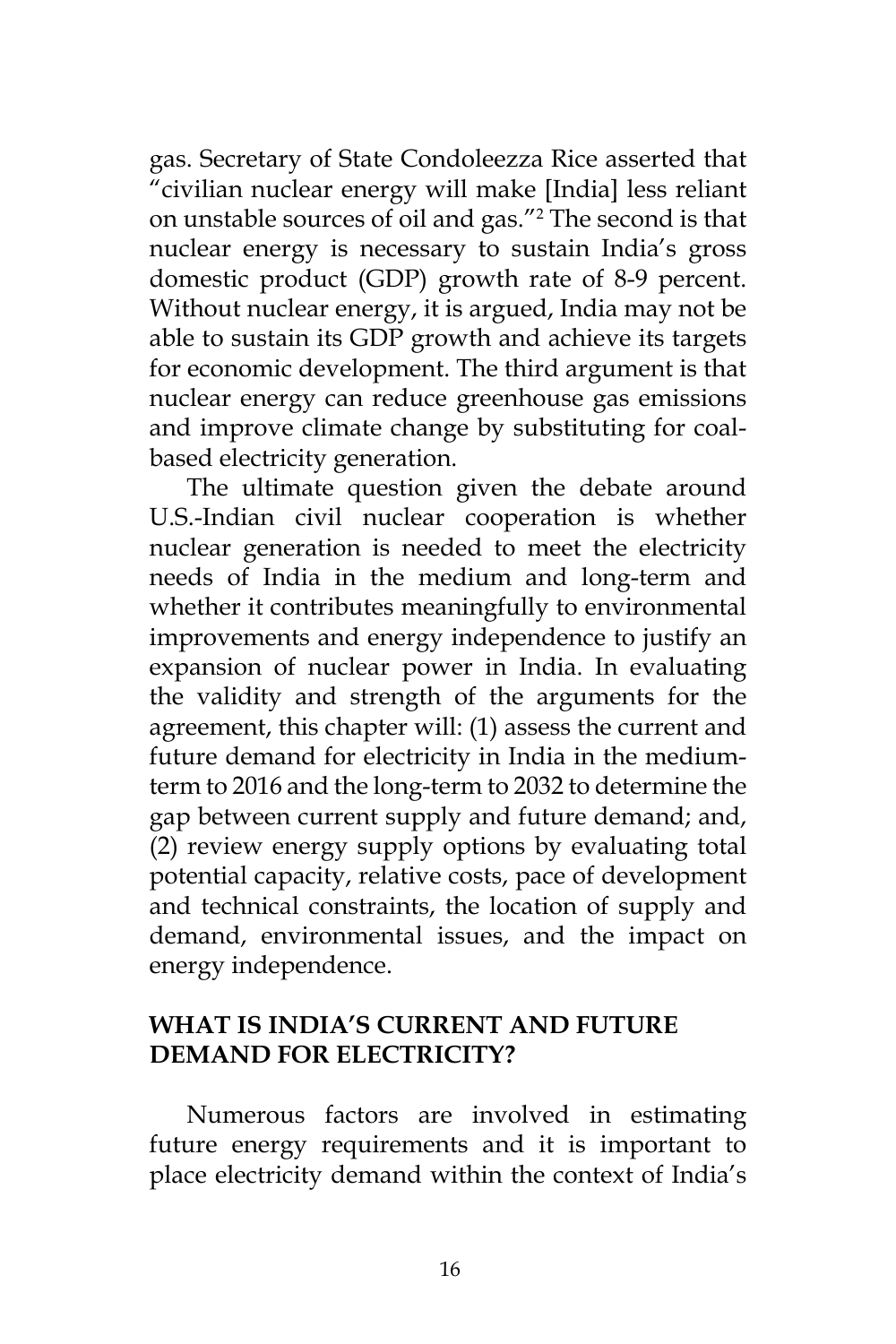total future energy needs. The Government of India's Planning Commission highlights in its August 2006 *Integrated Energy Policy* that:

> long-term projections for energy requirements are based on assumptions vis-à-vis the growth of the economy, population growth, the pace at which "non-commercial energy" is replaced by "commercial energy," the progress of energy conservation, increase in energy efficiency as well as societal and lifestyle changes.<sup>3</sup>

The demand for electricity in India undoubtedly will increase significantly, but the country is still largely reliant on traditional forms of energy, including traditional biomass such as firewood and cow dung. In 2000, firewood and chips constituted 59 percent of total energy needs, dung cake another 22 percent, and electricity only 6 percent.<sup>4</sup> Long-term strategies for India's development need to focus on the entire energy picture of which electricity production is but a small part. In examining the economic arguments for an expansion of nuclear generation, this chapter focuses on electricity but recognizes the still marginal contribution electricity plays toward fulfilling India's energy needs.

The major driver of electricity demand is the GDP growth rate, with most estimates forecasting the Indian growth rate between 5 to 9 percent.<sup>5</sup> This wide variation demonstrates the high level of uncertainty inherent in projections about GDP growth. Historically, India's GDP has grown at 5.3 percent from 1978-2003,6 but most analysts forecast a higher rate of growth due to improvements in the structure of the economy and benefits derived from globalization. According to David Victor of the Council on Foreign Relations,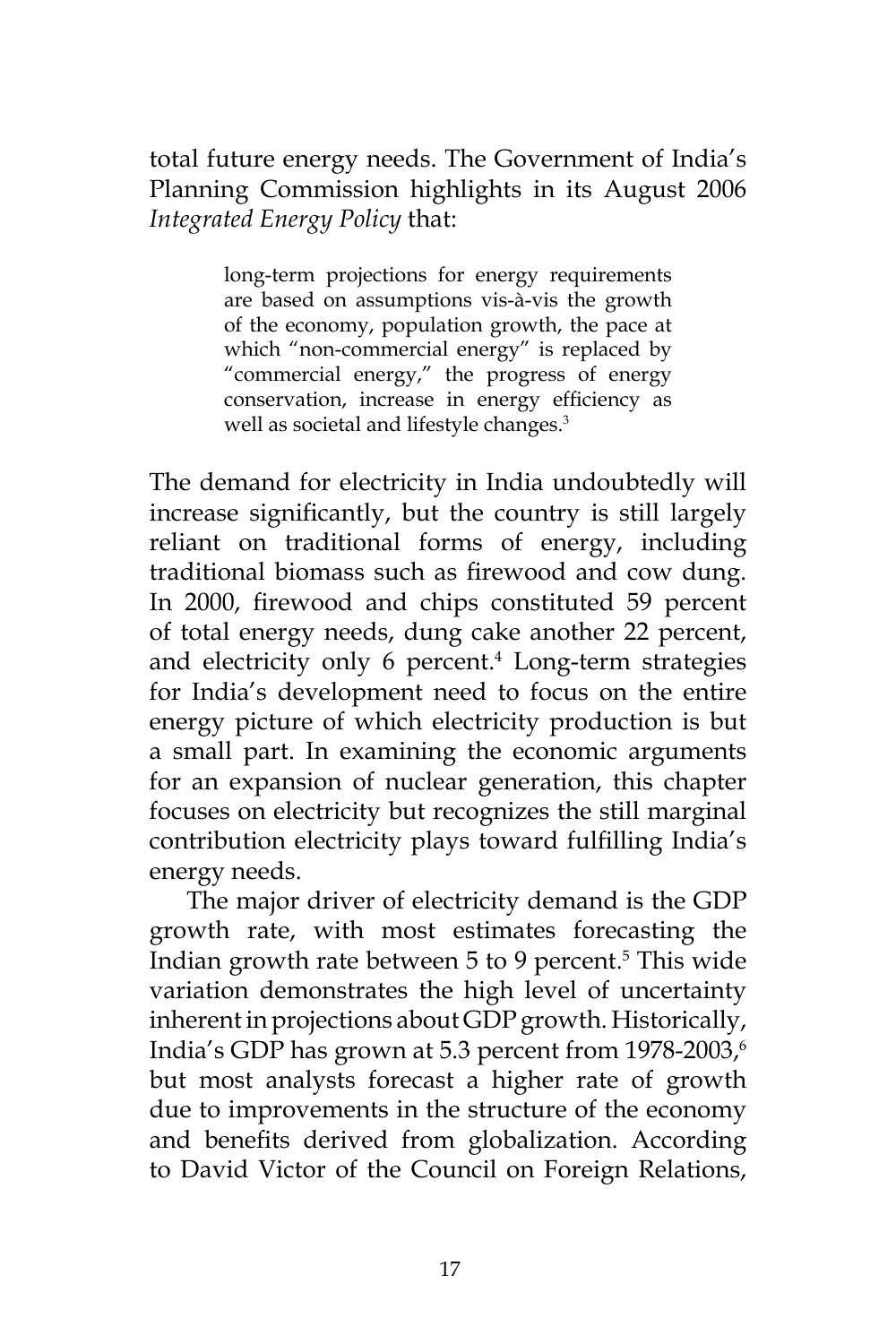"India's economy enjoyed an average annual growth rate of around 7 percent from 1994-2004 . . . [and] most analysts expect growth to be sustained at 8 percent over the next few years, if not longer."7 The Planning Commission based its energy supply scenarios for its *Integrated Energy Policy* on 8 percent and 9 percent GDP growth rates, constituting a suitable upper bound when estimating future energy requirements. If less ambitious GDP growth is realized and less electricity is needed, the conclusions drawn by this report, especially with regards to the role of nuclear generation, should continue to hold true.

### **Indian Sector Composition.**

The sectoral composition of GDP growth has a considerable effect on the *demand* for electricity both in terms of absolute and total gigawatts required as well as the composition of electricity supply sources, i.e., centralized versus decentralized generation. As seen in Figure 1, while "agriculture, forestry, and fishing" contribute the most to India's GDP, currently at 20 percent, the growth rate is only 4 percent. By contrast, "manufacturing," historically a large consumer of electricity, comprises another 16 percent of GDP and is growing at 11 percent. Generally, "economic growth is expected to cause a shift in the Indian economy away from energy-intensive manufacturing and also engender investments that make the economy more efficient in its use of energy."<sup>8</sup> The Government of India has focused on lowering the energy intensity of GDP growth through greater efficiency with the result that "the energy intensity of India's growth has been falling and is about half of what it used to be in the seventies."9 But while a reduction in energy intensity could result in as much as 25 percent less electricity needed per unit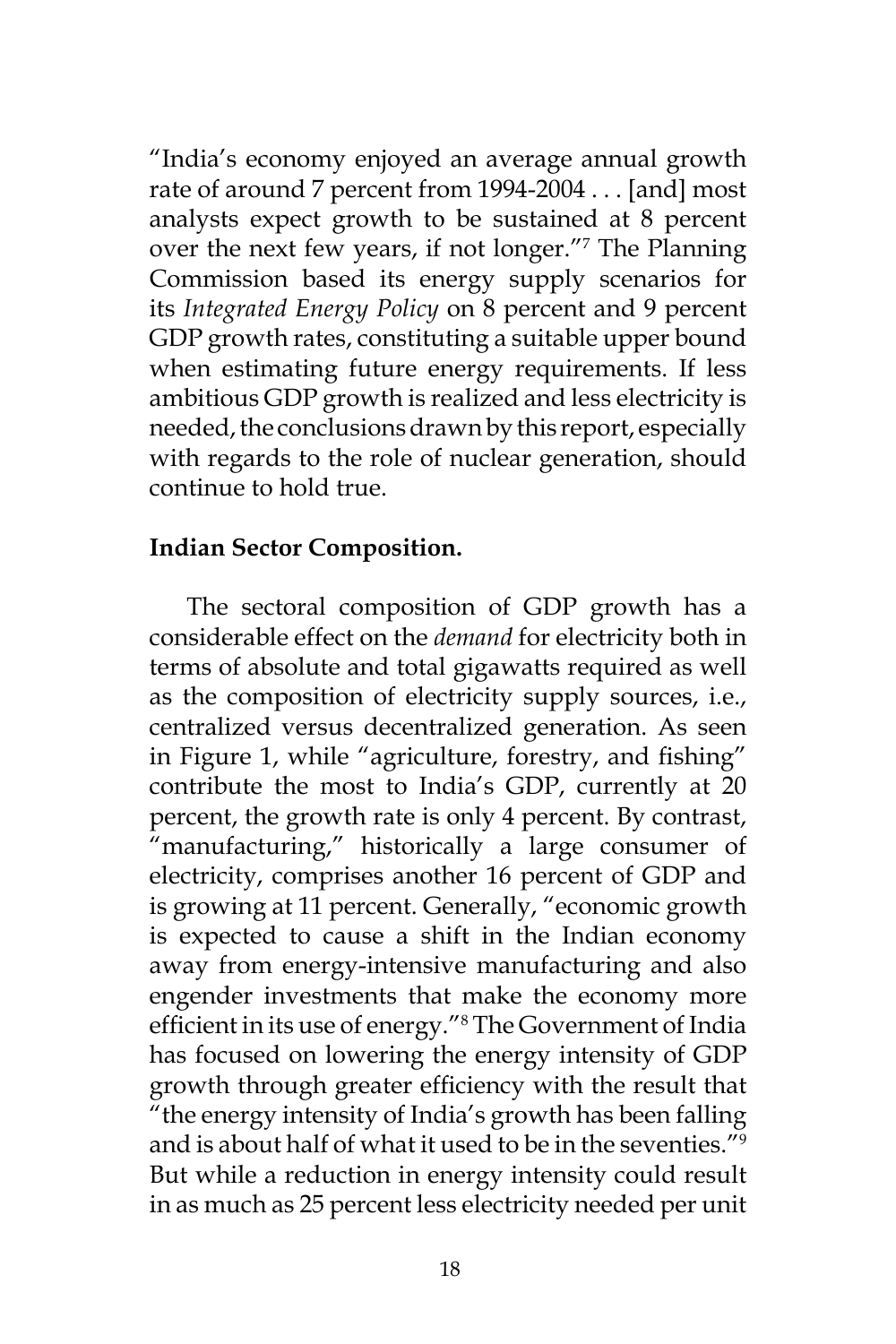of GDP than current levels,<sup>10</sup> most analyses forecast a growth in the overall demand for electricity and required generation capacity at approximately the same rate as the economy.<sup>11</sup>



Source: Government of India, Ministry of Statistics and Programme Implementation. Available at: *www.mospi.nic.in/31jan06\_s3\_1.htm*

\*\* Compound Annual Growth Rate

#### Figure 1.

Changes in electricity demand across industrial, domestic, and agricultural sectors also may have implications for the appropriateness of supply sources. The shift in the relative consumption of electricity by sector has seen considerable growth in the share of domestic and agricultural sectors along with a significant drop in the share of industrial consumption (see Figure 2). The industrial share of electricity consumption has decreased over the last half-century from a peak of 69 percent in the 1960s to current levels of roughly 34 percent of total electricity consumption. Agricultural consumption of electricity steadily increased over the last half-century, from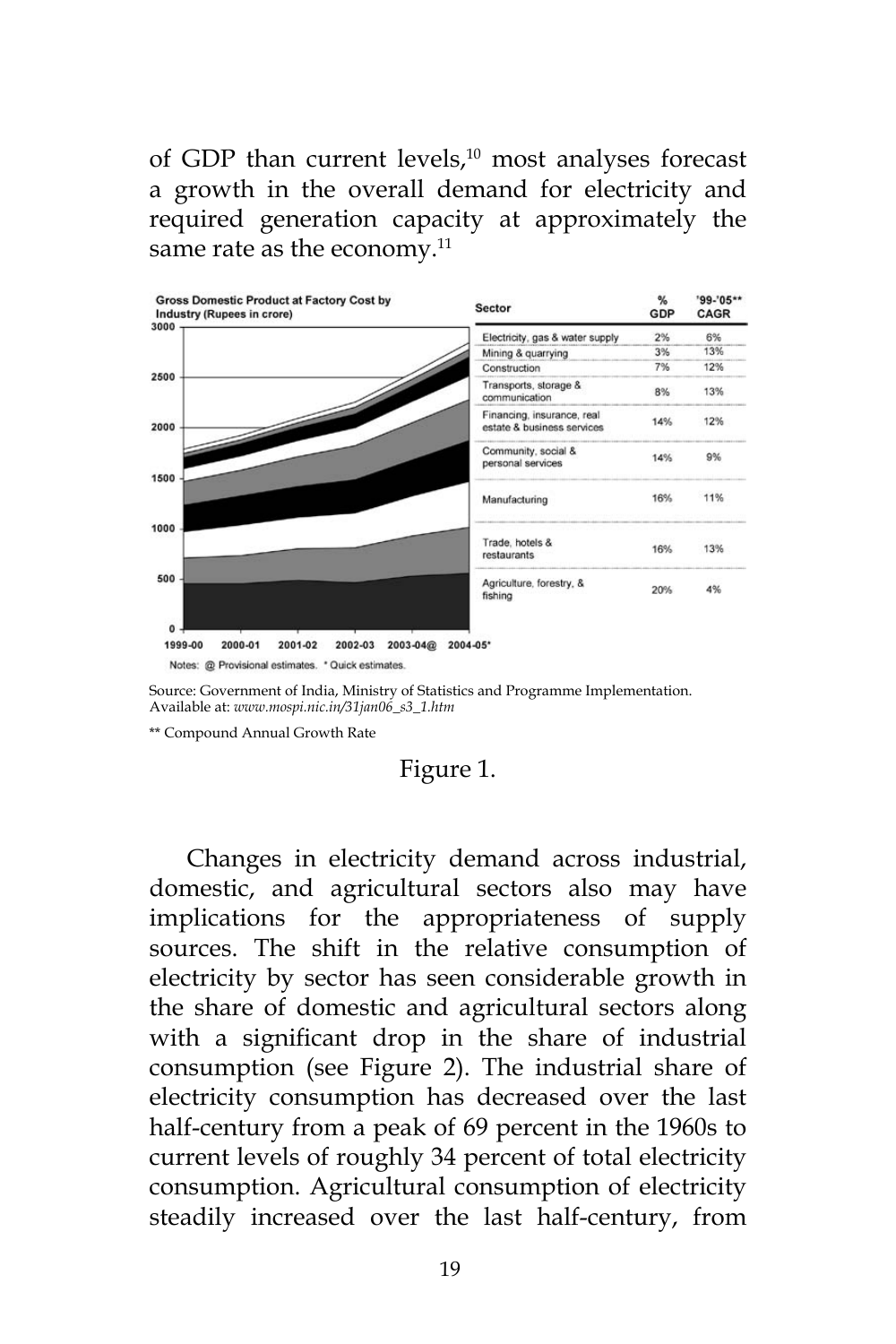roughly 4 percent in the 1950s to more than 24 percent in 2003 and domestic consumption increased from roughly 13 percent in 1950 to approximately 25 percent during the same period. Agriculture increasingly is being modernized, and the need for water pumping is driving the demand for electricity in the sector. The combined shift in relative electricity consumption from industrial to domestic and agricultural suggests an increased demand for decentralized, distributed generation. While urbanization may counter the decentralization of domestic consumption, with an urban population rising from 28 percent in 2001 to 48 percent in  $2020<sub>1</sub><sup>12</sup>$  electricity consumption in general could be less decentralized than in India's history due to the share of agricultural consumption and the policy goal of providing electricity to rural populations.



## **Population Growth.**

The growth in electricity demand also is due to population growth and a policy of improving electricity access to the entire population. Population growth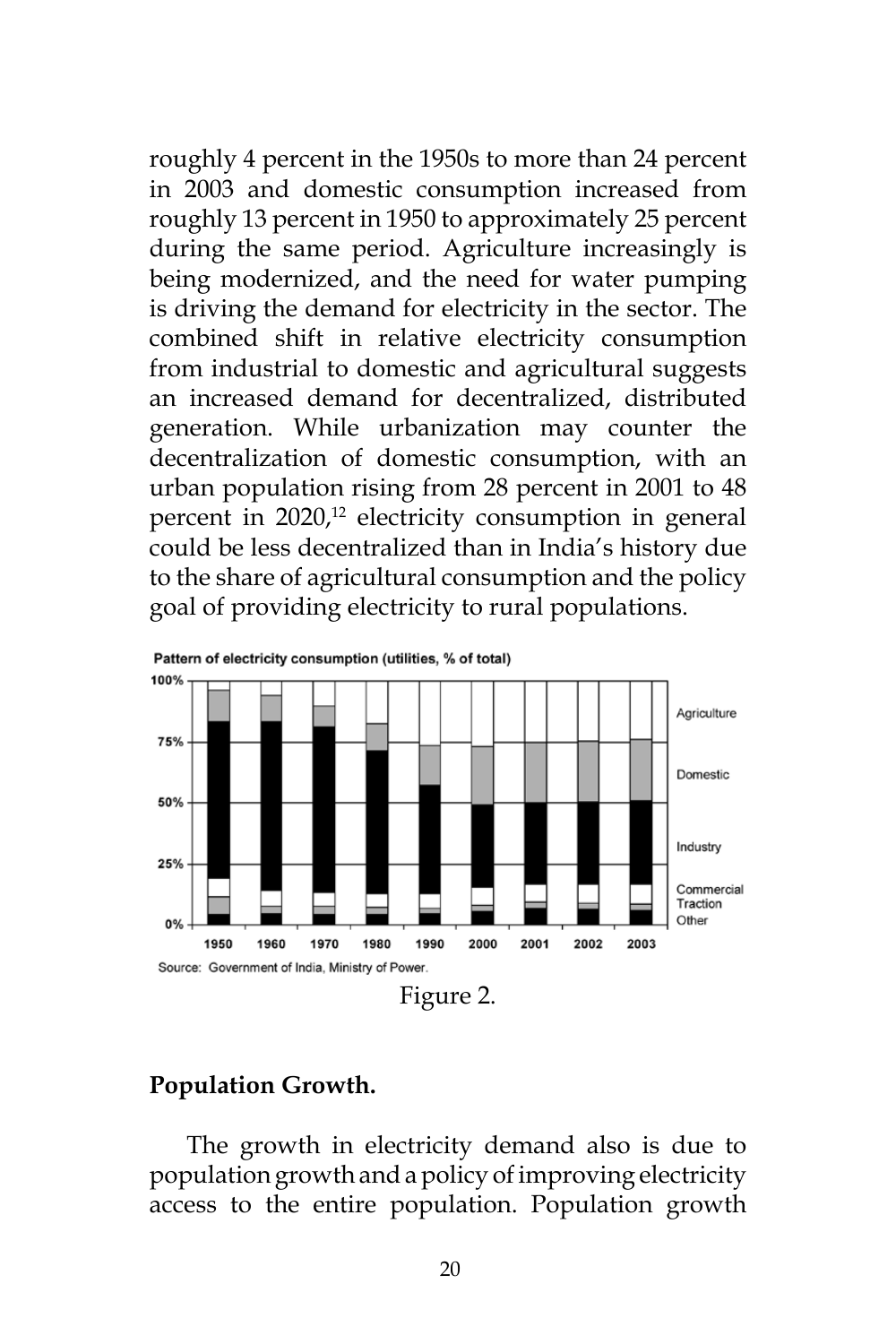is approximately 1.7 percent per year with the total population "expected to touch 1.9 billion by 2010 and 1.41 billion by 2020."13 Concurrently, the government has the goal of meeting "the lifeline energy needs of all citizens" which necessitates increasing "electricity generation capacity/supply by 5 to 6 times [that] of their 2003-2004 levels."14 As of 2000, approximately 57 percent of rural households and 12 percent of urban households did not have access to electricity.15 The policy goal of reaching more of the population with electricity will result in significant increases in consumer demand for electricity and will also make non-grid, decentralized approaches such as renewable energy sources, more appropriate. With a large rural population, even in light of urbanization trends, much of India's population does not live close to transmission and distribution lines.

## **Geographic Distribution.**

Geographically, electricity demand is concentrated in the North, South, and Western regions of India (see Figure 3). The Northeastern and East regions comprise only approximately 11-12 percent of the electricity demand of the country, whereas the other three regions each comprise 27-33 percent of total demand. As such, meeting GDP growth targets will require meeting electricity demand primarily in these areas and determining how best to share energy resources from the Northeastern and Eastern regions which are well-endowed with hydropower and coal resources respectively.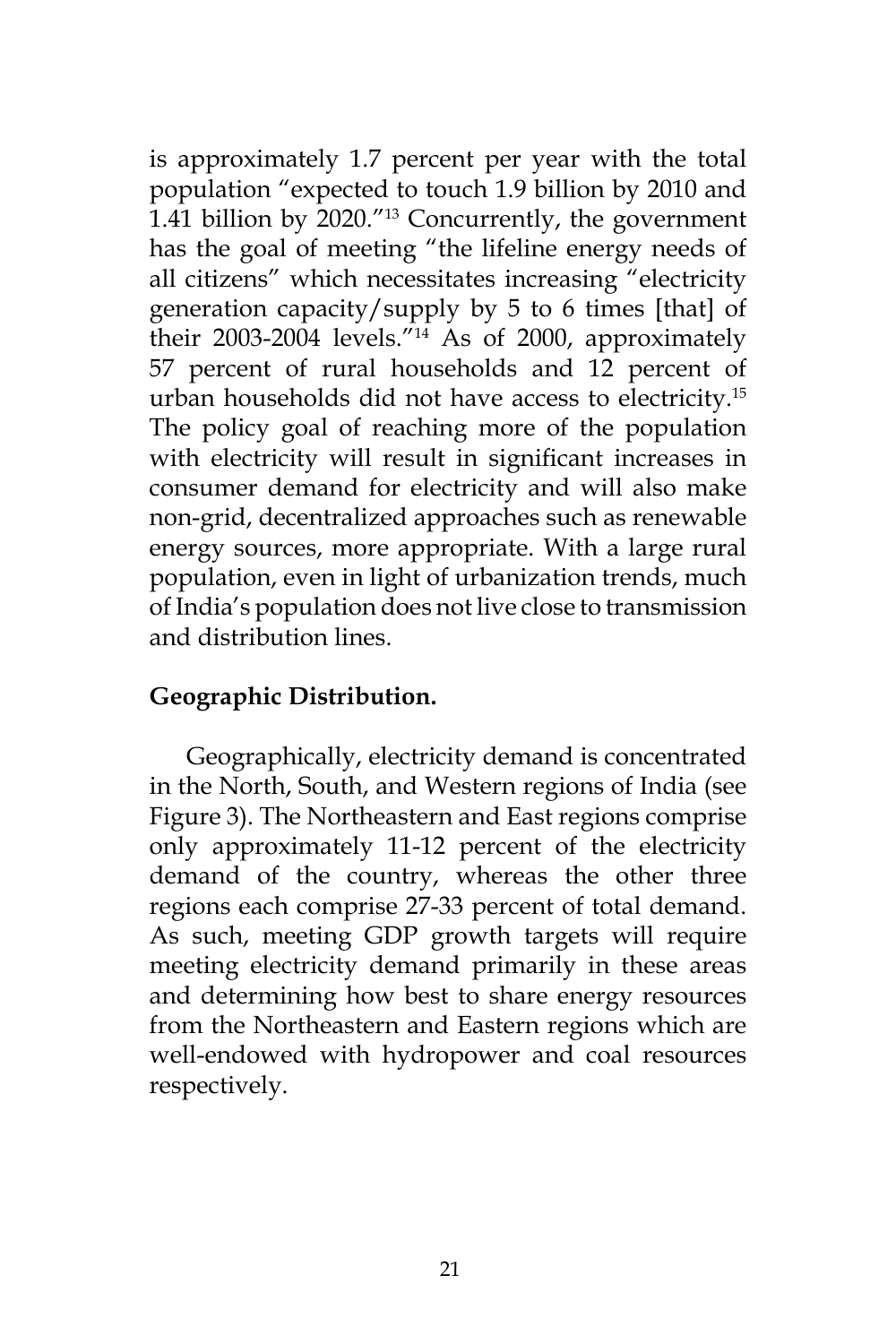

Figure 3.

#### **Electricity Demand Projections.**

Given strong forecasted GDP growth, population growth, and policy goals of improving access to electricity for the entire population, India's electricity demand and corresponding electricity generation capacity to meet that demand will grow significantly. On the demand side, whereas India's 2003-04 per capita consumption of electricity was 553 kilowatt hours (kWh), GDP growth of 8-9 percent would suggest per capita consumption at 2,471 kWh in 2032, a five-fold increase over 25 years. Placed in a global context, this per capita consumption would be just over the world average in 2003, at 2,429 kWh per capita; and India's 2031-32 level would constitute only 19 percent of the American 2003 per capita consumption of 13,006 kWh. On the supply side, to satisfy India's forecasted electricity consumption based on GDP growth rates of 8-9 percent, the Government of India's Planning Commission projects a need of 306-337 gigawatts of total *generation capacity* by 2016-17 and 778-960 gigawatts by 2031-32 (see Figure 4). With current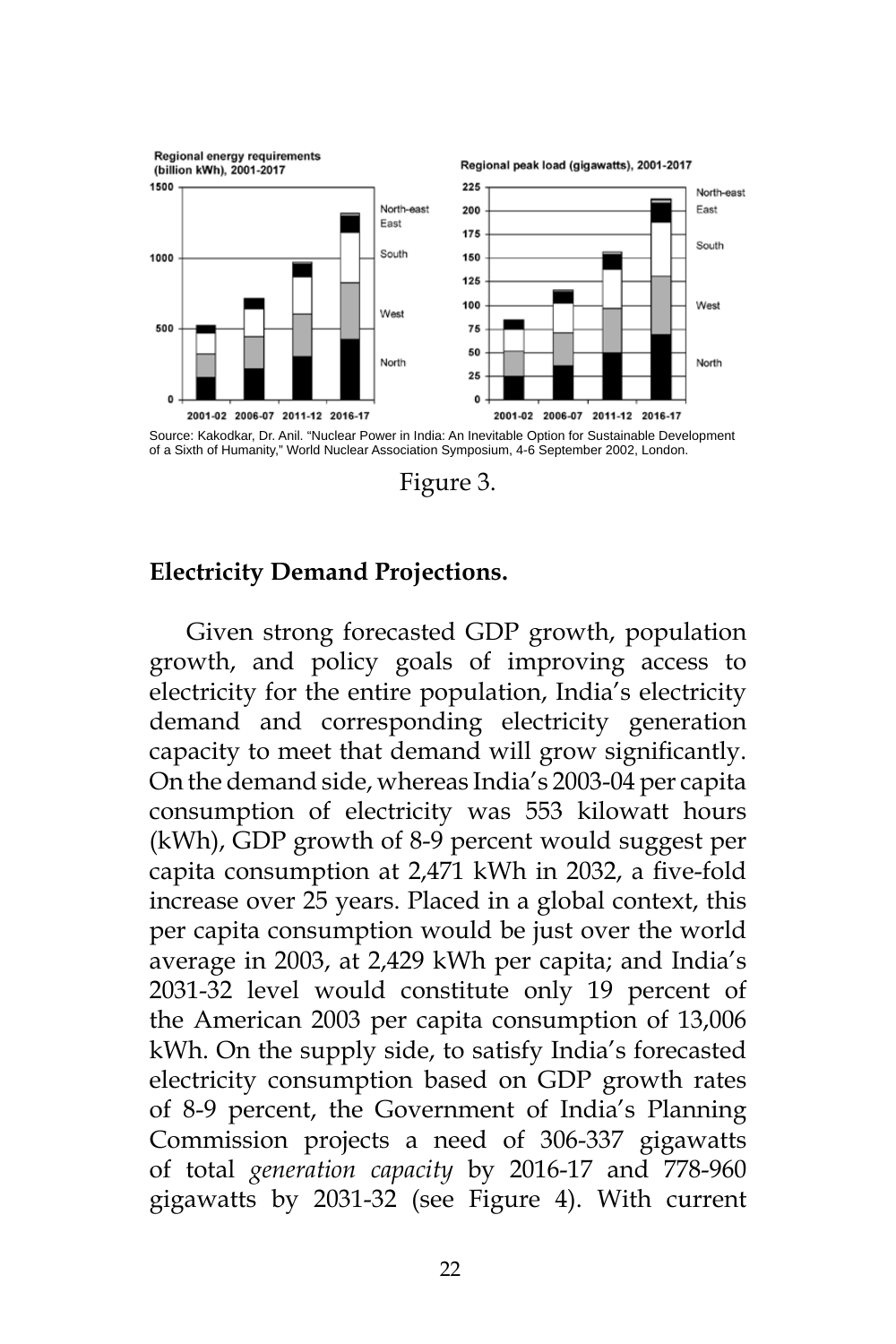generation of 127 gigawatts, this means closing a gap of 180-211 gigawatts by 2016-17 and 652-834 gigawatts by 2031-32. We use these GDP growth rate projections of 8-9 percent as the basis for this chapter's analysis of electricity demand and supply to ensure that any conclusions drawn will also remain valid at lower rates of realized GDP growth.



Sources: U.S. Department of Energy*. International Energy Outlook, 2006,* Energy Information<br>Administration, Office of Integrated Analysis and Forecasting, Washington, DC, June 2006; Government of India, Planning Comission. *Integrated Energy Policy: Report of the Expert Committee*, New Delhi, August 2006.

Figure 4.

## **WHAT ELECTRICITY SUPPLY OPTIONS ARE AVAILABLE TO INDIA?**

Historically and currently, the majority of India's electricity has been supplied by domestic coal. In 2006, coal constituted 54 percent of total installed capacity, with hydro supplying 26 percent, gas 11 percent, renewables 5 percent, nuclear 3 percent, and diesel generation 1 percent.<sup>16</sup> The fastest growing generation source has been natural gas, which increased 16 percent from 1971-98, with coal and nuclear growing at 8-9 percent, hydro growing at 4 percent, and oil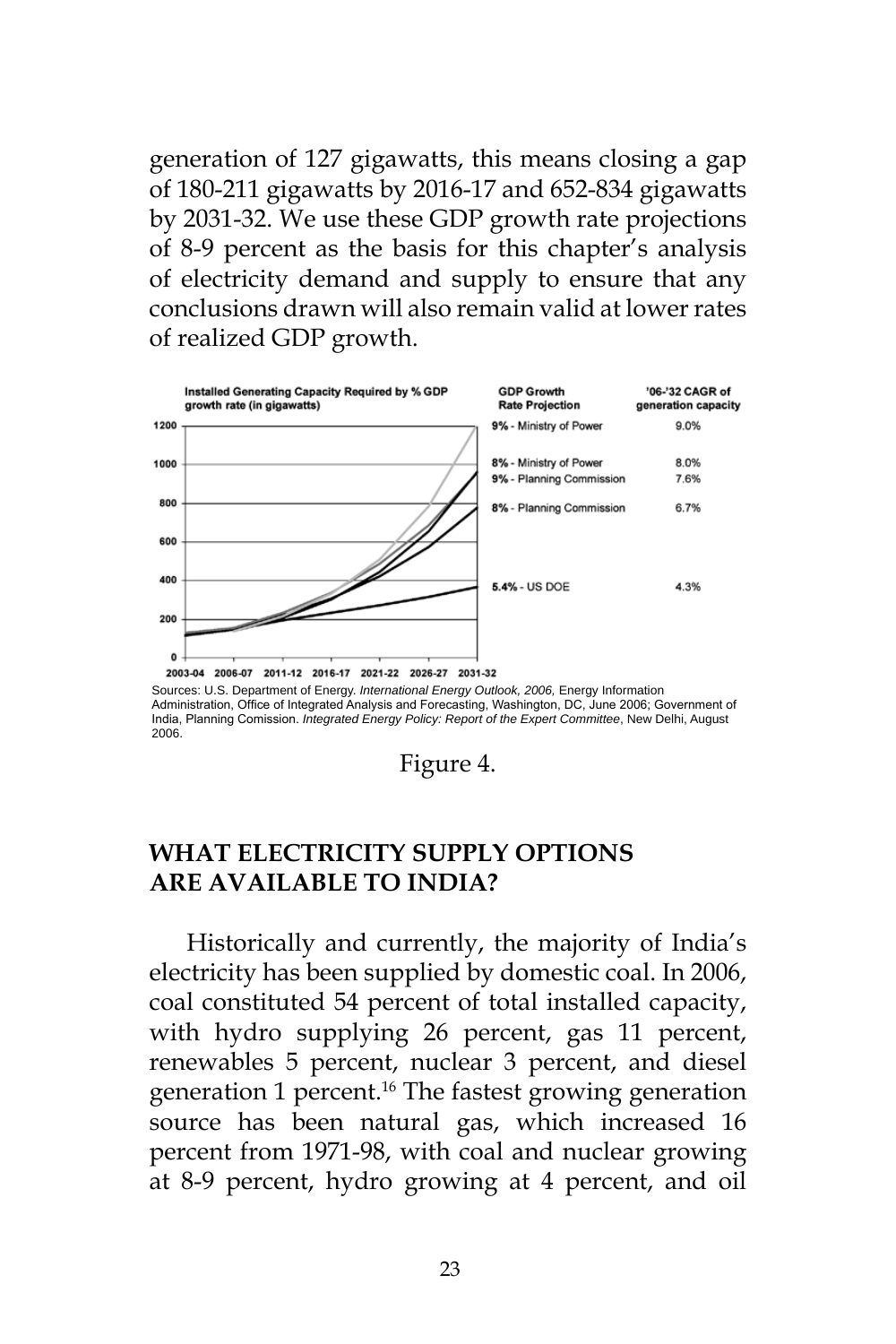growing at only 1 percent.<sup>17</sup> Overall, the forecasts to sustain an 8-9 percent GDP growth rate suggest 6-8 percent growth in total installed capacity from 2006- 32. The total potential sources for additional electricity generation in India are both vast and diverse. Coal will most likely remain the primary source given its availability and low cost, but India's hydro potential is significant, natural gas is sizable, and both renewables and nuclear also are options.

In considering the different generation options to meet the required growth rates for electricity generation, a number of factors must be considered by government officials and private investors. These include:

1. the total potential capacity of a given supply option;

2. the relative cost, including upfront investment and ongoing operational costs;

3. the pace of development, technological innovation, and technical constraints;

4. the location of supply and efficient distribution to electricity demand centers;

5. environmental issues and costs associated with the supply source; and,

6. national issues of energy independence.

Each of these factors is prioritized by different stakeholder groups. Investors interested in deciding between particular projects focus on the relative costs to find the highest net present value (NPV) projects for providing electric power to the most stable demand centers. The pace of development, technological innovations required for exploitation, linkages of supply to electricity demand centers, and energy independence typically are focused on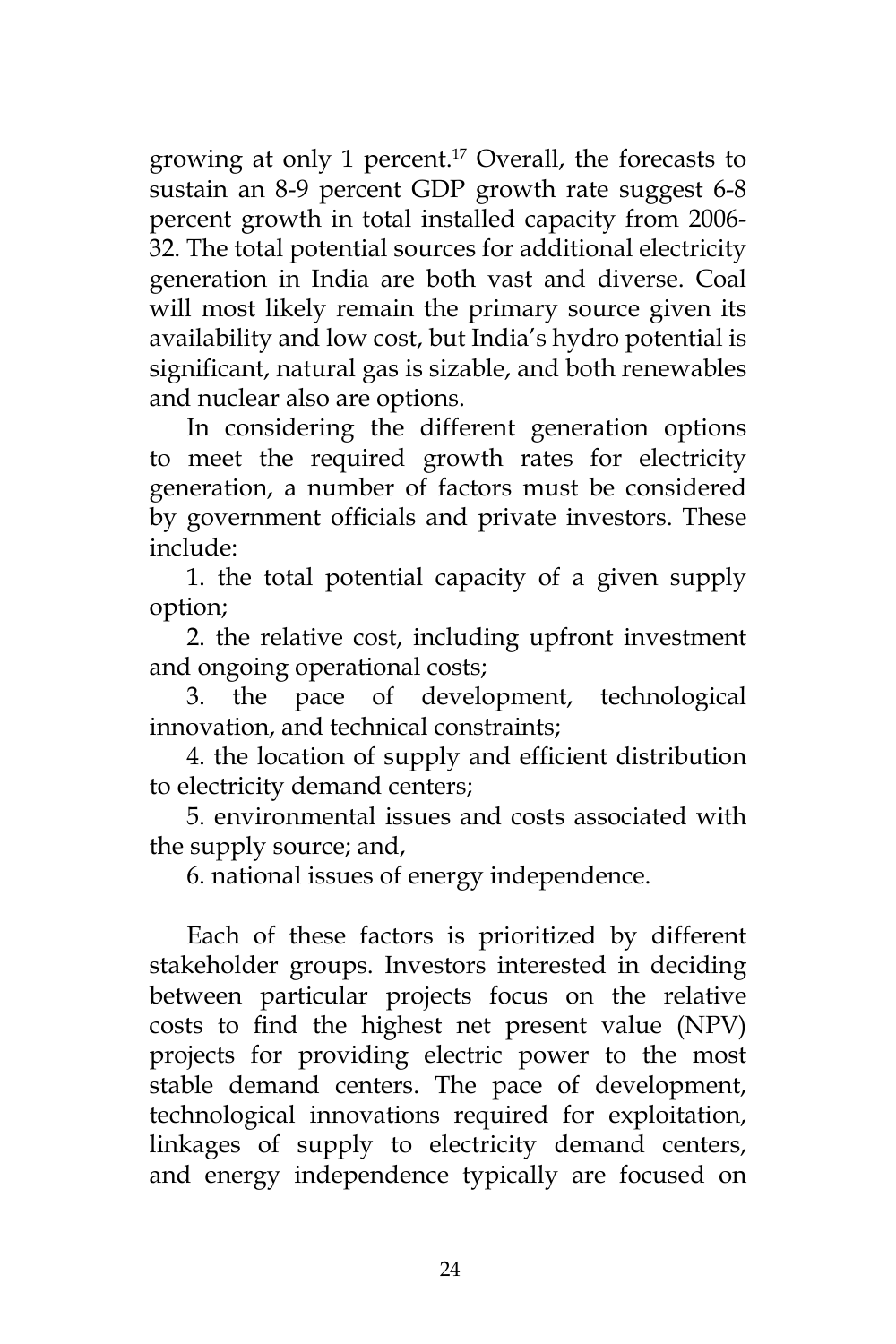by policymakers who have the national interest to consider and must make political and economic tradeoffs. Environmental issues tend to be emphasized by those populations disrupted by, or within proximity to, supply sources such as hydro dams, coal plants, or nuclear power plants, although climate change makes carbon emissions a global concern. Proponents of specific supply options often focus on a single criterion to justify support for their preferred generation supply. By looking at these multiple criteria across the range of supply options, this chapter seeks to highlight the relative benefits and the feasibility of developing these generation sources.

In choosing an optimal mix of electricity generation to meet forecasted demand, it also is important to keep in mind the differences between *peak and base load capacity* as well as *centralized and decentralized generation*. Base-load generating capacity is operated throughout a 24-hour period to meet minimum loads using mechanically and thermally efficient equipment to reduce operating costs and provide consistent, low cost electricity. Other resources, like natural gas, are reserved primarily for meeting peak loads. Peak and base loads vary throughout a 24-hour period and can fluctuate seasonally based on increases or decreases in end user demand.18

Centralized versus decentralized generation also is dependent on the characteristics of end user demand. Centralized generation leverages large plants to serve sizable and consistent demand centers, such as cities. Electricity is delivered over transmission lines and distributed to end users, whether industrial, commercial, or domestic. Decentralized generation links smaller demand centers with discrete generating capacity that does not link up to a state, regional, or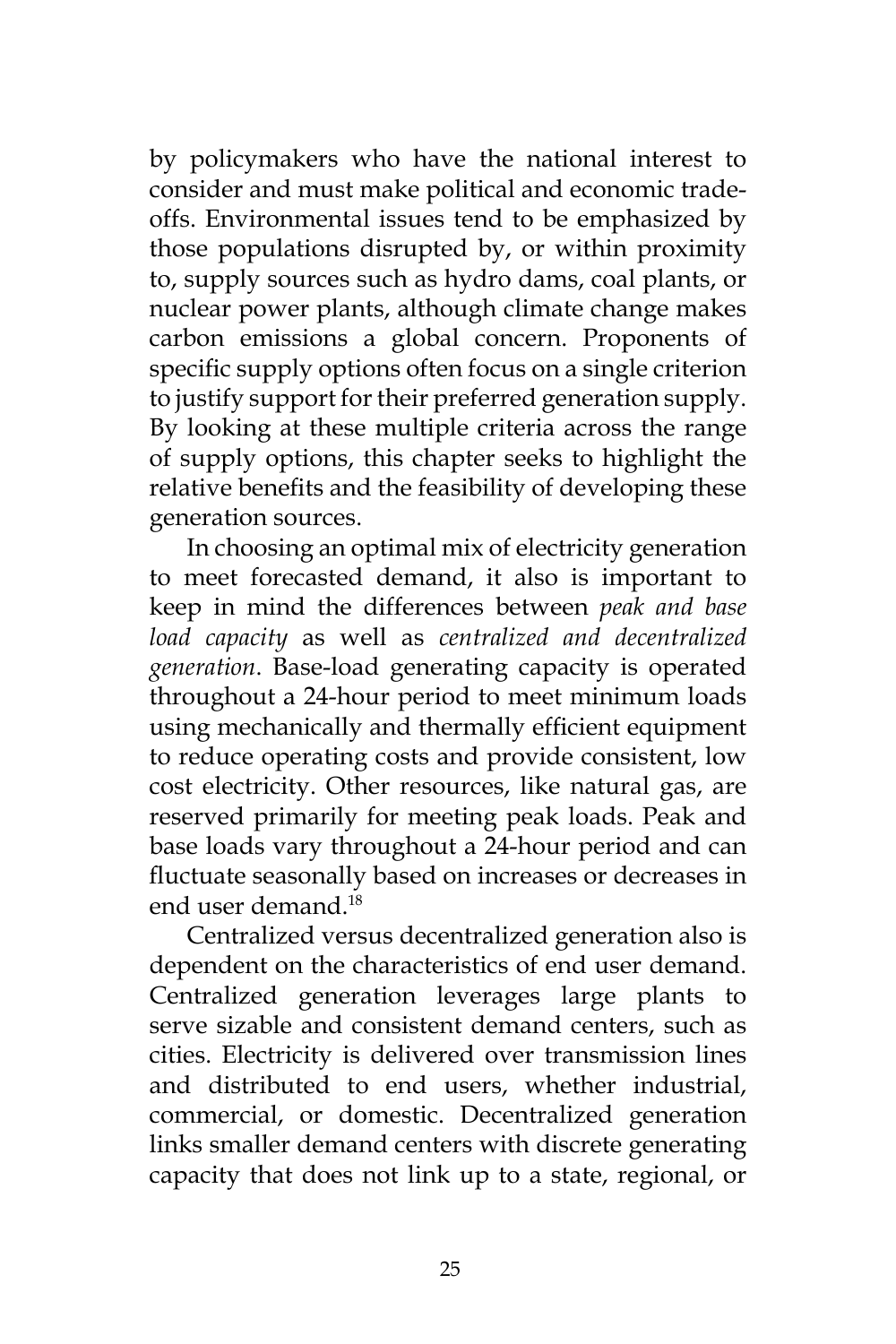national grid. Renewables such as mini-hydros are a good example of decentralized generation with the ability to satisfy a cluster of villages' electricity demands or local commercial centers. With current constraints to effective transmission and distribution in India, decentralized generation often offers the only option for certain populations.

With these issues in mind, we now examine the supply options along the six criteria detailed above to develop an understanding of the likely contribution of each option towards meeting the electricity demand in 2016 and 2032.

## **Total Potential Capacity.**

Given the forecasted requirements to meet electricity demand in 2016 and 2032, India must build installed capacity using a range of supply options. The required total installed capacity by 2016 is 306-337 GW (see Figure 5) and the range for 2032 is 778-960 GW (see Figure 6). Various scenarios from the Government of India's Planning Commission and the U.S. Department of Energy (DoE) employ ambitious or conservative growth rate estimates for the supply options, both of which are captured in Figures 5 and 6. To meet the targets for 2016 and 2032, at least a few of the options will likely have to meet their maximum potential.

Most likely, it is through a mix of coal, hydro, natural gas, nuclear, renewables, diesel, and energy efficiency improvements that sufficient generation capacity can be developed to meet demand in both 2016 and 2032. While there are trade-offs in the sequence of developing energy resources, nearly all options need further development to meet demand and GDP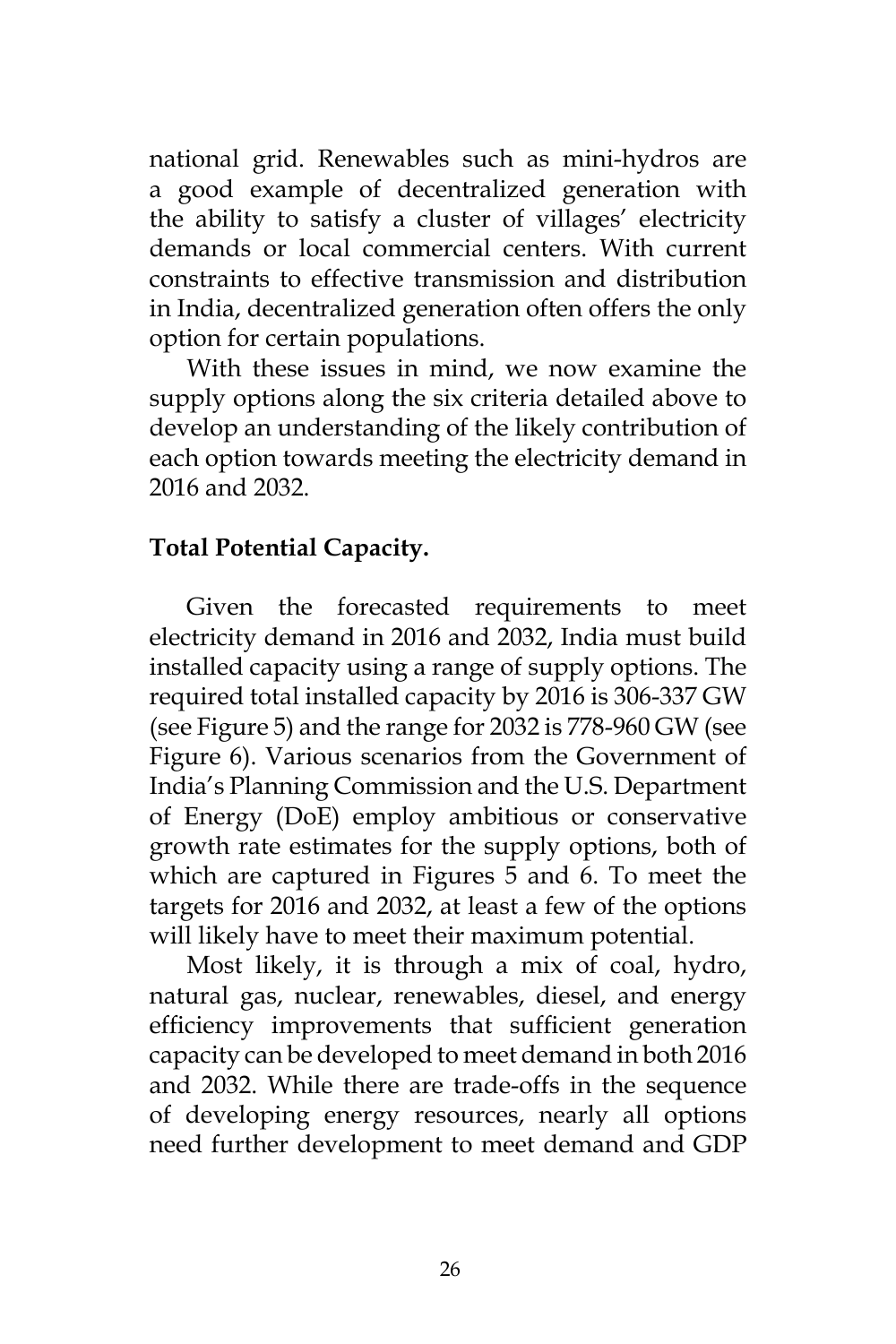



Sources: U.S. Department of Energy. *International Energy Outlook, 2006,* Energy Information Administration, Office of Integrated Analysis and Forecasting, Washington, DC, June 2006; Government of India, Planning Comission. *Integrated Energy Policy: Report of the Expert Committee*, New Delhi, August 2006.





2006 to 2032: potential supply options (in gigawatts)

Sources: U.S. Department of Energy. *International Energy Outlook, 2006,* Energy Information Administration, Office of Integrated Analysis and Forecasting, Washington, DC, June 2006; Government of India, Planning Comission. *Integrated Energy Policy: Report of the Expert Committee*, New Delhi, August 2006.

Figure 6.

growth targets and "no single energy resource or technology constitutes a panacea."19 To extend coal resources past 45 years and to offset carbon emissions,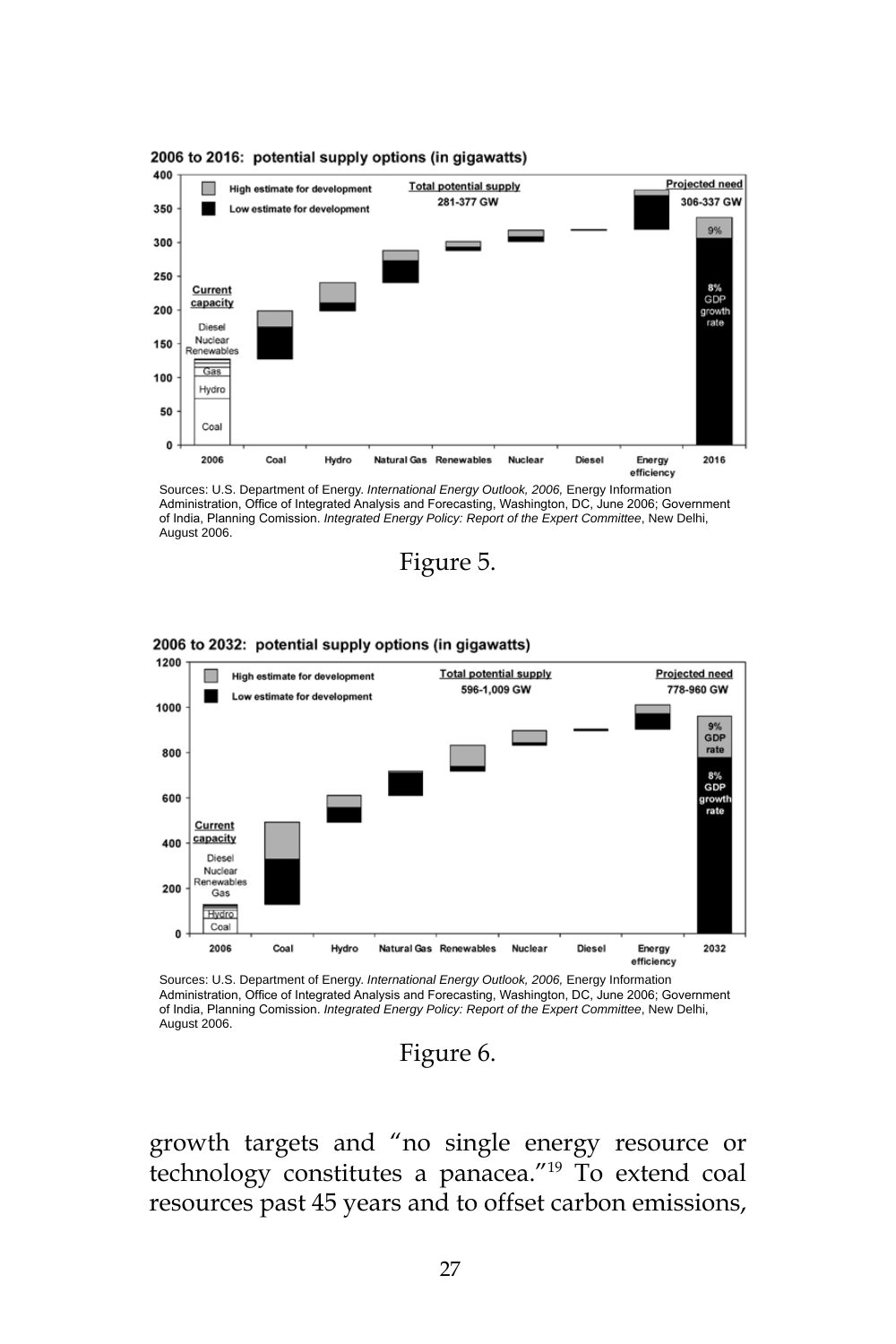all other energy sources like hydro, natural gas, nuclear, and renewables need development.<sup>20</sup> However, if exploitation and development of any of these supply sources lags, coal-based generation will likely be the backstop. Significantly, *energy efficiency efforts* offer an opportunity to "virtually generate" gigawatts in excess of what nuclear could provide in the same timeframe.

It is notable that nuclear energy will constitute a marginal contribution through 2032 and is not critical to meeting the GDP growth targets. If the development of all other options were maximized, it could be possible to meet the generation capacity required for 9 percent GDP growth with only minimal development of nuclear power. Nuclear's contribution will only become sizable in 2050 and then only if significant technological obstacles are overcome. Even though nuclear is not itself critical to meet the electricity demand projections for 8-9 percent GDP growth, full development at a later stage would probably warrant some level of development as would a prudent energy supply strategy based on diversification to mitigate risk.

The total potential capacity of each supply option is discussed in detail.

*Coal*. No matter what other energy sources are available, coal will continue to dominate electricity generation due to its abundance, suitability for base load needs, and relatively low cost. Coal has a variety of energy uses, but in 2006 approximately 78 percent of coal was used for power generation.<sup>21</sup> The total extractable coal reserves are roughly 22,540 million tons of oil equivalent (Mtoe). The current utilization of coal supply sources is approximately 184 Mtoe, and the range of utilization of coal in 2032 is expected to between 573 and 1,082 Mtoe.<sup>22</sup> Given current production rates and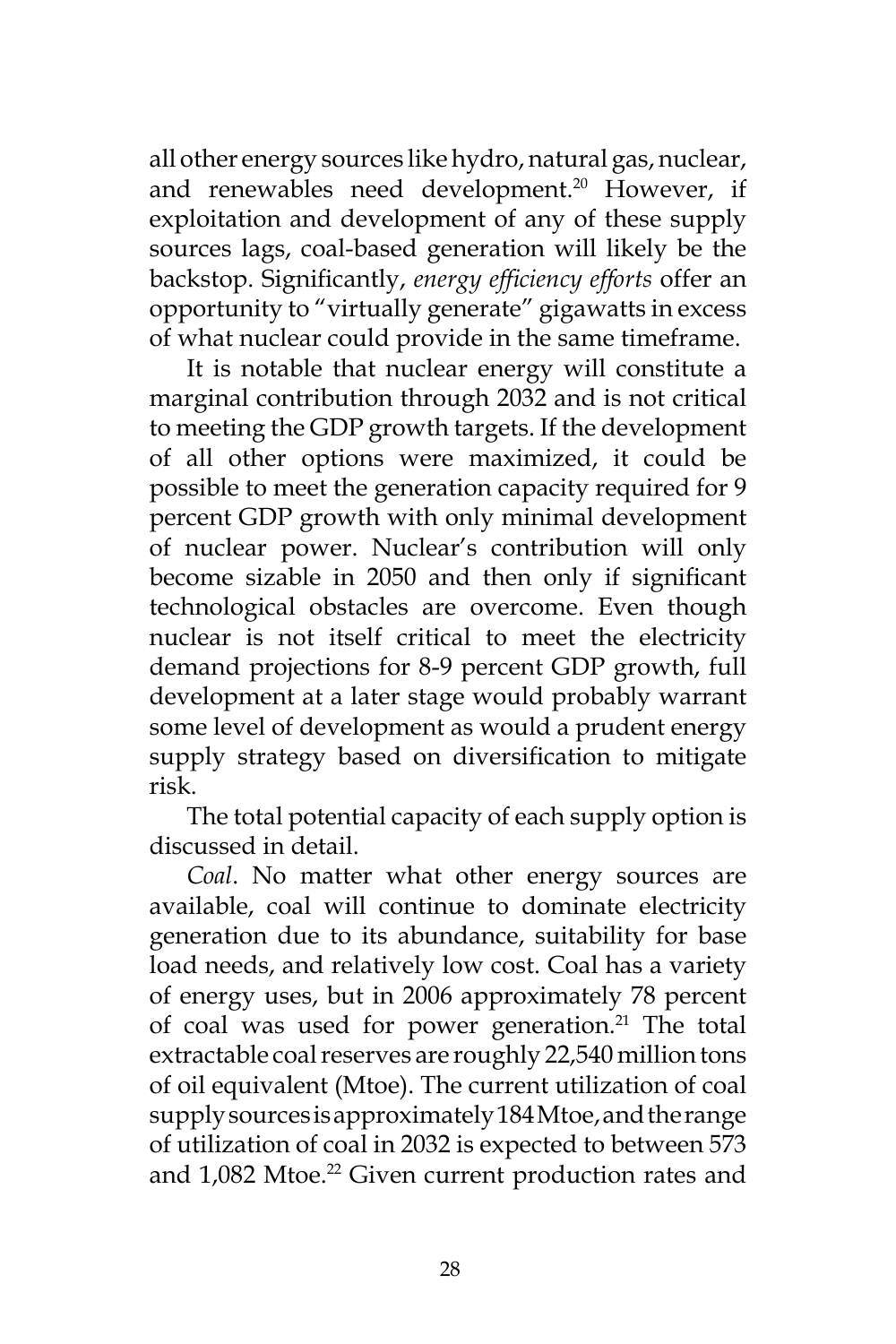barring technological advancements, the extractable reserves could last 80 years and if "all inferred reserves also materialize then coal and lignite can last for over 140 years at the current rate of extraction."23 Other estimates suggest that at current consumption and production rates India's coal could last as many as 200 years.<sup>24</sup> But with a moderate projected growth rate of 5 percent in domestic production, currently extractable coal resources may be exhausted in approximately 45 years. The extent of extractable coal reserves may rise in the future, however, since only about 45 percent of the potential coal bearing area has been covered by regional surveys.<sup>25</sup> Given the abundance of Indian coal, all estimates and projections for future installed generation capacity suggest coal will remain the major supply for electricity generation until 2032 and possibly beyond.26

*Hydro*. India has a significant large-scale hydro power potential of roughly 150 gigawatts.<sup>27</sup> Only about 33 gigawatts have been installed as of  $2006<sub>28</sub>$ leaving 117 gigawatts available, of which roughly 5-8 percent is currently being developed.<sup>29</sup> While hydro comprises a significant percentage of current generation capacity—approximately 26 percent of 127 total gigawatts generated—full exploitation of the resource by 2032 would reduce the contribution of hydro to the total installed capacity to 16-19 percent of 776-960 total gigawatts. India could further expand its hydropower generated electricity by importing from neighboring Nepal or Bhutan, "whose combined economically feasible potentials is estimated to be in excess of 55,000 MW."30 Given the absolute size of the hydropower potential, and its benefits, it will remain a significant contributor to India's electricity generation and is seen as particularly useful given its flexibility and suitability to meet peak demand.<sup>31</sup>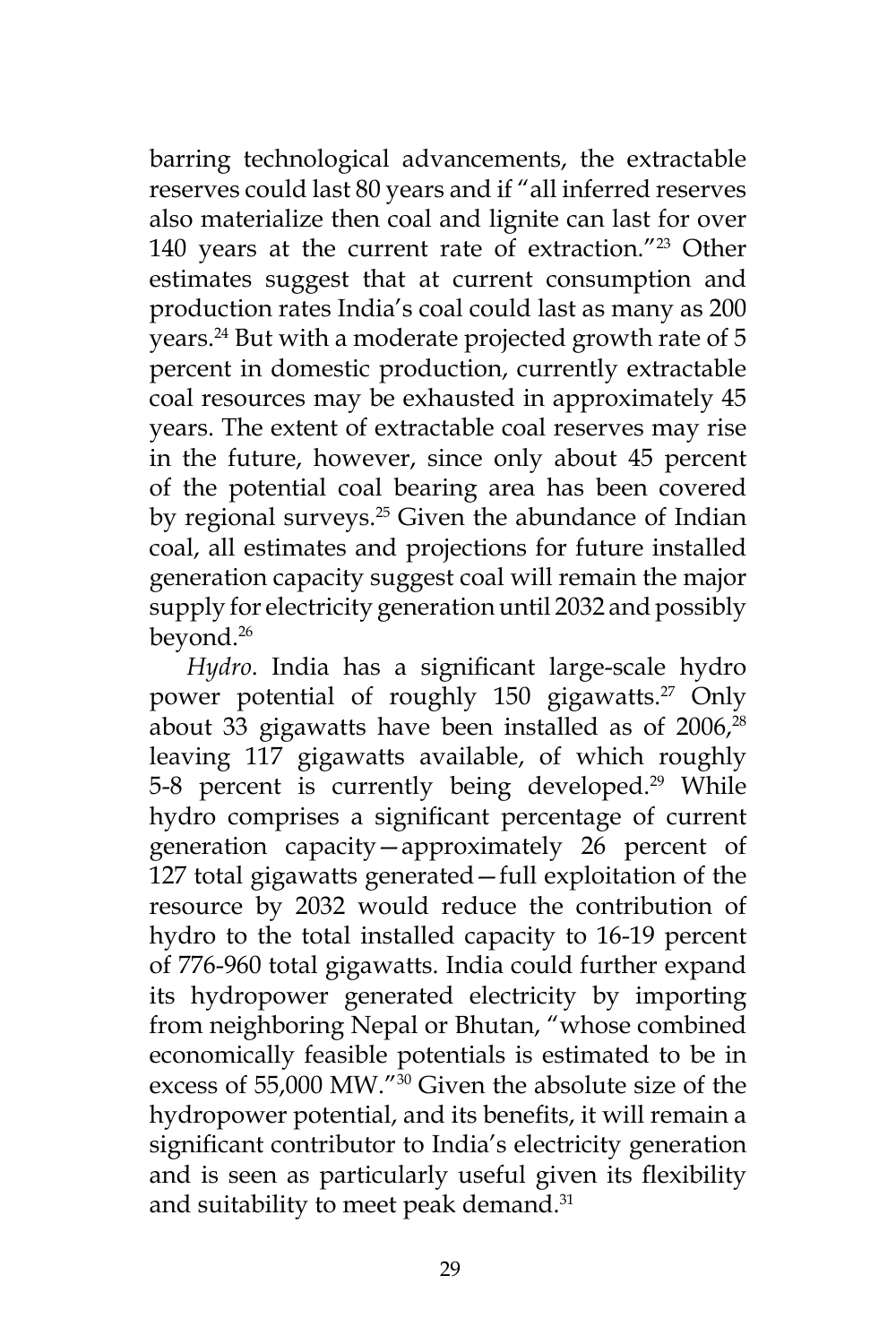*Natural gas*. India has limited, but considerable, natural gas reserves and currently generates 11 percent of total current electricity from gas. To date, 90 percent of natural gas demand has been met by domestic sources<sup>32</sup> and discoveries of 700 bcm over the last decade "hold promise for gas reserves in India,"<sup>33</sup> such as the discoveries in the Krishna-Godavari basin which "have added to the gas reserves substantially."<sup>34</sup> Gas reserves have grown from 62 bcm to 1100 bcm from 1970 to 2006 and production has risen from 1.4 bcm to 32.2 bcm in the same period. With a total need of 100-197 Mtoe of natural gas for the various scenarios laid out by the Planning Commission, India could require imports ranging from 0-49 percent of its total natural gas demand by 2032.35 But in all the scenarios developed by the Planning Commission, even when "pushed for power generation, only 16 percent of the power generated comes from gas."36 This is true even when the scenario supplements natural gas with coalbed methane, *in-situ* gasification of coal, and natural gas imports.

The potential natural gas resource available for power generation is constrained by strong demand from other sectors. Natural gas is used to produce fertilizers and chemicals and cannot be economically substituted for those uses.<sup>37</sup> The Planning Commission has emphasized that "gas should be used for power generation only after it meets the above demand"38 and suggests that gas be made available "to those enduses that best extract its economic value . . . such as fertilizer, petrochemicals, CNG vehicles, and power in that order."39 With such competition for end-uses, natural gas power generation may be constrained during the time period that coal is readily available, at least through 2032.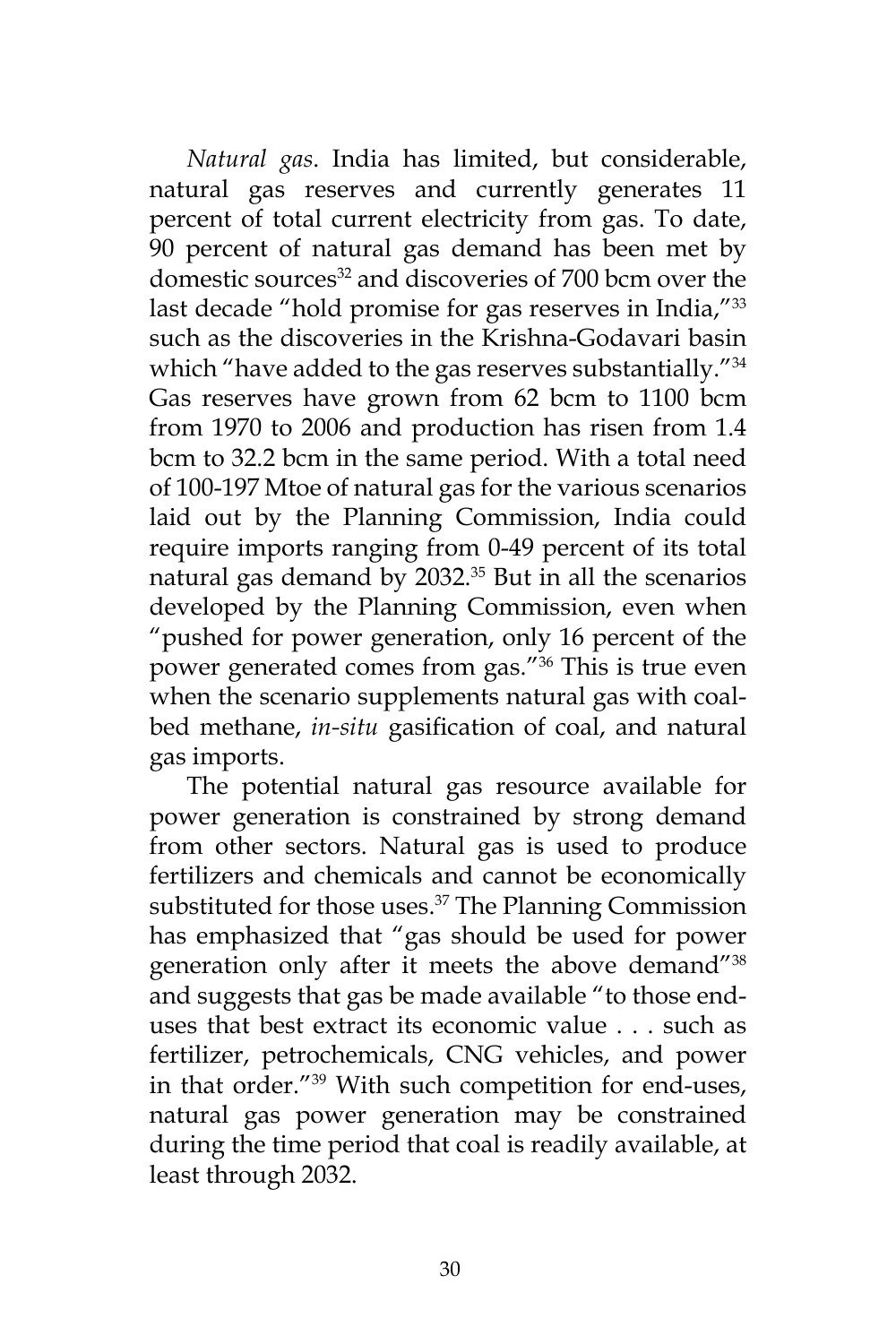*Nuclear*. India has quite limited domestic uranium resources but vast thorium resources for potential nuclear power generation. The available uranium resources of 61,000 tons can fuel only about 10 gigawatts using Pressurized Heavy Water Reactors.<sup>40</sup> The current estimate of yearly demand for uranium is roughly 475 tons, while production has only reached 300 tons per year.41 Imports of uranium potentially could come from "stable countries such as Canada and Australia, so interruptions to supplies are unlikely."42 But with the three stage process of nuclear development planned by the Department of Atomic Energy in India, the hope is to generate 500 GW capacity "based on plutonium bred from indigenously available uranium."<sup>43</sup>

A much greater potential exists if the domestic thorium reserves of 225,000 tons can be used commercially to generate extremely large amounts of electricity.<sup>44</sup> This could constitute a vast source for electricity generation, but the technological advancements needed for this to take place prevent nuclear generation from dominating the electricity supply in the 2016 or 2032 timeframes. Full exploitation of India's domestic thorium resources will likely not occur until after 2050. With only 3.9 gigawatts generated by nuclear power in 2006, or approximately 3 percent of total generating capacity, $45$ the most optimistic scenarios for nuclear power generation put its contribution at 20 gigawatts by 2016 and 68 gigawatts by 2032. As such, nuclear generation likely will not exceed 9 percent of the total generation in 2032. While the potential for nuclear generation is large, tapping this potential is not likely for some time.

*Renewables*. The potential for renewable energy resources to generate electricity is not insignificant in India, which already has proven itself committed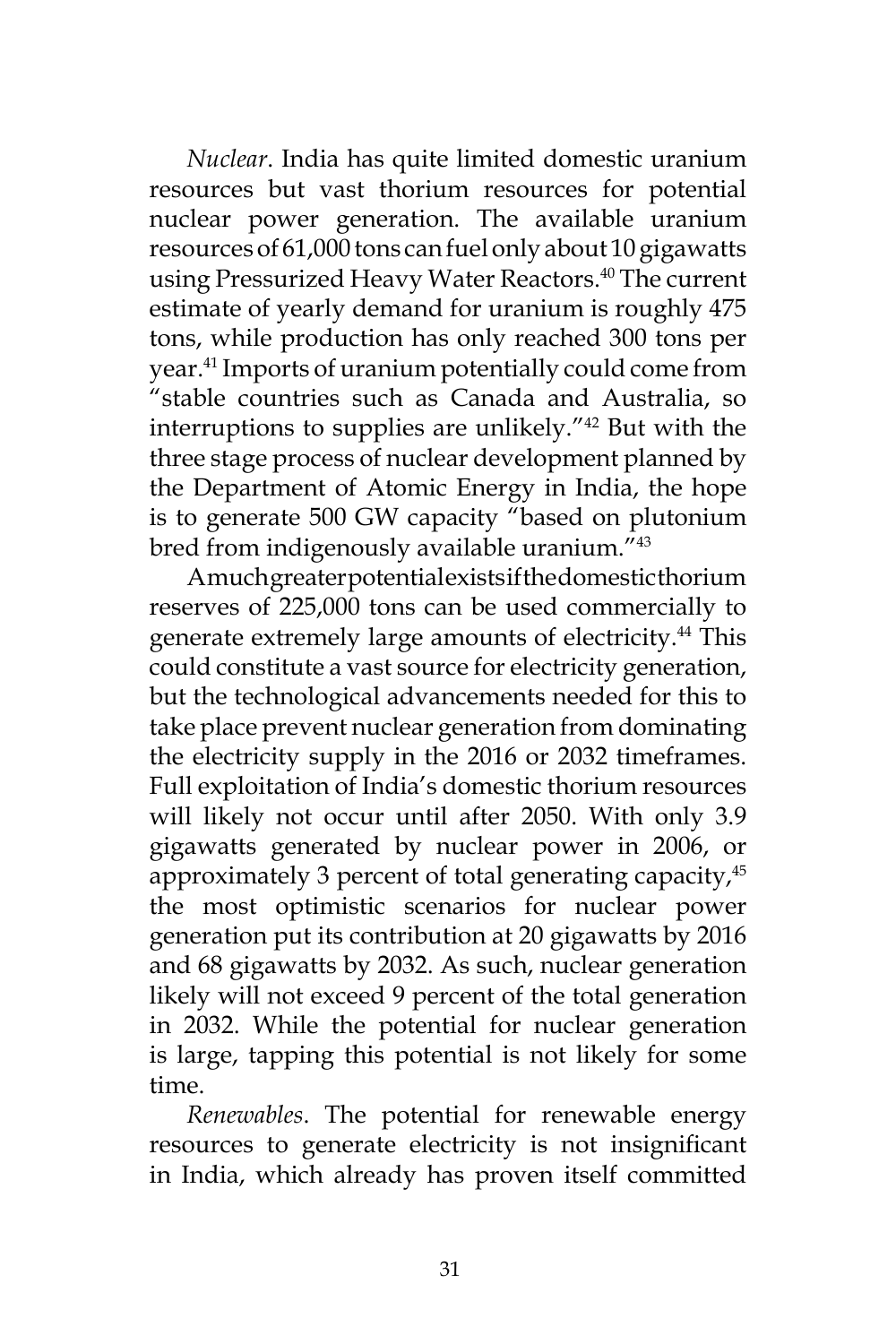to exploiting these resources. Currently, renewables provide more electricity than nuclear, with 6.2 gigawatts and 5 percent of the total.<sup>46</sup> While estimates vary, it generally is believed that the total potential includes 45 gigawatts of wind power, 15 gigawatts from small hydro, 19.85 gigawatts from biomass power/cogeneration, and 10 gigawatts from solar.<sup>47</sup> As such, over 90 percent of the potential has yet to be harnessed. The Planning Commission has recognized the importance of renewable energy resources and has emphasized the importance of building capacity. However, even achieving ambitious targets for renewables' contribution to the electricity supply, they will only account for only about 5-6 percent by 2032.<sup>48</sup>

## **ENERGY EFFICIENCY: VIRTUAL RESOURCES OF "NEGAWATTS"**

In addition to the potential of new installed capacity, as discussed above, significant "virtual resources" also exist to enhance the likelihood that India will meet its ambitious targets for generation capacity to sustain 8-9 percent GDP growth. These include efforts to improve industrial, end-user, and generation efficiencies as well as reducing system losses. Currently India's Bureau of Energy Efficiency reports that potential efficiency savings in the industrial sector alone amount to 15 gigawatts and another 3-5 gigawatts are possible by making households more efficient.<sup>49</sup> Thermal generation of electricity also is not as efficient as it could be. With current generation efficiencies in India of about 30.5 percent, experts believe that an increase to 42 percent could produce significant savings. $50$  By moving to 36.5 percent by 2016, 20-25 gigawatts may be virtually generated and by moving to 42 percent by 2032, 40-65 gigawatts may be virtually generated.<sup>51</sup> The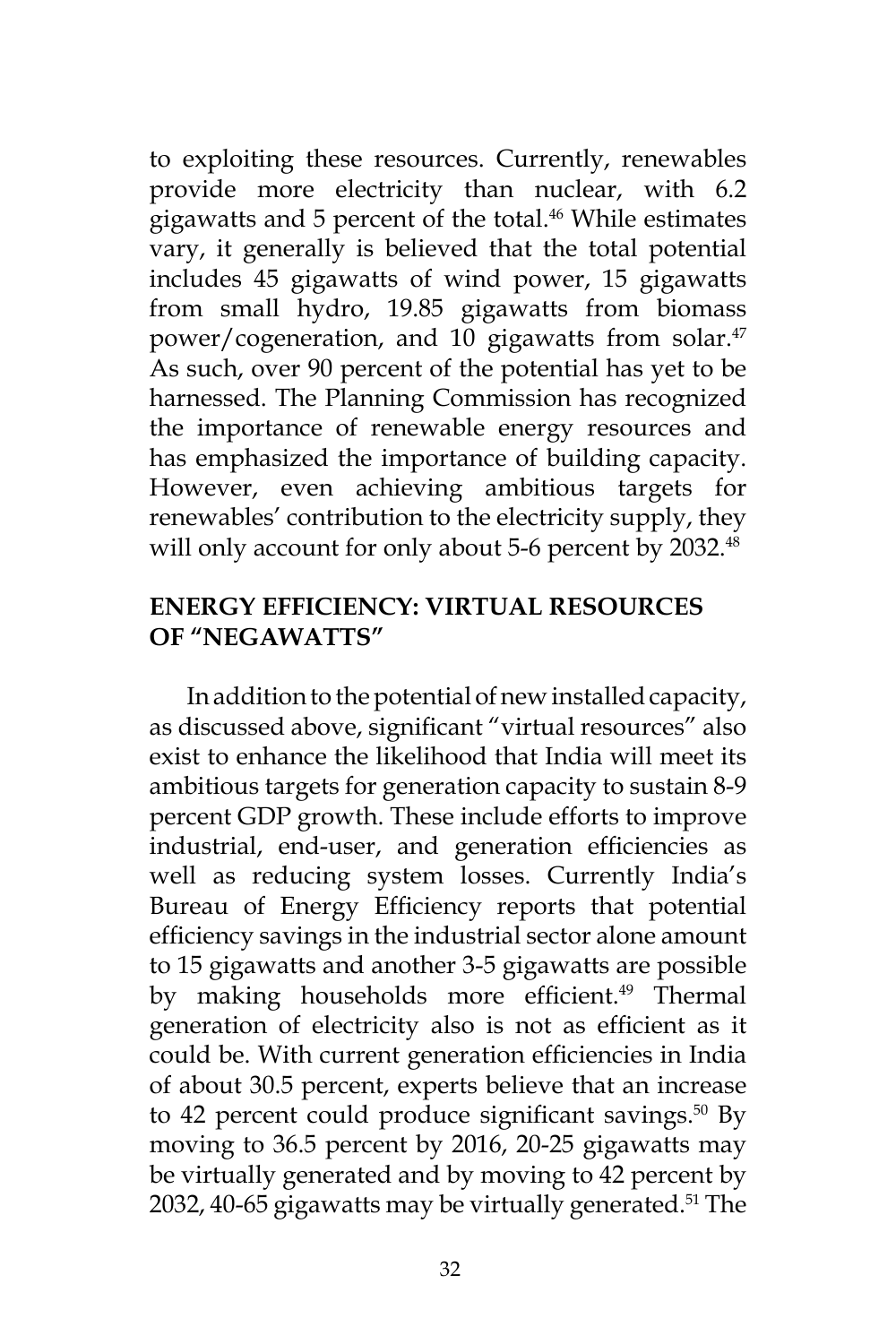Indian government understands the need to lower the energy intensity of GDP growth and argues that:

> Lowering energy intensity through higher efficiency is equivalent to creating a virtual source of untapped domestic energy. It may be noted that a unit of energy saved by a user is greater than a unit produced, as it saves on production losses as well as transport, transmission and distribution losses. Thus a "Megawatt," produced by a reduction of energy need has more value than a Megawatt generated. . . . It is possible to reduce India's energy intensity by up to 25 percent from current levels.52

Similarly, India's transmission and distribution system losses are quite high and could be improved. Some experts put current system losses at 20-30 percent<sup>53</sup> while others, including the Planning Commission, highlight that "losses which include theft, nonbilling, incorrect billing, inefficiency in collection, and transmission and distribution losses, exceed 40 percent for the country as a whole." $54$  A 5 percent reduction in such losses could offer 11-15 gigawatt savings by 2016, with an additional 5 percent between 2016 and 2032 offering 25-39 gigawatts. A 10 percent reduction in each time period could yield 22-30 gigawatts in 2016 and an additional 50-78 gigawatts by 2032. In total, combining energy efficiency efforts and reducing system losses, 49-58 gigawatts could be virtually generated by 2016 and an additional 67-106 gigawatts could be virtually generated by 2032.

## **RELATIVE COSTS**

The decision to develop certain energy supplies most often will center on the issue of relative costs. Cost estimates range widely but suggest that coal, nuclear,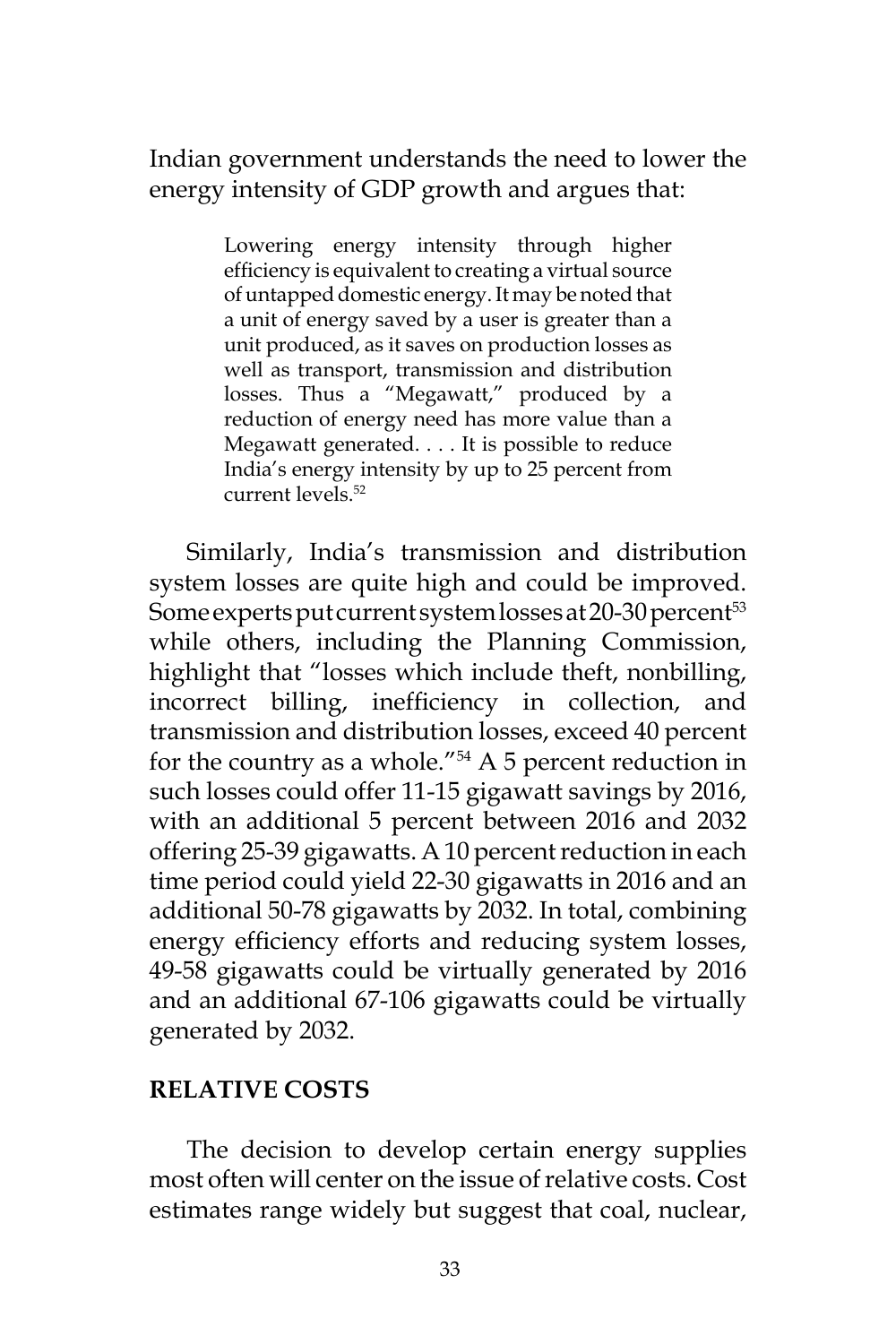hydro, and natural gas generated electricity possibly can be produced for roughly the same amount on a per kWh basis, depending on discount rates and the cost of fuel (see Figure 7, which includes both India and U.S. cost benchmarks to show relative costs). Nuclear and hydro options require large upfront investments, and so their relative cost depends greatly on the financing available. The International Energy Agency recently calculated that "at current levels, . . . nuclear power is cheaper than gas and almost as cheap as coal," but one concern is that "new reactors, based on unproven technology, will cost more than expected to build and run."55 Coal and nuclear also need to take into account environmental externalities, which do not often factor into project cost estimates. For renewables, there are no fuel costs and upfront costs are low in absolute terms. High per kWh costs of renewable sources should not preclude development, as demonstrated by successful business models around the world that pair micro-finance and renewable technologies to provide self-financed, decentralized electricity generation for remote populations. Ultimately, meeting India's sizable demand in 2016 and 2032 will require development of almost all supply options, with very little room for trading one supply alternative completely for another. Even if one option were significantly and continuously cheaper than all others, a risk mitigation strategy would preclude over-reliance on one resource.

## **Coal.**

The primary use of coal for generation can be attributed partly to the fact that it is one of the cheapest forms of generation. The estimates for the cost per kWh range from 3.9 U.S. cents to 5.3 U.S. cents (see Figure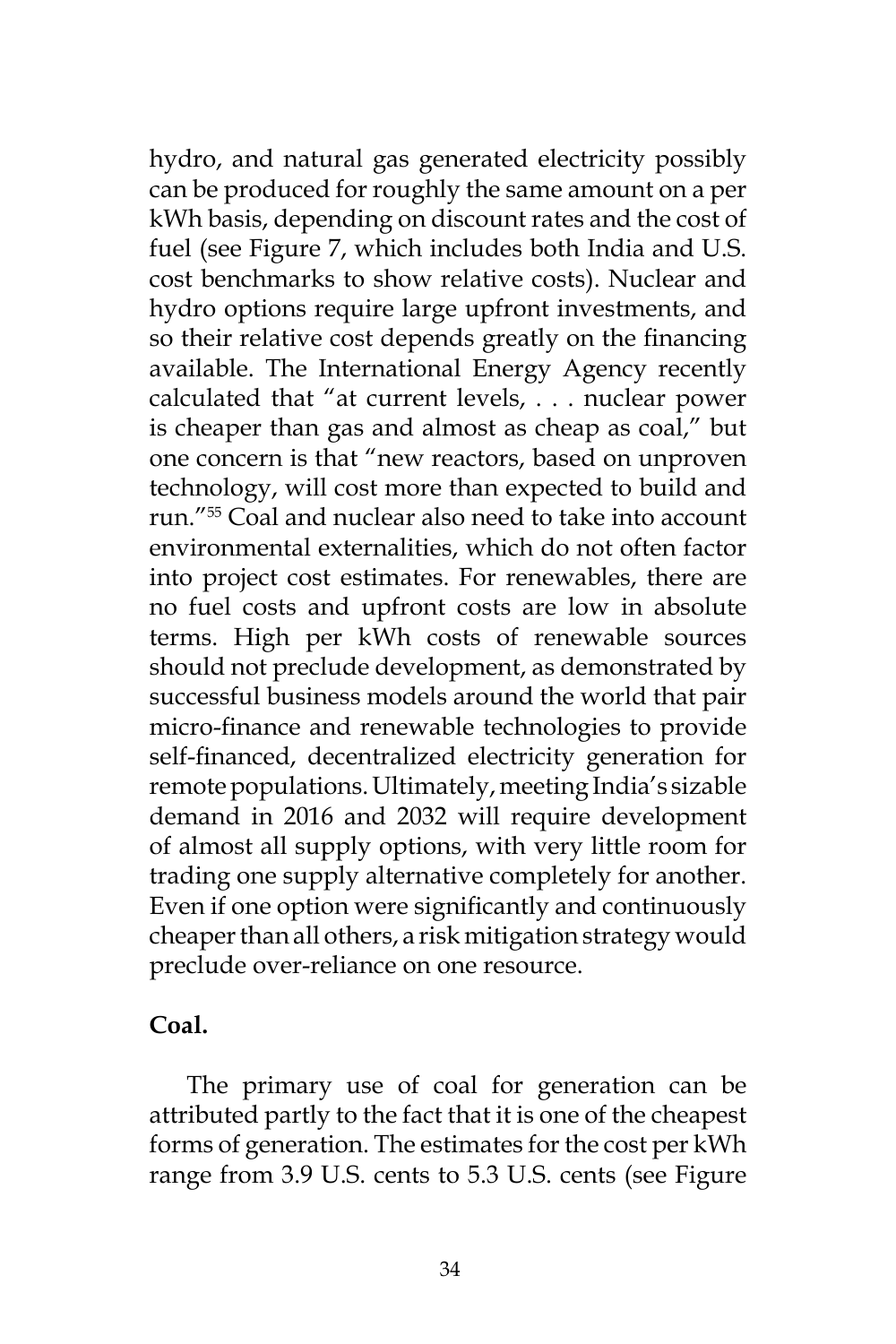

Sources: Energy Information Administration. *Annual Energy Outlook, 2006*. DOE/EIA-0383(2006), Washington DC, February 2006. Government of India Planning Commission. *Integrated Energy Policy: Report of the Expert Committee*, New Delhi, August 2006. Victor, David G. "The India Nuclear Deal Implications for Global Climate Change," Testimony before the U.S. Senate Committee on Energy and Natural Resources, July 18, 2006. Available at: *www.cfr.org/publication/11123/india\_nuclear\_deal.html.*

Notes: For the levelized cost comparison of coal, natural gas (advanced combined cycle), the low estimate for wind, and nuclear, the cost comparison is for U.S. plants that would come online in 2015. The high end nuclear estimate includes the fact that "India is extractinf Uranium from extremely low grade ores . . . . This makes Indian nuclear fuel 2-3 times costlier than international suppliers." Planning Commission, *Integrated Energy Policy*, page 35. For the nuclear generation estimates by David Victor, for Light Water Reactors: the lowest at 3.8 US cents comes from Bharadwaj, Anshu; Rahul Tongia, and V.S. Arunachalam (2006). "Whither Nuclear Power?" *Economic and Political Weekly* 41(12): 1203-1212. The medium cost of 4.2 cents per kWh and 6.7 cents per kWh ceom from Massachusetts Institute of Technology (2003). *The Future of Nuclear Power: an Interdisciplinary Study*. Using the US DOE's levelized costs and incorporating the fact that Indian fuel is 2-3 times costlier, a cost of 6.6 cents per kWh is estimated.

#### Figure 7.

7). India's abundance of coal makes it particularly inexpensive to exploit, even though the calorific content is only about two-thirds that of imported coal.<sup>56</sup> Coal plant capital costs typically are more expensive than natural gas, but are significantly less expensive than nuclear.57 Comparative fuel costs are just the opposite, with coal being less expensive than natural gas and more expensive than nuclear.58 Adding in environmental externalities, or including research and development costs for clean coal technologies, would increase per kWh costs but would be unlikely to make coal uncompetitive.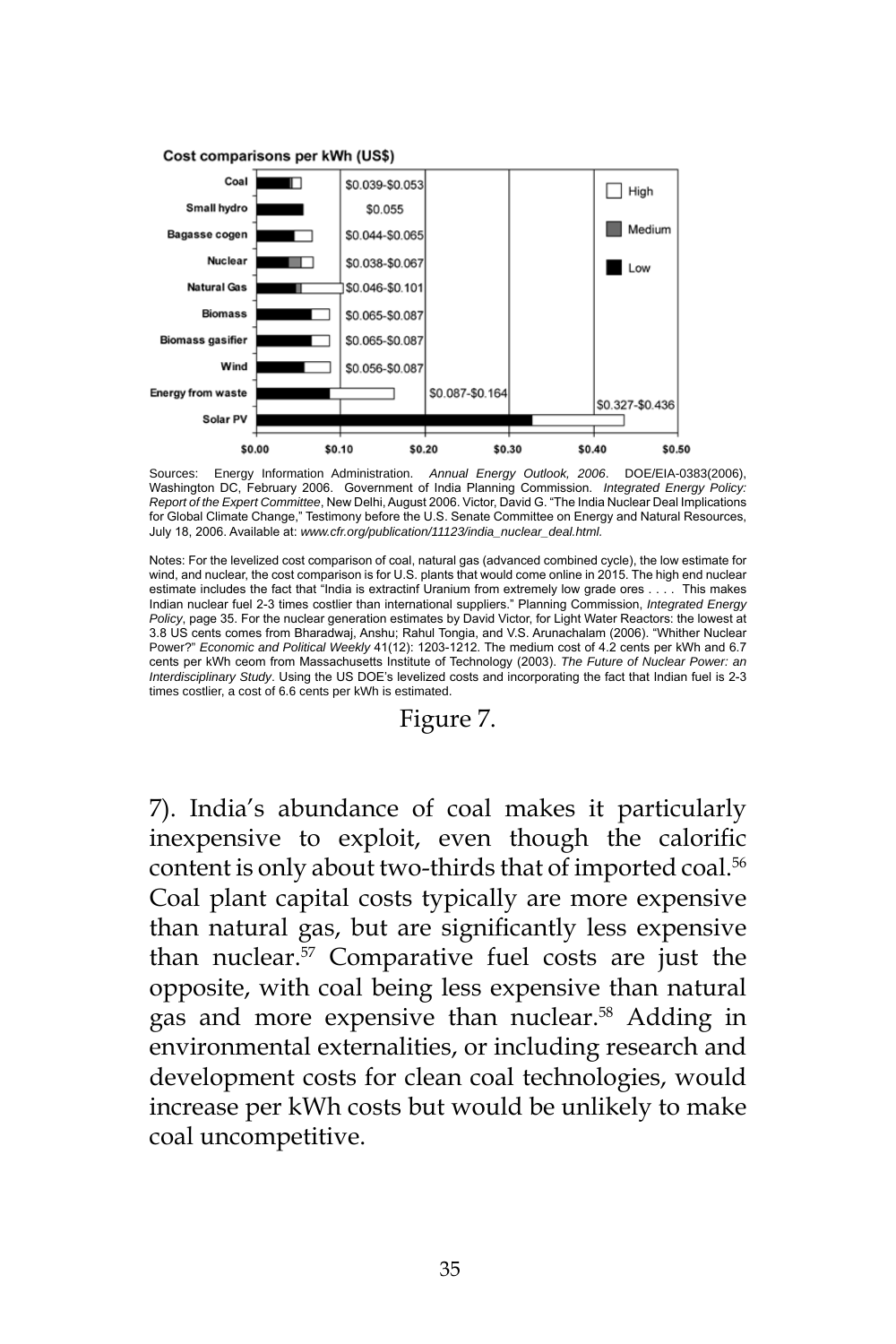# **Hydro.**

Despite high upfront investment costs, hydropower offers one of the least expensive sources of power generation. The cost estimates for small hydropower are roughly \$0.055 per kWh, and large hydro is considerably less. Estimates for the costs of large hydro in the United States range from 0.55-0.85 U.S. cents per kWh.59 Additionally, hydropower has one of the best energy conversion efficiency rates, turning nearly 90 percent of the available energy into electricity.<sup>60</sup> The large upfront investment needed for developing hydro resources often includes associated costs of relocating populations and mitigating environmental damage. Additionally, adequate planning to ensure access to demand centers is needed to ensure cost recovery, which often requires significant additional infrastructure investments in transmission and distribution lines.

## **Natural Gas.**

Natural gas plants have low upfront investment costs, but large fluctuations in fuel prices can make them uncompetitive. Natural gas plants generally are used for peak load generation rather than base load generation "in which case [they] will have to compete against alternative sources of peaking power, . . . the cheapest alternative most likely would be a coal-based plant."61 For the Government of India's Planning Commission scenarios, natural gas was found to not be economically viable when prices were U.S.\$4.5 per MMBtu or higher for peaking power when coal remained at or below U.S.\$2.27 per MMBtu, or \$45 per ton of imported coal at  $6,000$  kcal/kg.<sup>62</sup> Energy analysts expect that delivered prices will remain high,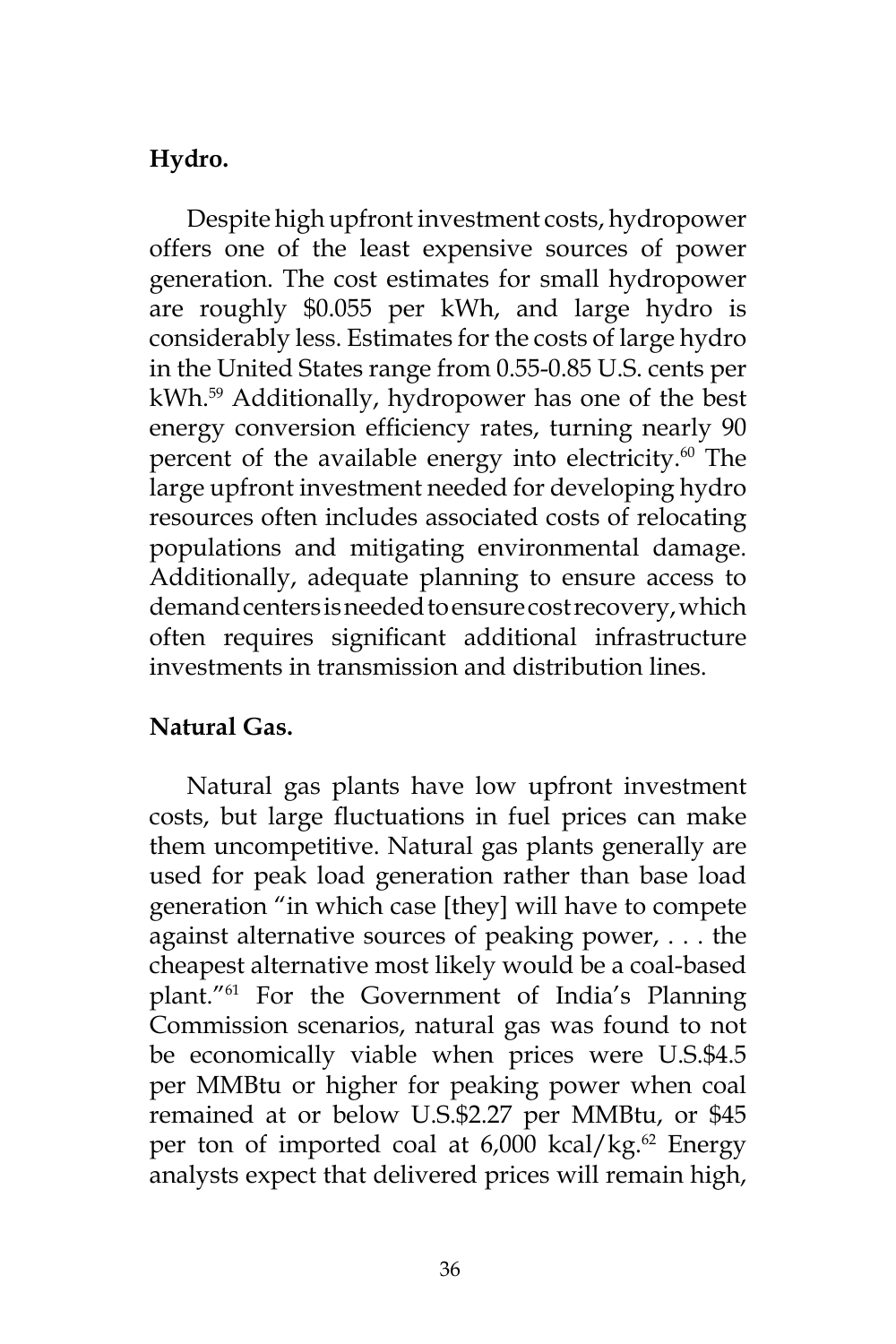probably in the range of \$7-\$8 per MMBtu.<sup>63</sup> Rising prices of natural gas would only make it increasingly unattractive for use in the power sector. $64$  As India's Ministry of Finance commented, "it has not been possible to harness the advantages of gas/LNG as a fuel for power generation effectively, primarily because of its limited availability and lack of price competitiveness vis-à-vis coal. Fuel price, constituting about 60 percent of the total cost of thermal power generation, is a critical determinant of long-term sustainability of a thermal plant."65 With natural gas prices likely to remain high, natural gas generation could remain uncompetitive for large scale development.

## **Nuclear.**

Nuclear has the potential to be relatively low cost. The cost estimates for nuclear range from 3.8 to 6.7 U.S. cents per kWh. However, India's limited uranium resources come from particularly low grade ore (as low as  $0.1$  percent compared to 12-14 percent), $66$ thereby making the cost of fuel for nuclear generation 2-3 times that of international nuclear fuel. Also, due to its capital intensiveness, the cost of nuclear power varies considerably with financing options. Analysis of the levelized cost of electricity from different power plants in India found that nuclear power was cheaper than coal power at a 2 percent discount rate, roughly equivalent at a 3-4 percent discount rate, and more expensive at a 5-6 percent discount rate. At the lower discount rates, nuclear power was no more than 18 percent less expensive, while at the higher discount rates, it was more than 30 percent more expensive than coal. Analysts have noted that with "multiple demands on capital for infrastructural projects, including for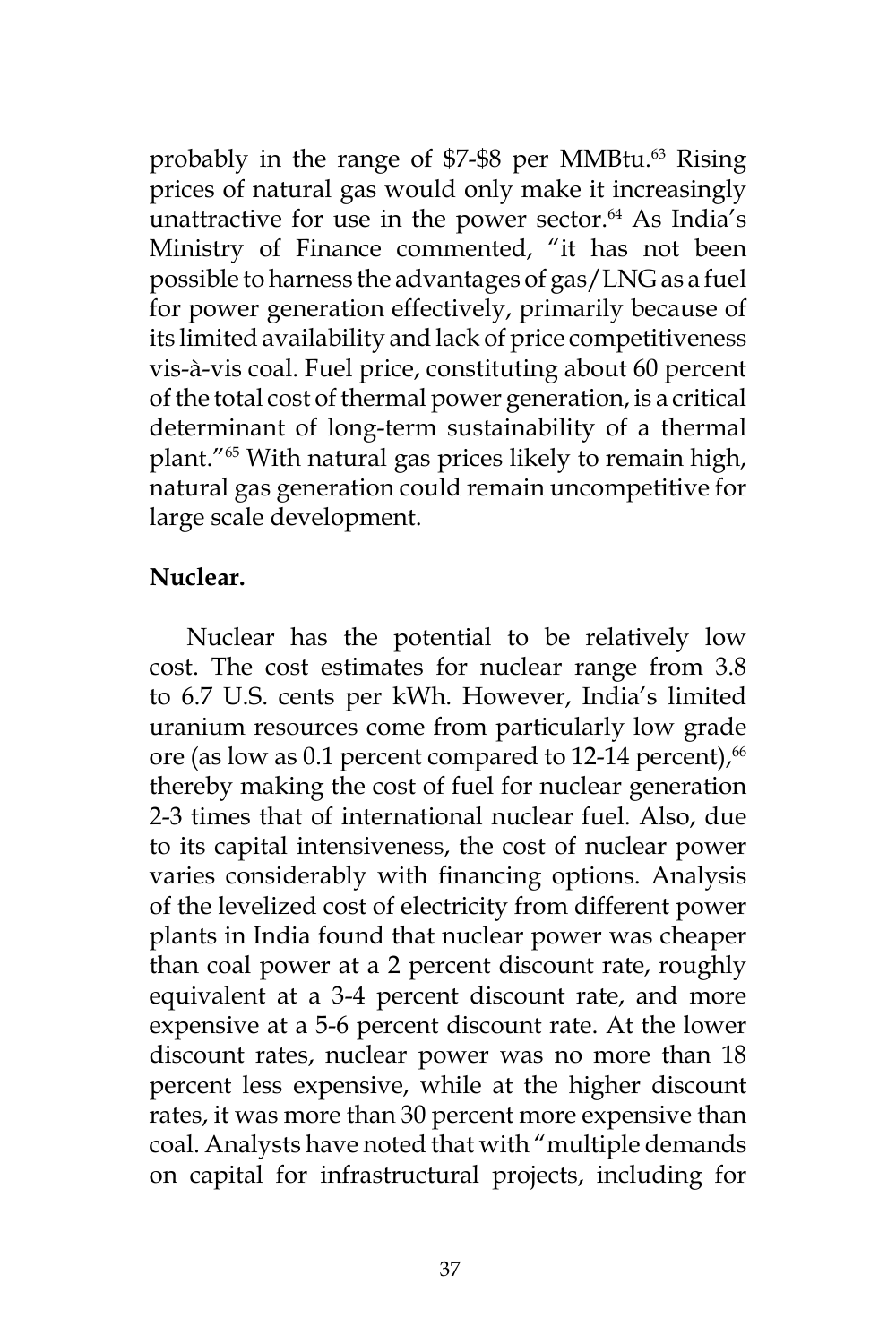electricity generation, such low discount rates are not realistic."67

Nuclear power is even less competitive if externalities and additional costs are taken into account. The methodology used did not include the costs of managing radioactive waste<sup>68</sup> or the cost of reprocessing in India which "would increase the unit cost by roughly one cent."69 India also lacks "insurance liability against accidents,"70 the provision of which would increase the per kWh costs; and the high costs of eventual decommissioning of nuclear reactors often is ignored. Finally, India is pursuing unproven nuclear technologies which could increase the cost to both build and run nuclear power plants.<sup>71</sup>

## **Renewables.**

On a per kWh basis, renewable energy remains an expensive source for electricity. Solar power can cost more than \$0.30 per kWh and wind power typically starts at the high end of the price range for coal, gas, and nuclear. Some analysts argue and have demonstrated, however, that "new nuclear plants and central coal- or gas-fired power plants are all uncompetitive with various decentralized renewables, combined heat and power installations, and efficient end use of electricity."72 Whether renewables are cheaper on a per kWh basis or not, the low upfront investment costs make renewables an attractive option for nongrid connected rural populations. Numerous sustainable business models have been demonstrated throughout the world that combine micro-finance and renewable energy technologies, such as Grameen Shakti in Bangladesh. Systems can begin meeting local demand for electricity in a few months for a few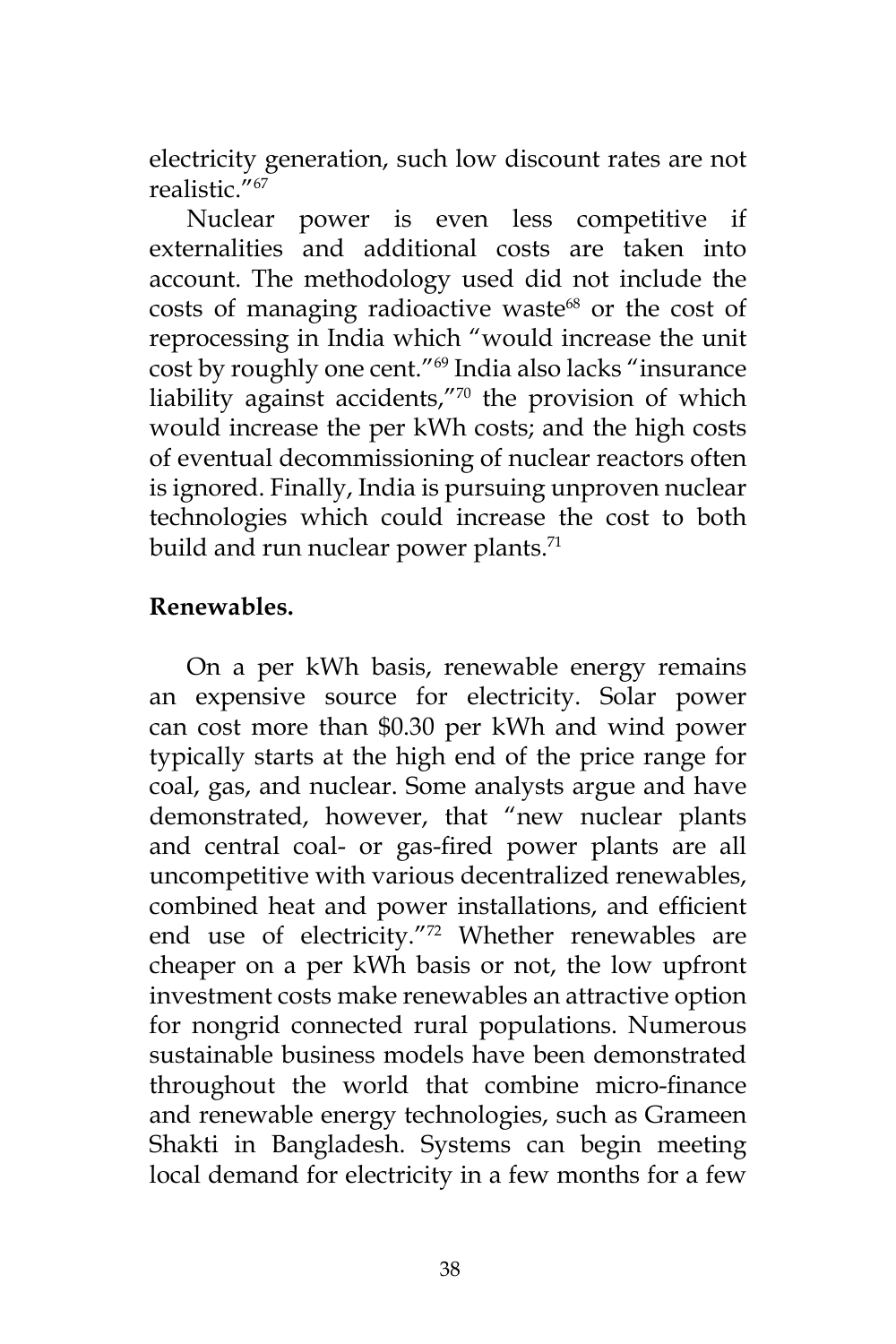thousand dollars, as opposed to the years and millions (or billions) of dollars it requires for traditional plants.

## **PACE OF DEVELOPMENT AND TECHNOLOGICAL INNOVATION**

Nearly all of the electricity supply options face challenges in the pace of development to 2016 and 2032 and require technological innovation for full exploitation. Coal resources must be made cleaner and more fully exploitable economically; hydropower must avoid environmental and social disruptions; full exploitation of nuclear must overcome significant technological challenges; and renewable energy technologies need improvement to increase adoption rates. Historically, India's generation capacity has grown by 5.87 percent each year over the last 25 years.<sup>73</sup> During the same period, improvements in efficiencies have enabled the total supply of electricity to grow at 7.2 percent.74 As detailed above for the given scenarios of 8-9 percent GDP growth, total generation capacity will need to increase 6-7 percent per annum from 2006-32, which means the pace of development for most supply options will have to be hastened through technological innovations.

Thermal generation has grown the fastest, historically at 10 percent compound annual growth rate (CAGR) (see Figure 8), while nuclear generation has grown the slowest at 6 percent. One determinant of the pace of development is the extent to which the private sector is involved. The private sector has been a major factor in the development of natural gas capacity, which has increased its contribution to electricity at a 16 percent growth rate from 1971-98.75 In those areas where the private sector participates more, the pace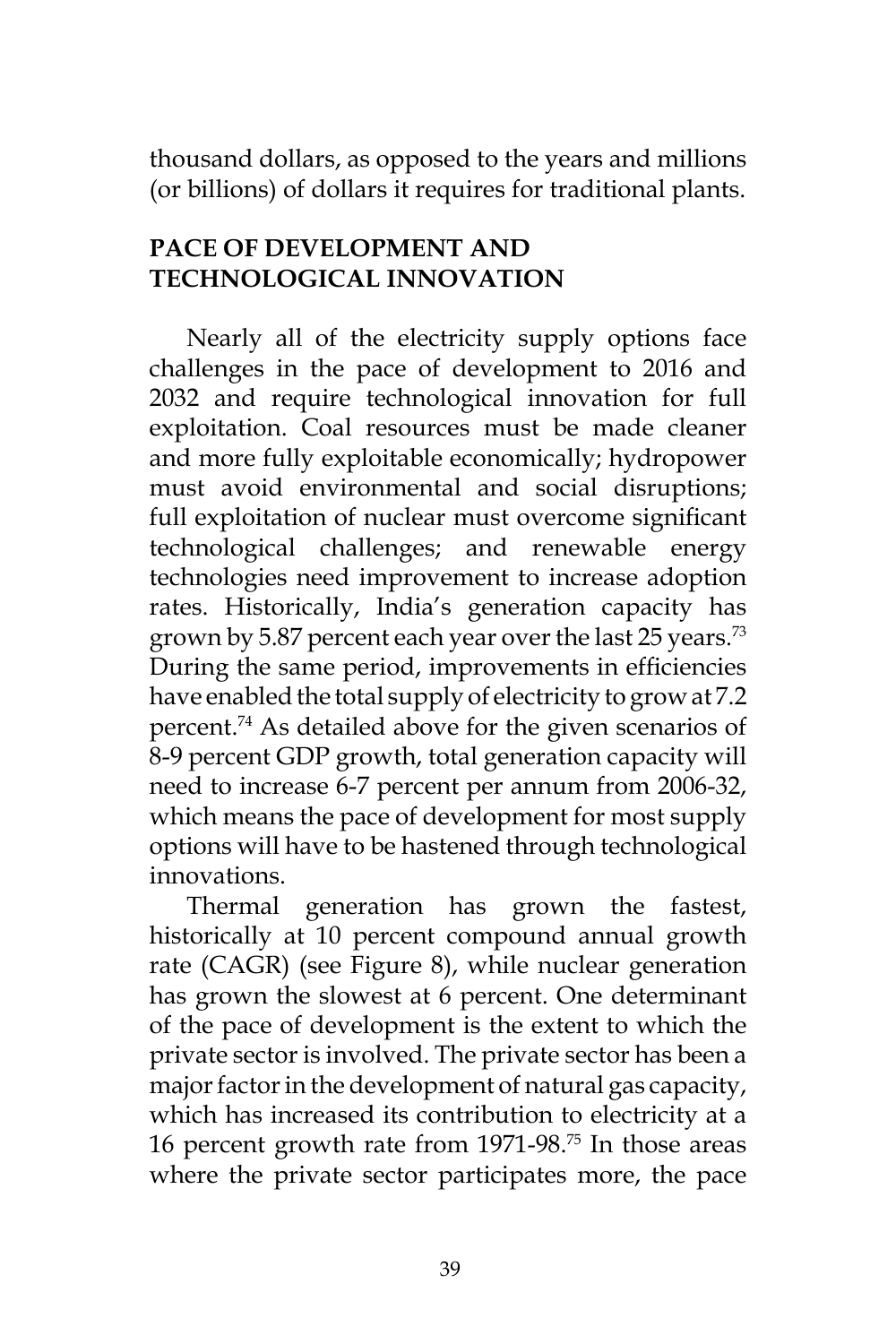of development can be faster. Where the public sector retains a monopoly, the pace of development will not likely be as fast.



Source: Government of India, Ministry of Power. Available at *indiabudget.nic.in*. "NCES" indicates nonconventional energy sources other then wind. Projected CAGR reanges based on analysis in Figures 7 & 8.

Figure 8.

Privatization offers considerable advantages over public sector development of generation capacity. Recognizing this, reform in the Indian energy sector has been emphasized, including a need to bring prices closer to global market levels; ensuring the sector operates on a fiscally sound basis; and increasing private sector participation.76 Privatization can only help unlock development and also can enable India to maximize its potential gains from efficiency and system loss reduction. For example, the power sector of Delhi was privatized and distribution companies were expected to reduce Aggregate Technical and Commercial (AT&C) losses by 17 percent over 5 years. With a sound financial incentive to do so, the companies have exceeded their targets over a 3-year period, with some having reduced losses to 33.79 percent.77 Additional improvements include higher quality power with significant reductions in load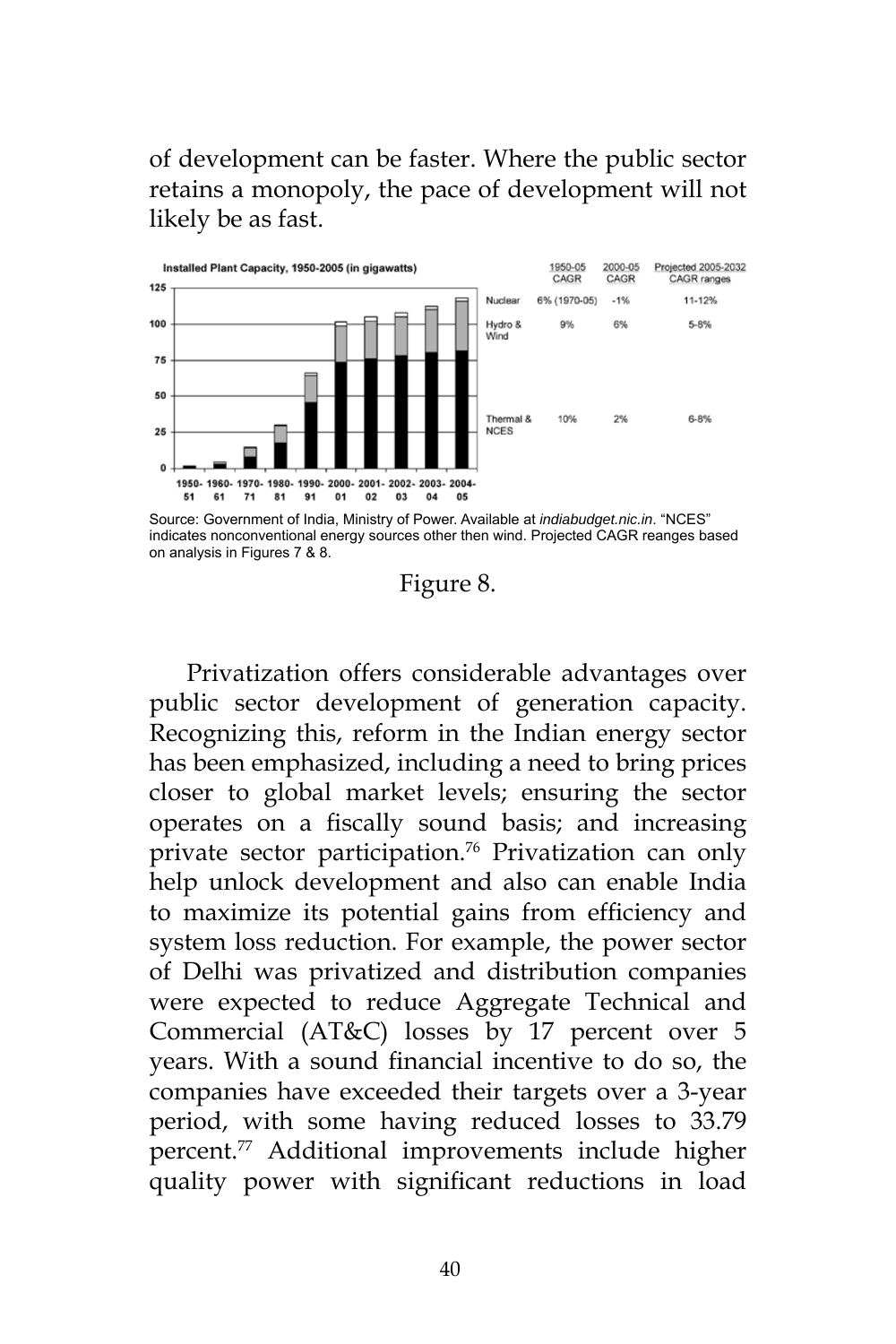shedding, and full payment being made to central power sector utilities for the electricity purchased and distributed.78 Of course, other factors influence the pace of development for different resource options and the technological innovations needed for full exploitation, and these will be examined in greater detail for coal, hydro, and nuclear.

### **Coal.**

Given India's abundance of coal, the pace of development and contribution of coal to the electricity supply has been strong, at approximately 9 percent.<sup>79</sup> Relatively fewer constraints hinder the development of coal generation, and it is acknowledged by the government that to the extent other alternatives do not develop "as projected . . . coal-based generation will need to fill the gap."80 In recent years, there has been some concern about the production of domestic coal "not keeping pace with the growing demand for coal in the power sector."81 These production concerns need to be addressed to ensure that domestic coal-based generation can fill the gap if the development of other resources falters in order to meet future demand.82

Technological innovation could enhance and extend significantly the timeframe for India's coal resources as well as make it cleaner. *In-situ* coal gasification "can tap energy from coal reserves that cannot be extracted economically based on available open cast/underground extraction technologies."<sup>83</sup> While commercial development has not yet occurred,<sup>84</sup> the technology has garnered greater attention worldwide largely due to significant increases in natural gas prices.85 Such technologies would increase India's extractable coal reserves considerably.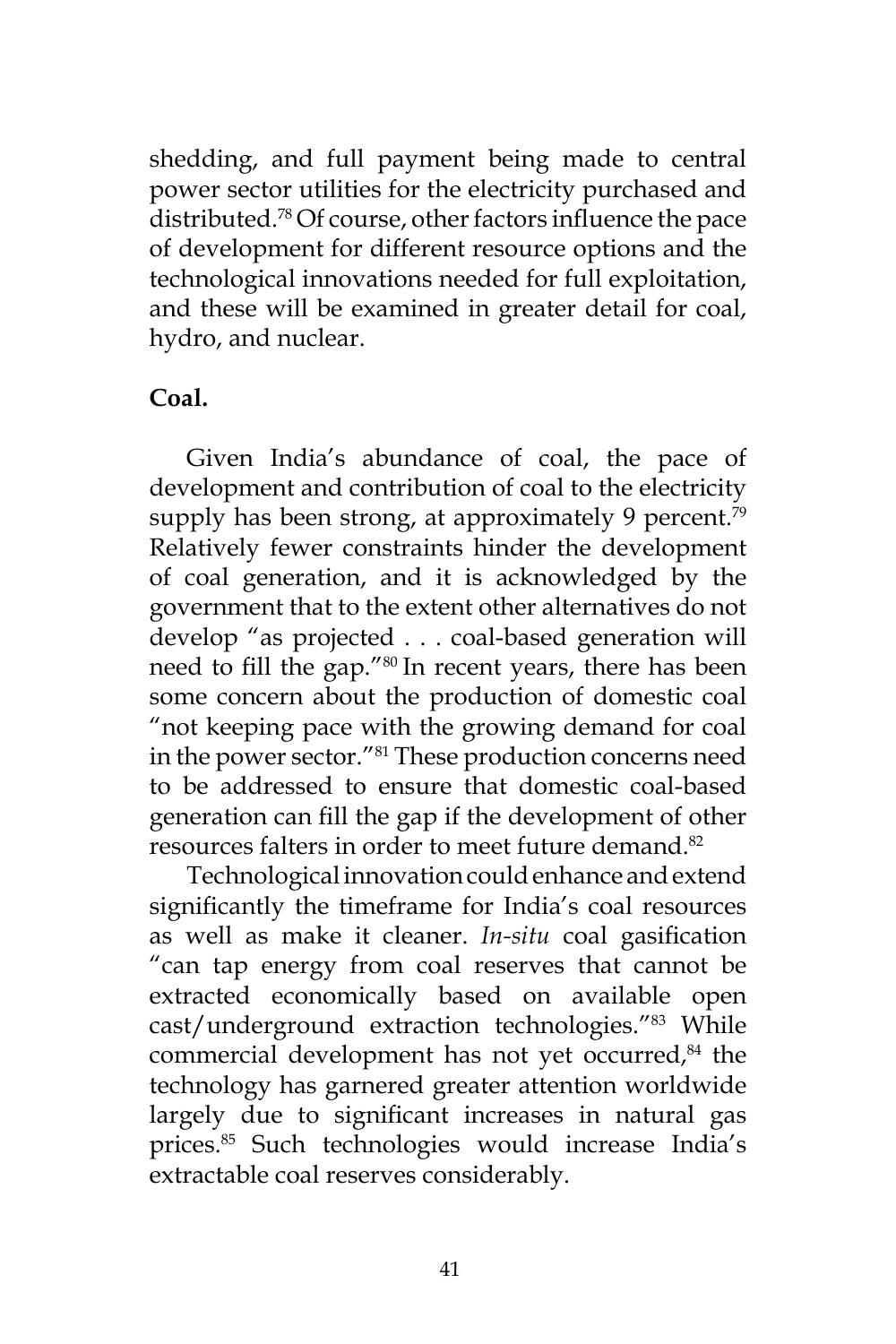# **Hydro.**

Hydro power generation has grown at a rate of 4.2 percent per annum. Projections suggest that an estimated 45 gigawatts will be added within the next 10 years,<sup>86</sup> while more conservative estimates suggest 50 gigawatts will be added in the next 20 years. $87$ This pace is significantly below the historical growth rate. To maximize the exploitation of the full 150 gigawatts by 2032, hydro power will have to grow at approximately 6 percent per year. The pace of developing hydropower often can slow due to social and environmental considerations. As highlighted by the Planning Commission, "the need to mitigate environmental and social impact of storage schemes often delays hydro development thereby causing huge cost overruns."88

The technologies involved in hydropower generation are generally well-developed and new technologies are not required for the full exploitation of the 150 gigawatt potential. However, new "run of the river" schemes are being developed to reduce the impact of hydropower generation on the environment and local populations. Of the 50 gigawatts planned for the medium-term, nearly 62 percent are run of the river schemes to mitigate potential environmental and social risks.<sup>89</sup>

## **Nuclear.**

The historical pace of development of nuclear power in India has been marked by ambitious projections and slow actual development. Twenty-five to 30-year projections made in the 1960s suggested that India would have an installed nuclear capacity of 20-25 gigawatts by 1987 and 43.5 gigawatts by  $2000$ .<sup>90</sup>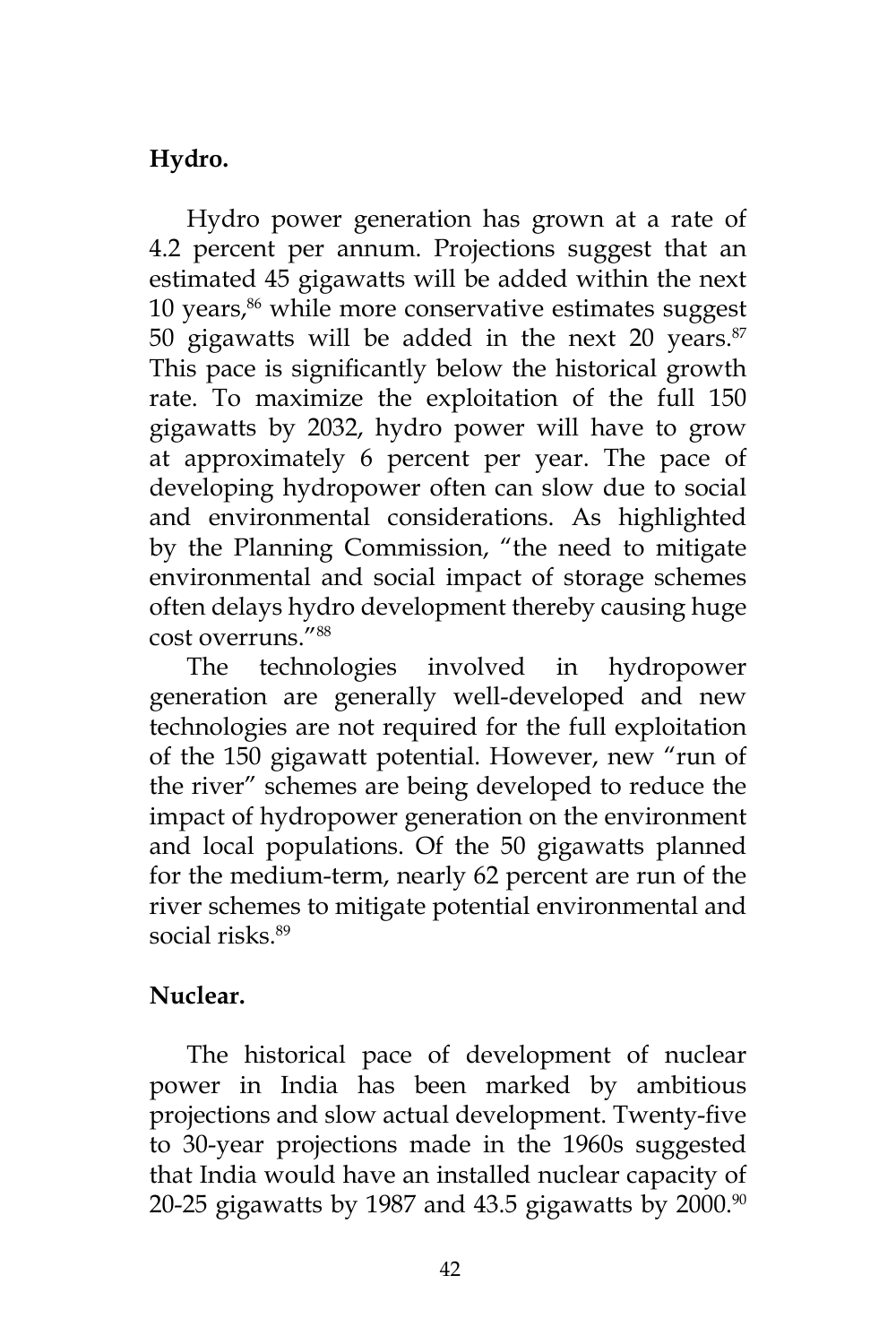Instead of meeting these projections, India had only 600 megawatts by 1980, 950 megawatts in 1987, and 2.7 gigawatts in  $2000<sup>91</sup>$  or roughly 5-8 percent of the projected capacity. While current projections are extremely ambitious, there is cause for concern that the actual technological development going forward may be more difficult than the development thus far, and therefore fall even shorter than expected.

The current Planning Commission projections for installed capacity of nuclear power, predicated on a number of crucial assumptions about technological innovation and development, are 15-20 gigawatts by 2016, 52-68 gigawatts by 2032, and 208-275 gigawatts by 2050 (see Figure 9). The assumptions are threefold. First, Fast Breeder Reactor technology must be demonstrated successfully by the 500 megawatt installation currently being constructed. Second, new uranium mines must be opened and provide fuel for additional Pressurized Heavy Water Reactors. And third, India must import and assimilate Light Water Reactor technology, including nearly 8 gigawatts over the next 10 years (in the optimistic scenario), as well as develop Advanced Heavy Water Reactors to use thorium by 2020.<sup>92</sup> The full development of nuclear power in India requires exploitation of its vast thorium resources and therefore requires significant technological advancement to commercialize thorium-based production. Nuclear power in India requires "robust technologies . . . for both the front end and back end of the fuel cycle" and until thorium-based generation becomes commercialized "the nuclear energy programme will be uranium based"<sup>93</sup> and significantly constrained.

This list of assumptions is considerable, and analysts argue that chances of achieving the targets are slim.<sup>94</sup> One major criticism is the focus on Fast Breeder technology which, some argue, has proven "unreliable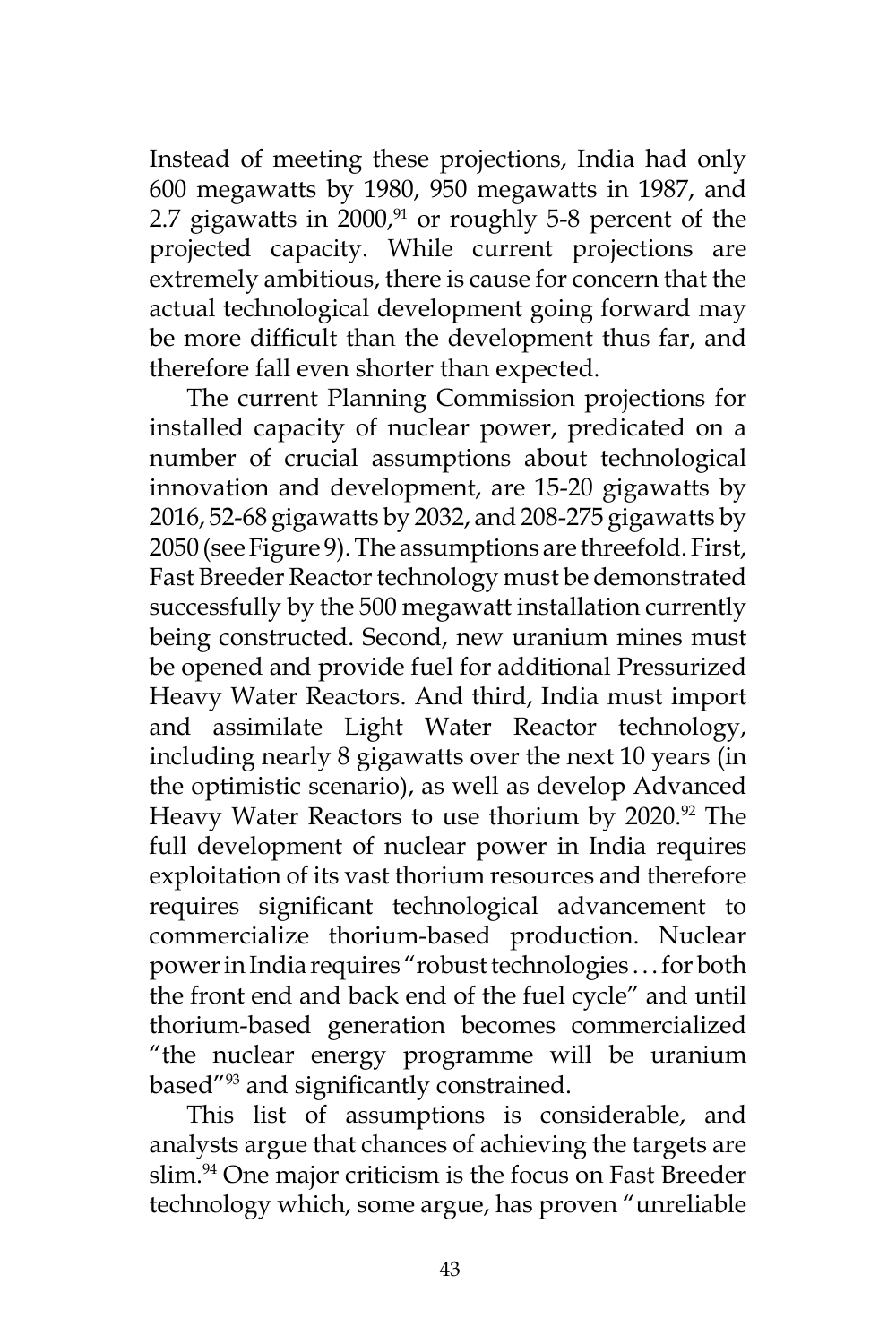## in most countries that have experimented with it."95 Given the technological hurdles, the growth rate may be slower, rather than faster, than historical trends.







From 1950 to today, nuclear power capacity increased at a rate of 6 percent, $96$  from 1980 to 2000 it increased at 8 percent per annum, $97$  and in recent years growth has slowed considerably. Despite this, current projections require a growth rate of 11-12 percent from 2006 to 2032. Although there have been some indications that nuclear development has improved recently, such as the 540 MW PHWR unit at Tarapur that went critical 8 months ahead of schedule,<sup>98</sup> it remains unlikely that development will outpace historical rates significantly and achieve the targets. Furthermore, even if these ambitious targets are met, nuclear power will still provide only 6-7 percent of India's capacity in 2016 and 8-9 percent in 2032. Only by 2052 will nuclear power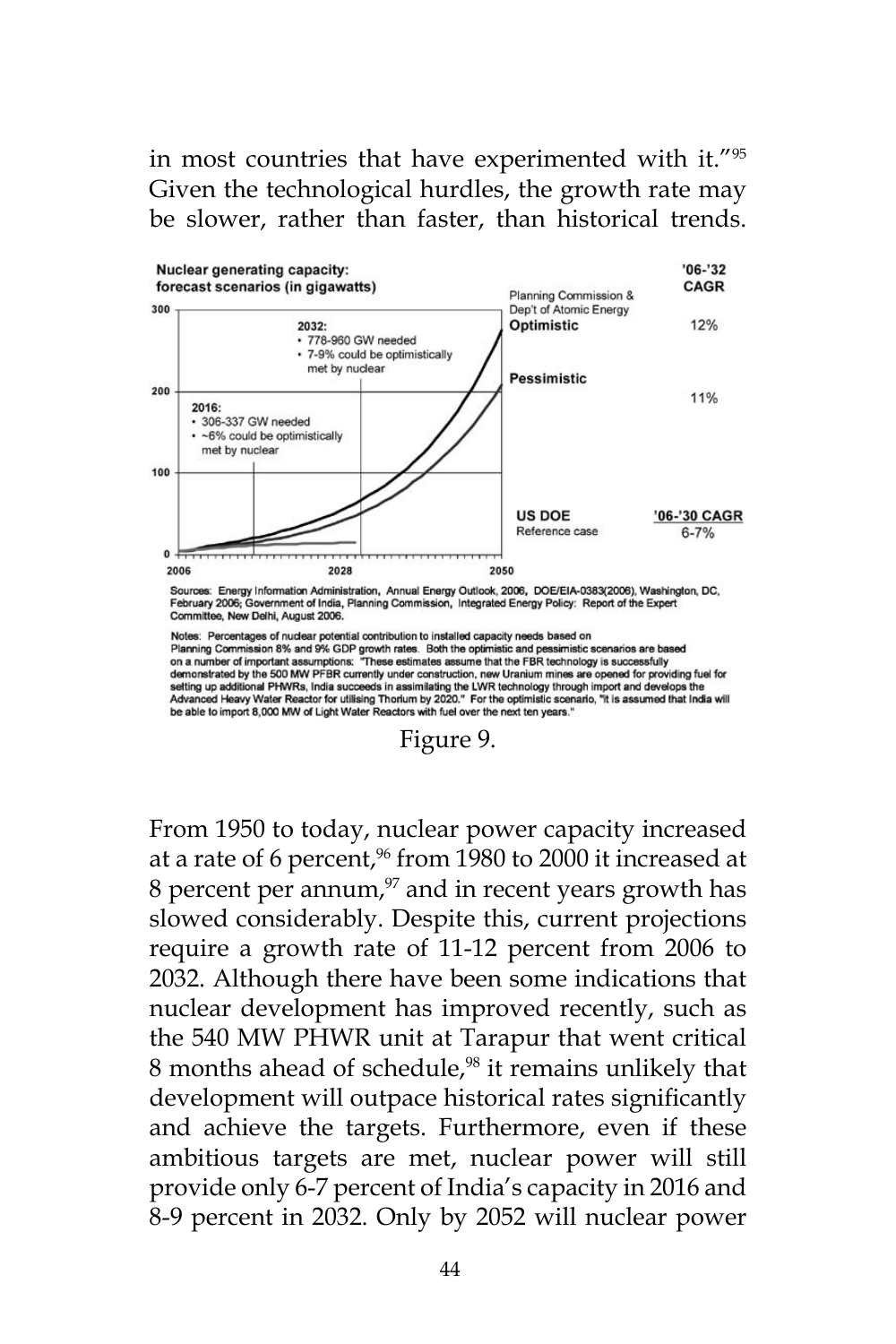represent a significant portion of India's total installed capacity, at potentially 20 percent.<sup>99</sup>

## **LOCATION OF SUPPLY AND DEMAND**

In addition to the issues previously highlighted, a range of electricity supply options should be pursued due to the locations of supply and demand. The largest demand centers are in the North, South, and West (see Figure 3). The Northeast and East have the potential to be electricity exporters, if the Northeast fully exploits its considerable remaining hydropower potential and the East continues to supply coal throughout India (see Appendix C). The demand in the North increasingly can be supplied by its available hydropower, and the South and West have the ability to import coal economically after domestic reserves decline. Renewables and nuclear can contribute throughout the country, with renewables focused on decentralized demand centers and rural areas.

Integral to matching supply with demand throughout the country is greater investment and attention to improving and extending the transmission grid. Five strong regional grids currently exist and an envisioned "National Grid" seeks to increase interregional transmission capacity "from its present 9.450 MW to about 37.150 MW by 2012."<sup>100</sup> As in distribution and generation, private sector participation increasingly is being encouraged, with the Ministry of Power finalizing policy guidelines for private investment.<sup>101</sup> This will help enable the country to benefit uniformly from the electricity supply options available. In the case of coal, reserves are concentrated in certain areas of the country,102 and while there are thermal power plants throughout India (see Appendix B), the majority of the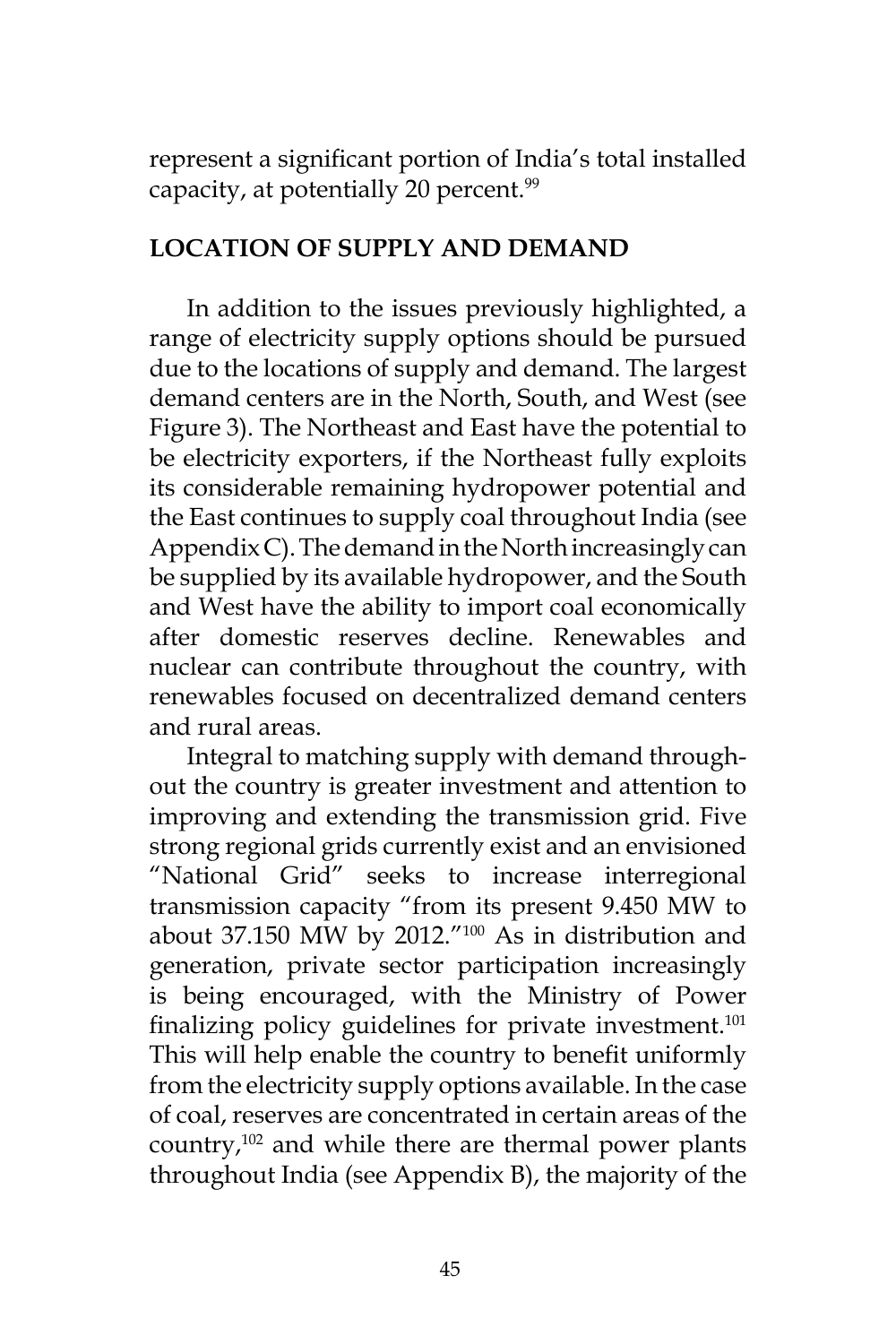coal supplied originates in the East. India recognizes the need to improve the interstate and intrastate transmission system to ensure more equitable sharing of resources like domestic coal, and to prevent high transportation costs. Similarly, matching the supply of hydropower to demand centers will require better transmission to ensure economical development of the potential. As seen with the case of the Northeast region, significant remaining potential exists far in excess of that regions future peak demands (see Figure 10).



Source: Government of India, Ministry of Power. Available at *powermin.nic.in/generation/accelerating\_development.htm.*

Improving distribution also presents a key challenge for meeting demand. Although 70 percent of India's population lives in rural areas, they use just 13 percent of power from the grid.103 Nation-wide, only 55 percent of Indian households have grid connections. One solution to this issue is to approach the issue through decentralized generation, which highlights the

Figure 10.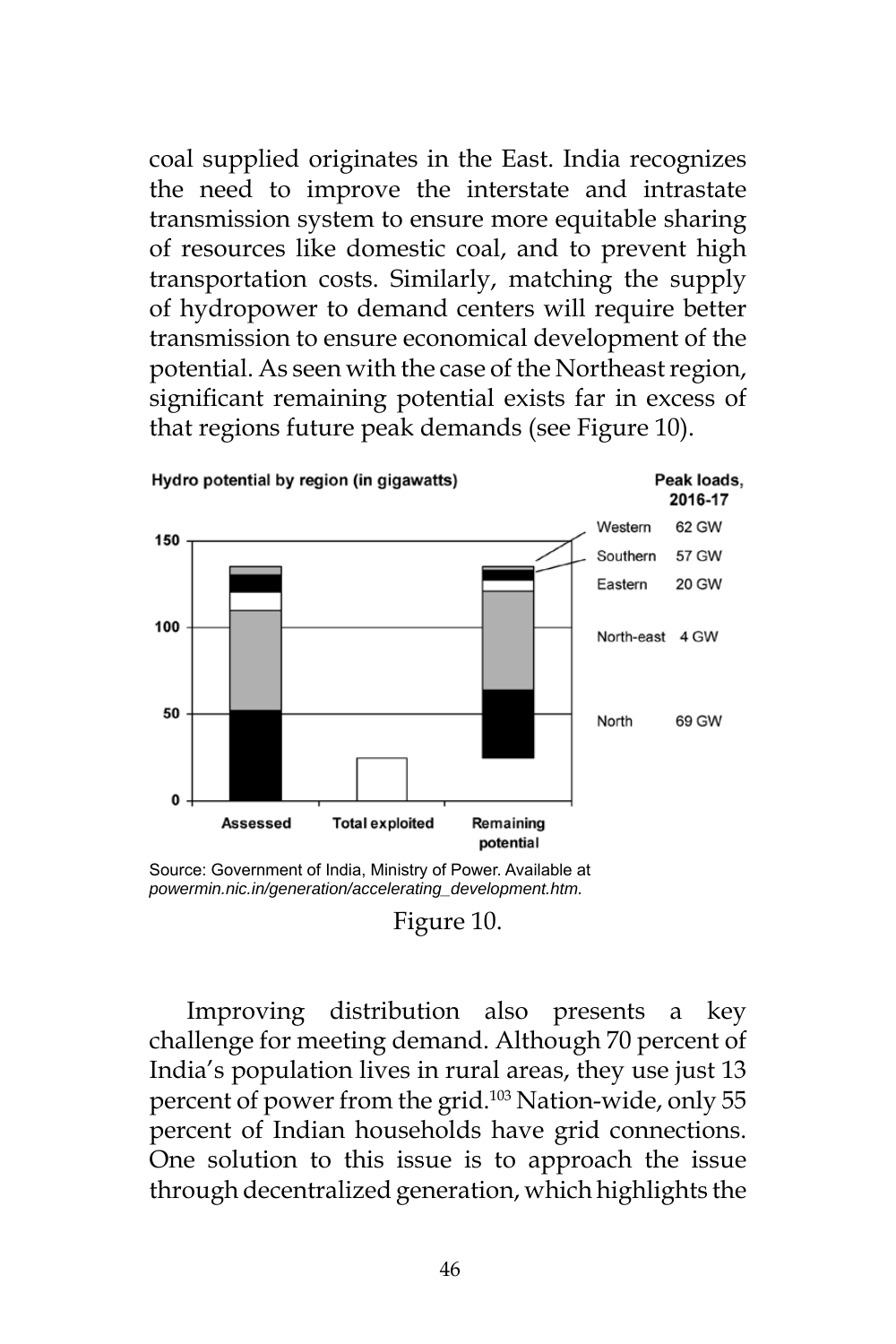importance of renewable energy resource generation. The distributed nature of renewable energy technologies enables widespread electrification of even remote and rural areas. While many of the technologies require specific environmental and geographical conditions for optimal efficiency, renewables generally can provide supply closer to demand in areas far from the grid. By producing electricity "by distributed generation [it] flows shorter distances to consumers, . . . [and] is cheaper than relying on a vast transmission and distribution network."104 Given the policy initiatives to provide electricity to rural populations and the greater relative consumption of electricity by decentralized domestic and agricultural end-users (see Figure 2), decentralized generation options are increasingly important.

The supply of natural gas is of particular concern to both India and to the United States. Although most of India's current gas needs have been met from domestic sources, "India has . . . been energetic in seeking out long-term gas deals"<sup>105</sup> with countries including Iran, Qatar, Australia, Malaysia, Oman, and Turkmenistan. Cross-border gas pipelines originating from some of these countries, such as Iran, would introduce political obstacles and potential vulnerabilities as the pipe would transit through Pakistan.106 Bangladesh also has been a focus of Indian efforts to obtain gas supplies, but these efforts have not "materialized, partly because of political pressures in Bangladesh."107 Some analysts argue that the potential solution is liquefied natural gas (LNG) in lieu of cross-border pipelines,108 but it is acknowledged that "considerable technological progress . . . has to be made in terms of extraction, transportation, and delivery of LNG."109 While vast gas reserves exist in Iran, the best technology for LNG remains in the United States and Great Britain.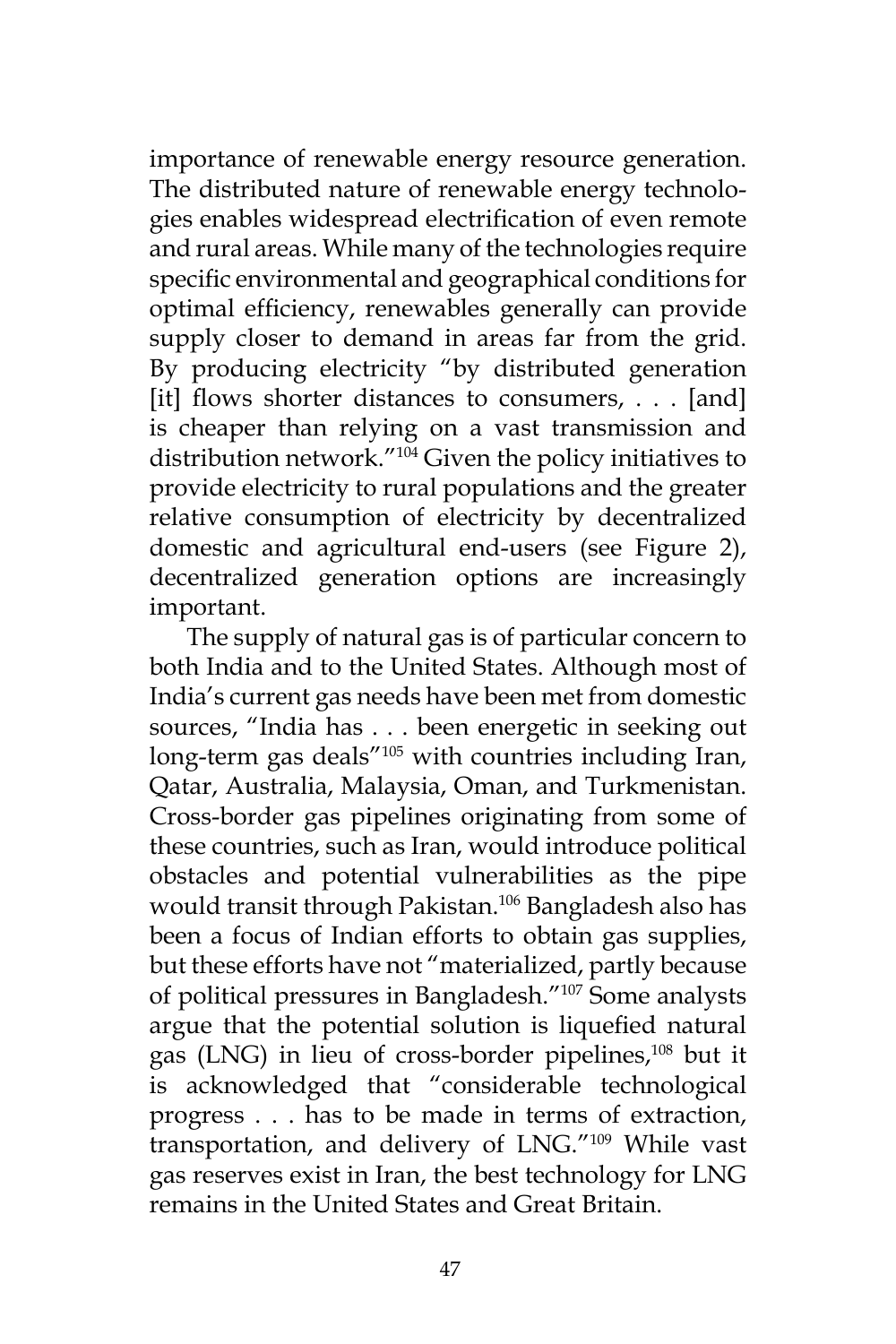In terms of nuclear, power plants technically are not constrained by the location of any fuel resource. Nuclear power plants "can be built close to populations they serve, without risk of interrupted supply of fuel."<sup>110</sup> However, they generally are better positioned to serve higher population densities rather than decentralized communities. As some experts argue,

> Installing a centralized nuclear reactor or thermal plant and extending the grid to cover distant villages is an inefficient way of providing lighting to the primarily rural societies that characterizes India. . . . Such communities are better served by distributed renewable energy systems based on a number of different technologies and sources micro hydel plants, windmills, photovoltaics, and biomass based power.<sup>111</sup>

As such, efficient development of nuclear power generating capacity may require alignment with concentrated demand centers rather than rural electrification and distributed demand like agriculture.

#### **ENVIRONMENTAL CONSIDERATIONS**

With increasing concern about climate change, environmental considerations have become integral to discussions of energy and electricity generation in India. As emphasized by William Rosenberg of Harvard University, "an energy policy also is an environmental policy also is an economic policy. They are not separate policies."112 As such, strategies to reduce carbon emissions from fossil fuel generation, or replace fossil fuel generation with zero-emission generation, have been highlighted as desirable policy goals. To make prudent tradeoffs, the scope and potential impact of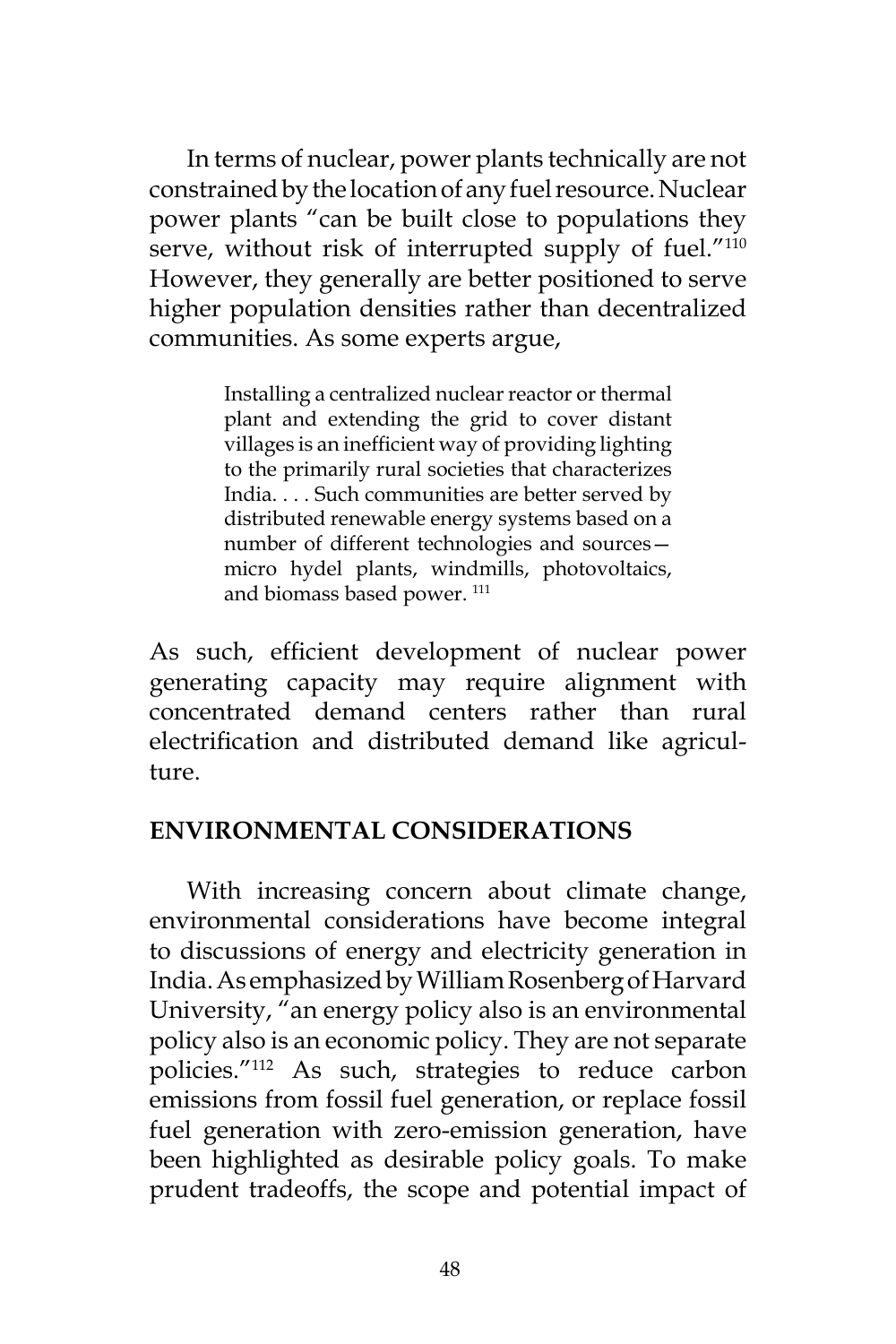the alternatives need to be examined. In light of the U.S.-India Civil Nuclear Cooperation Initiative, the focus of this analysis will be on coal and nuclear and the likelihood that nuclear would substitute for coalbased generation.

Coal produces the majority of carbon dioxide emissions in India, comprising 68 percent of the total in 1990 and 65 percent in 2003. With electricity generation the major consumer of  $coal<sub>113</sub>$  the environmental impact of coal-based electricity is a serious concern. The dominant role that coal plays in all projections of electricity generation at least until 2032 suggest a strong need to mitigate the risks to climate change by pursuing clean coal technologies. The Planning Commission acknowledges this and highlights the need for research and development of clean coal technologies for "improving the efficiency of energy conversion and limiting emissions."114 *In-situ* gasification is especially beneficial to the environment by eliminating the issues of "overburden removal and ash disposal faced by conventional coal mining" as well as enabling sequestration in the mine or "pump[ing] back in oil or gas fields to enhance oil or gas recovery."115 These techniques could enhance the clean exploitation of coal resources and extend the exploitation of this domestic resource.

Efforts to reduce coal-based carbon emissions are exceedingly important, but contributions should be put into global and historical perspective. India's coal-based carbon dioxide emissions were 22 percent of U.S. coal-based carbon dioxide emissions in 1990 and 32 percent in 2003. Whereas the United States produced 7.2 metric tons of coal-based carbon dioxide emissions per capita, India produced 0.62. In absolute terms, the United States produced 2,100 million metric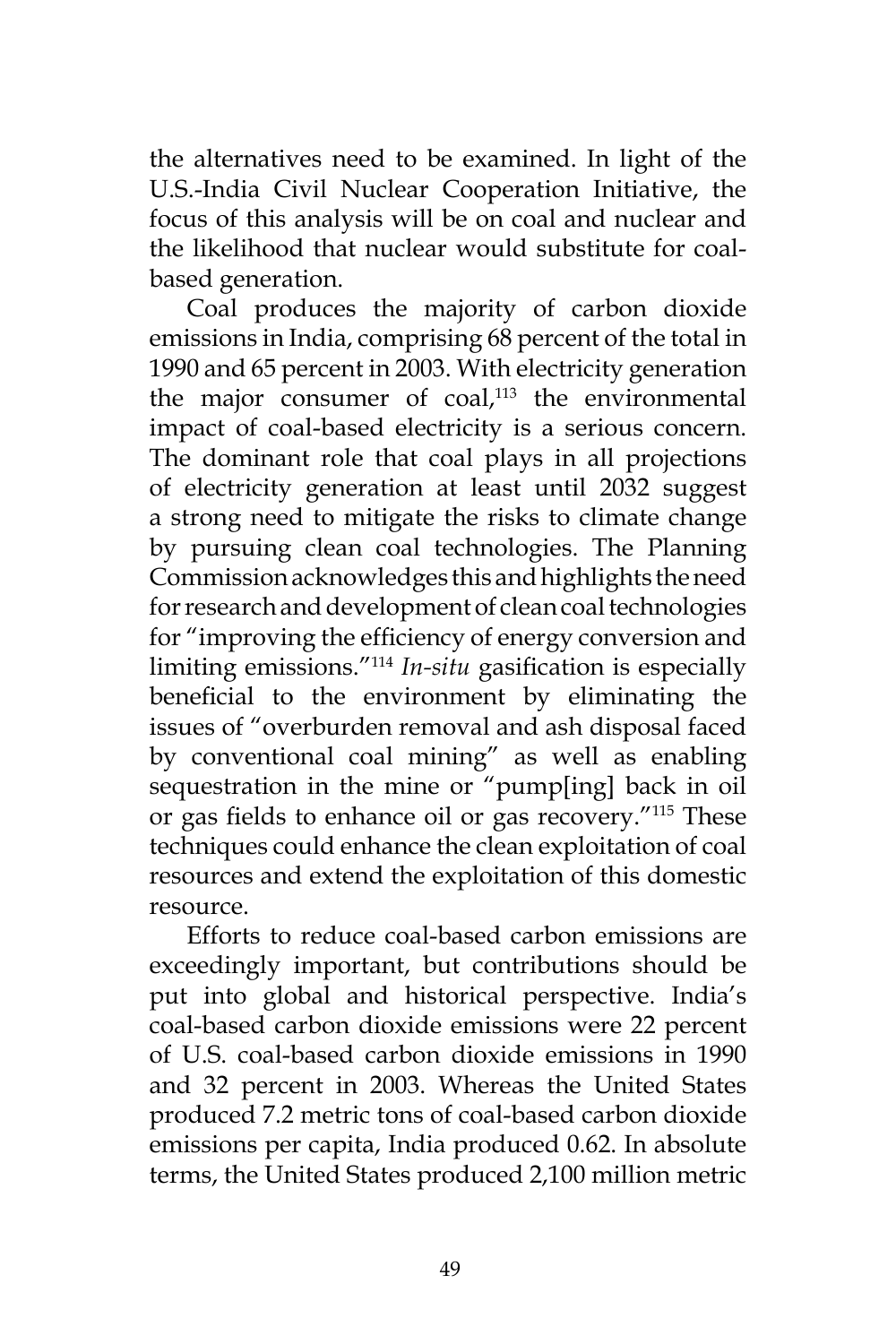tons of carbon dioxide emissions from coal in 2003, compared to India's 666 million metric tons. Using the DoE reference case for projecting coal-based carbon dioxide emissions, India could produce 1,372 million metric tons of coal-based emissions in 2030, which is approximately 65 percent of what the United States produced in 2003. On a per capita basis, India's 2030 projected coal-based carbon emissions are just 0.95 metric tons, or just 13 percent of what the United States produced on a per capita basis in 2003.116 As Michael Levi and Charles Ferguson of the Council on Foreign Relations point out, "absent much broader efforts on that front . . . modest reductions in Indian emissions will have little effect."<sup>117</sup>

Examining India's options for carbon emission reduction in relative terms helps to contextualize the possible gains (see Figure 11). The estimates of carbon off-set for nuclear's substitution ranges from 145 million tons of carbon emissions by developing 20 GW<sup>118</sup> of nuclear generation capacity to a more conservative total of 175 million tons for 68 GW by 2032.119 The Planning Commission analyses suggest nuclear alone would reduce emissions from a coaldominant scenario by only 6 percent. By comparison, demand side management, maximizing hydro, and natural gas generation would reduce emissions by as much as  $800$  million tons,<sup>120</sup> constituting an additional 28 percent reduction from a coal-dominant scenario (see Figure 12). Given the technological limitations of the development of nuclear and the dominance of coal at least through 2032, "burning coal more cheaply and more cleanly would do more for India's economy and the environment than would expanding the country's nuclear power capacity."121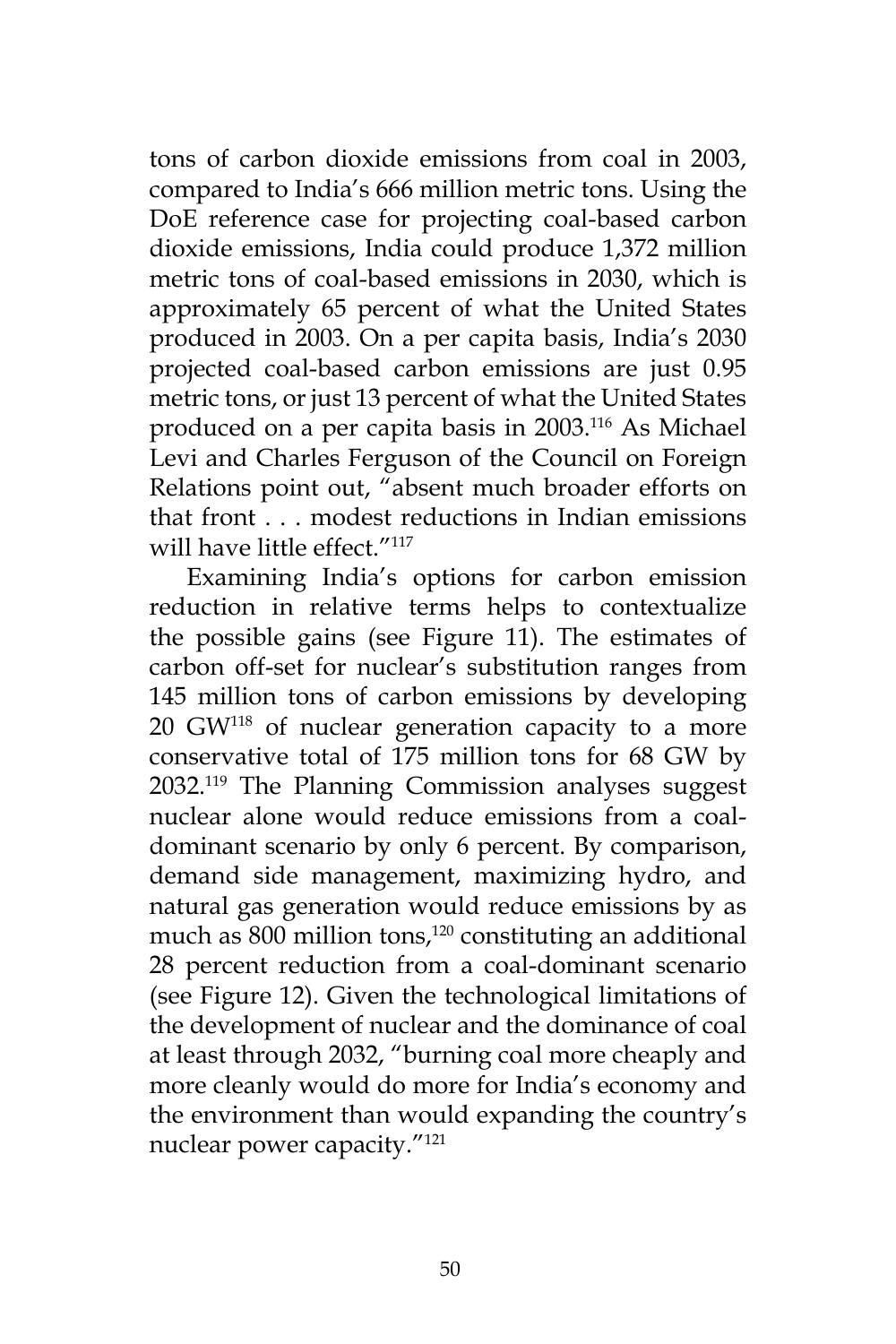

CO<sub>2</sub> Emission Reduction: comparison of potential and actual reductions (million tonnes CO<sub>2</sub>)

Sources: "Government of India, Planning Commission. *Integrated Energy Policy: Report of the Expert Committee*, New Delhi, August 2006. Dalberg analysis of incremental reductions across<br>2031/32 scenarios. @ Victor, David G. "The India Nuclear Deal: Implications for Global Climate<br>Change," Testimony before the U.S 18, 2006. Available at: *www.cfr.org/publication/11123/india\_nuclear\_deal.html.*

Notes: Emissions are visual approximations of the contributions from electricity as depicted in the graph on page 50 og the Integrated Energy Policy report. India's 297 approved CDM projects from the Integrated Energy Policy, page xxix. India's 20 GW nuclear generation substitution effect on emissions based on David Victor's data and compared to the optimistic scenario of hitting 20 GW, which is 2016.

### Figure 11.



CO2 Emissions: scenarios for reductions from electricity generation, 2031-32 (million tonnes) with incremental % reduction from previous scenario

Sources: Dalberg analysis; Government of India, Planning Commission, *Integrated Energy Policy: Report of the Expert Committee*, New Delhi, August 2006.

Notes: Emissions are visual approximations of the contributions from electricity as depicted in the graph on page 50 of the *Integrated Energy Policy* report.

Figure 12.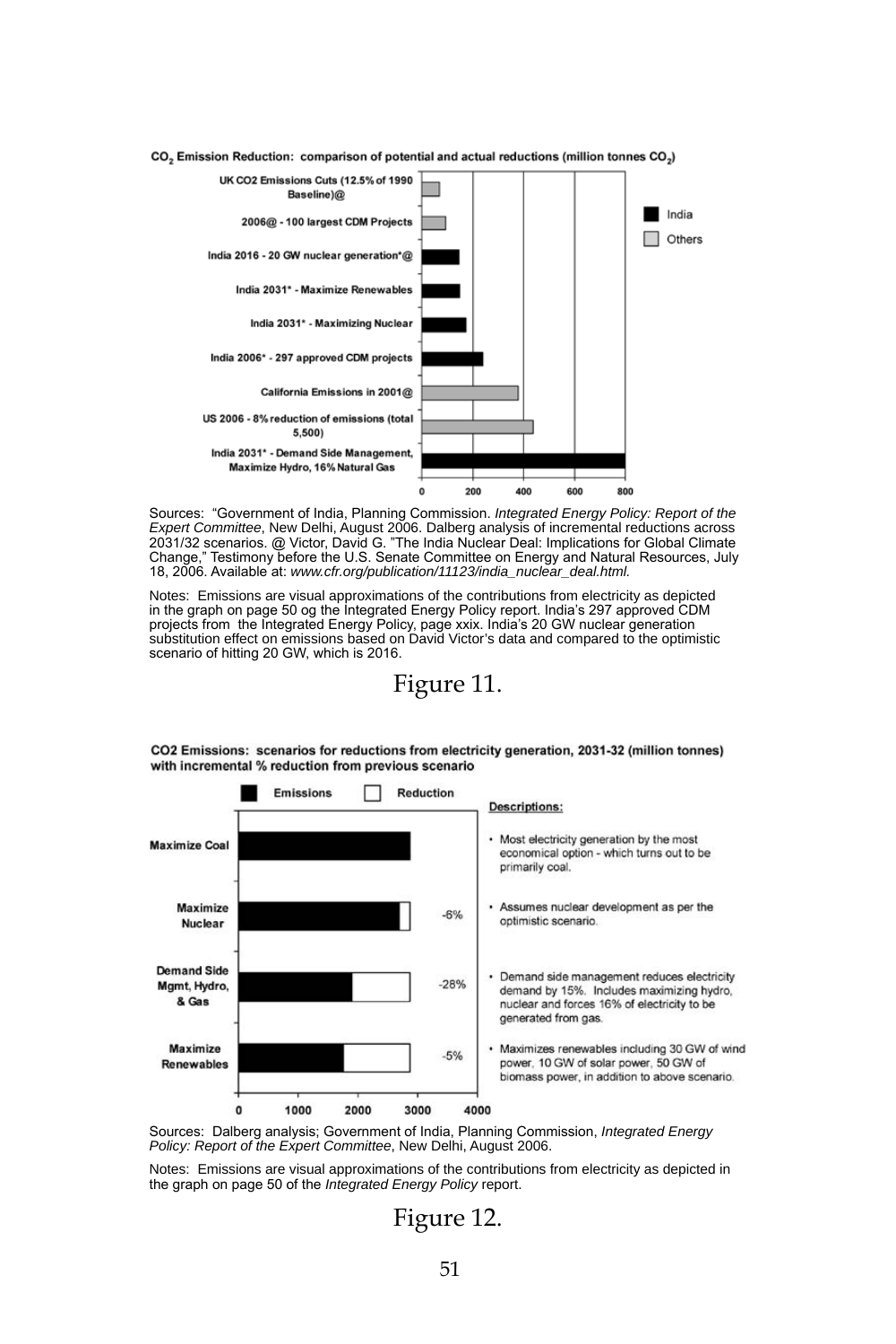Nuclear power's substitution effect with carbon emitting generation options can be minimal, and nuclear is not without its own unique environmental concerns. For some countries, an increase in nuclear generation did not occur commensurate with a decrease in carbon emissions. In the case of Japan, nuclear generation capacity increased by 40 gigawatts from 1965 to 1995, and carbon emissions rose from 400 to 1,200 million tons at the same time.<sup>122</sup> For a country like India which ambitiously seeks an increase in electricity consumption to 2,741 kWh per capita by 2032, it may not be an "either-or" scenario. The coal resource offers economical and technologically accessible electricity generation that will not be substituted for directly. And to the extent that any of the other options fail to meet their growth targets, coal-based generation likely will fill the gap. With regard to other environmental considerations, nuclear reactors "produce a lot of highly radioactive waste . . . for which safe storage for the tens of thousands of years required for it to become harmless is yet to be found."<sup>123</sup> While disposal can be done in a safe and effective manner, the environmental concerns are not insignificant.

#### **ENERGY INDEPENDENCE**

The issue of energy independence is particularly important for the Government of India, which seeks to limit international supply risks by leveraging domestic resources to the greatest extent possible. Although an understandable and a theoretically worthwhile goal, some would argue that a strict focus on energy independence is unattainable; would actually drive prices up; and would disrupt market access needed for meeting energy demands efficiently. Despite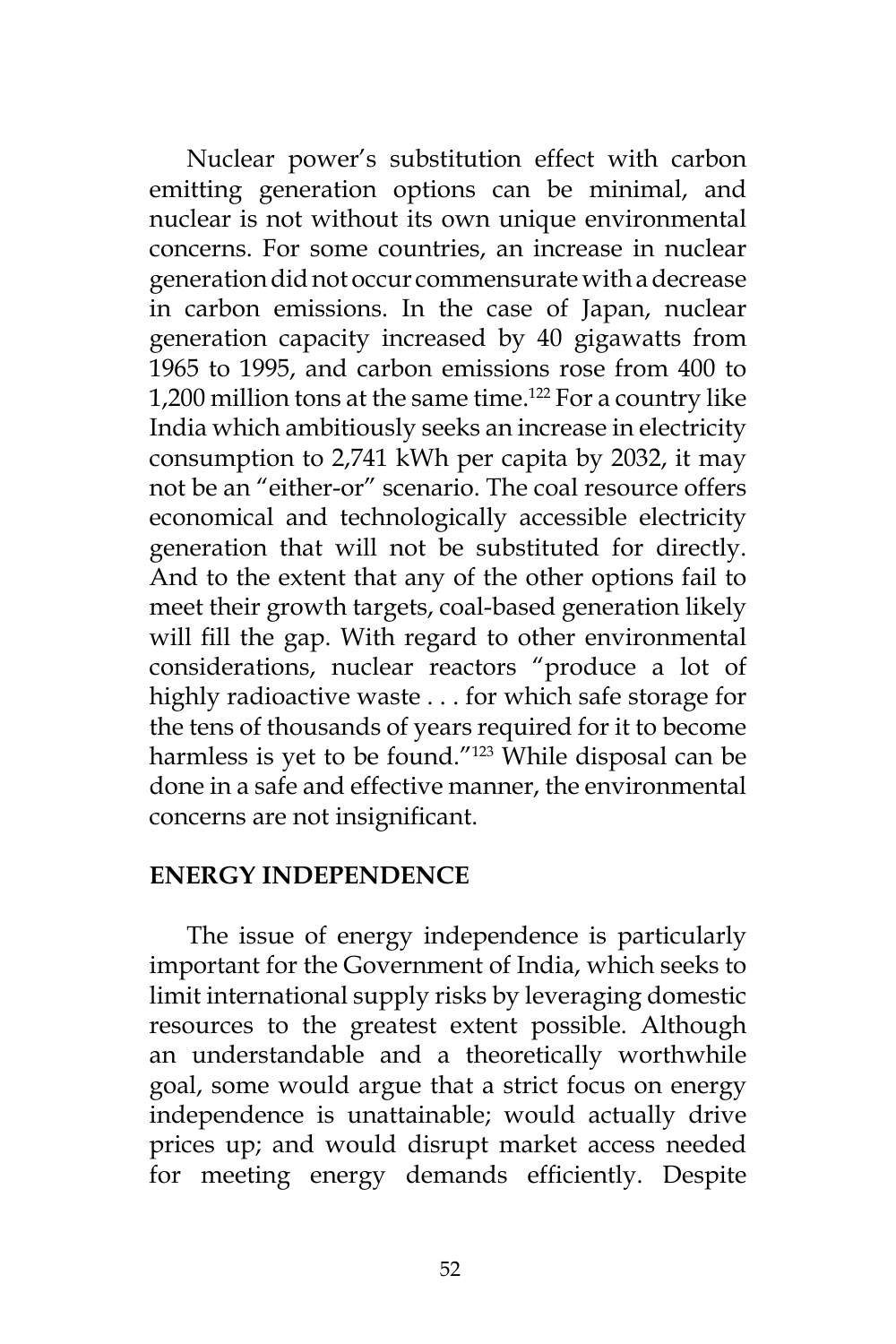these arguments against a strict focus on energy independence, it is interesting to evaluate the best option for attaining this goal. Through 2016 and 2032, energy independence is reinforced mostly through coal-based generation and by exploiting fully the hydropower potential. Only in the very long term does nuclear energy hold the promise to provide energy security and independence which, $124$  as described above, requires significant technological advancements in thorium-based production and will not occur before 2050.

Abundant coal resources provide a degree of energy independence in the near- and medium-terms, but exhaustion of these resources will require increasing reliance on coal imports or other forms of energy. The degree to which India will rely on coal imports in the future will depend on the extent to which it can develop hydropower, natural gas, nuclear, and renewable alternatives as well as initiate demand side management and energy efficiency efforts. The coaldominant energy scenario developed by the Planning Commission suggests as much as 45 percent of the coal required to be imported in 2032 with 8 percent GDP growth, while the least coal dependent scenario suggests 11 percent could come from imports.<sup>125</sup> The cost of imported coal remains economically competitive for power generation in certain areas of India due to the low calorific value of domestic coal. With domestic coal having a calorific value of 3,500 kcal/kg versus 6,000 kcal/kg for imported coal, the cost of imported coal transported under 500 km is cheaper than domestic coal transported greater than 1,400 km.<sup>126</sup> As such, the exhaustion of coal resources could reduce the energy independence of the country, but only in the long term and only if technological innovations do not occur to prolong the life of the resource.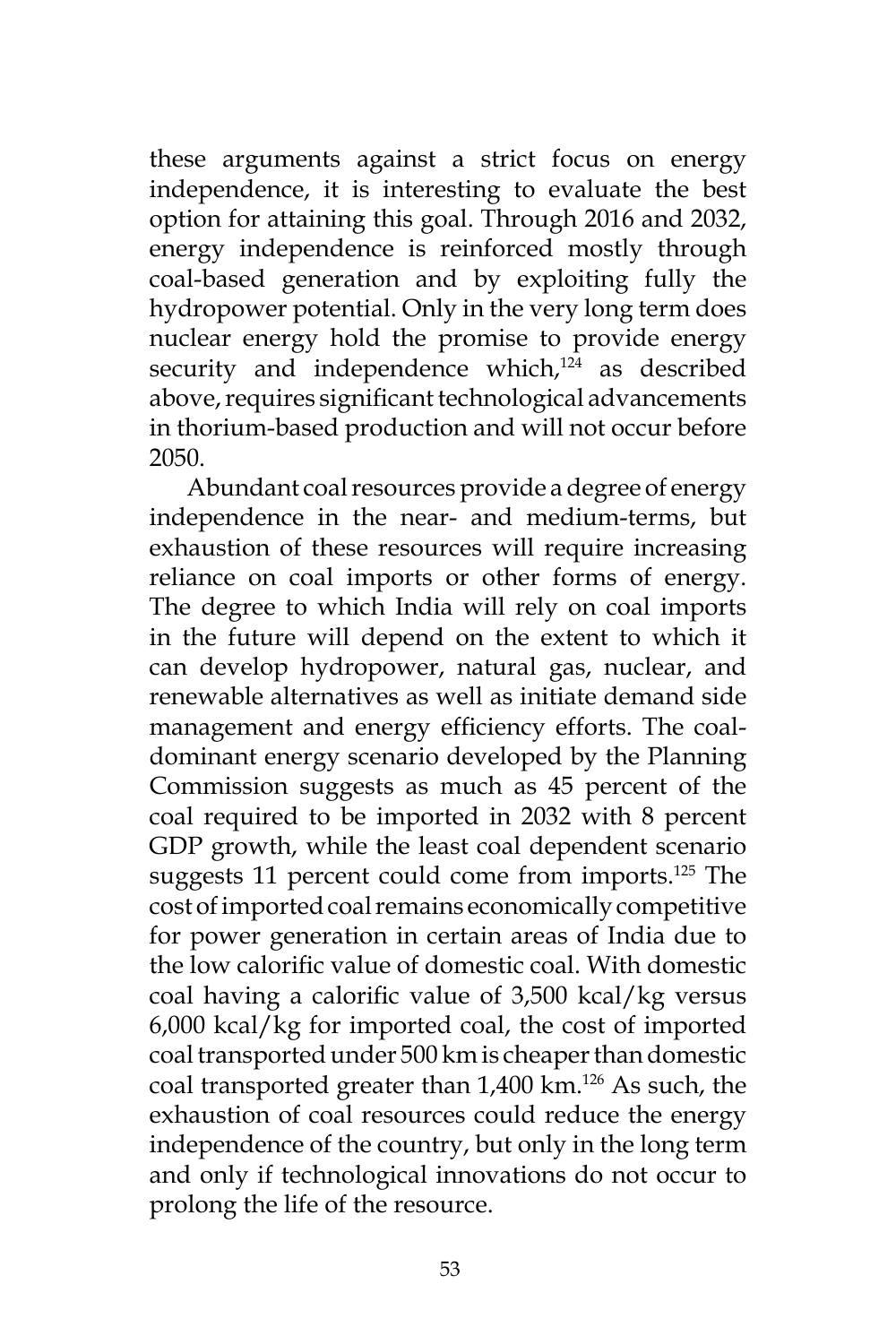Full exploitation of domestic hydropower would contribute meaningfully to a policy of energy independence. When fully exploited, hydropower could comprise 16-19 percent of total generation capacity by 2032. Maximizing the hydro potential in some regions well-endowed with the resource could offset the use of other resources, like coal, and extend its availability to areas less well-endowed with hydro. Once domestic resources have been fully tapped, potential also exists to import some of the 55 gigawatts of hydropower from neighboring Nepal and Bhutan.<sup>127</sup> While importing hydro could degrade the degree of energy independence somewhat, India's neighbors offer less political instability than some of India's options for natural gas.

The contribution of natural gas to energy independence will depend greatly on the extent and continuation of domestic reserves. As the Planning Commission's scenarios project, imports of natural gas could range from 0-49 percent of total demand for the resource in 2016-32. Although many neighboring countries, such as Iran, Turkmenistan, Bangladesh and Myanmar, have large resources of natural gas, the option to utilize cross-border pipelines creates concerns about energy security<sup>128</sup> where India "may face potential supply disruption if political issues emerge."129

Finally, while nuclear has been emphasized as a key to India's energy independence, this is not likely to happen before 2050. If thorium-based production technologies are not found, India would become dependent on uranium imports to fuel its nuclear power plants. Increasing the installed nuclear capacity under this scenario would impinge significantly on India's energy independence. The uranium shortage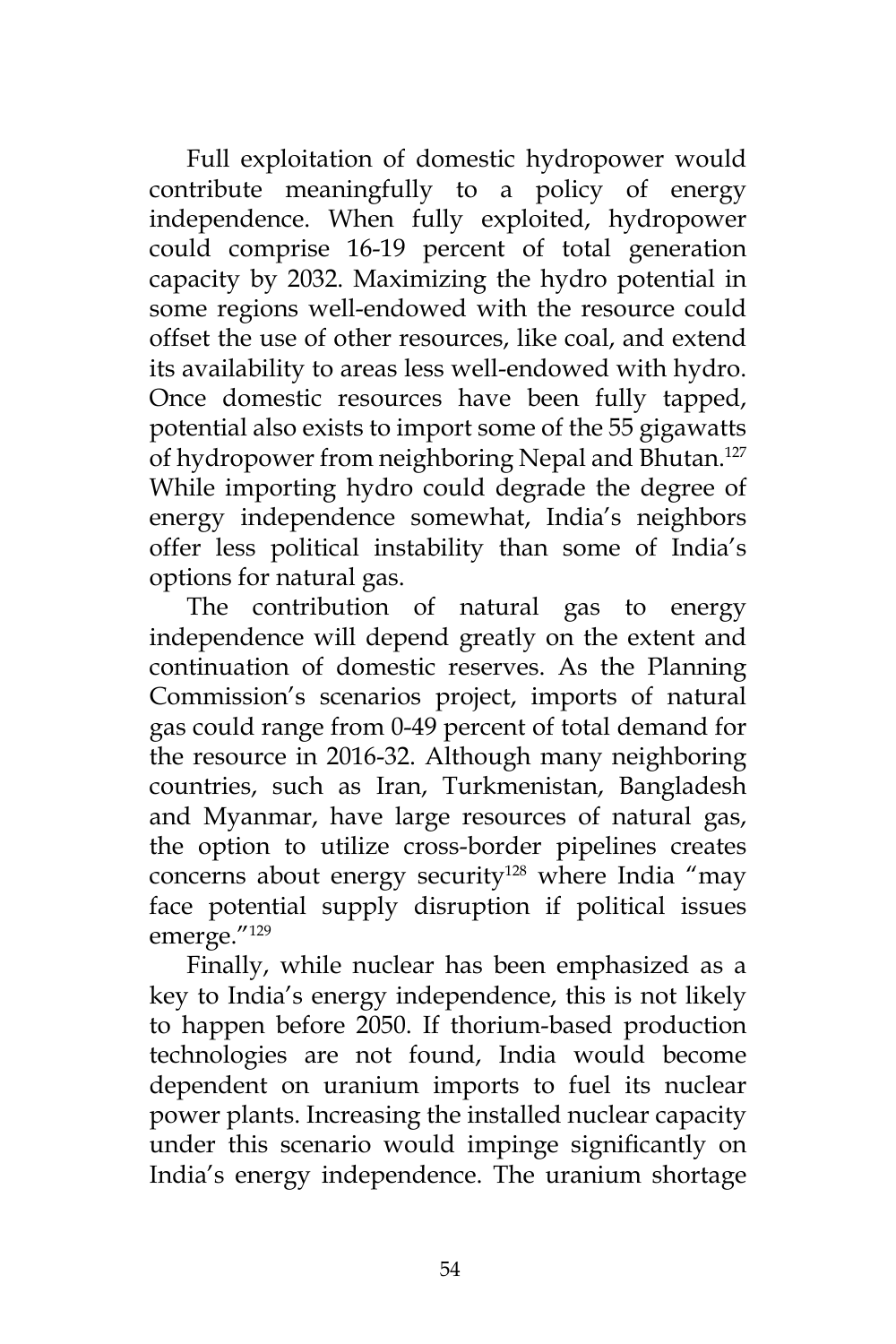already has forced India "to operate even the small nuclear generation capacity that we have at a load factor below what is technically possible."130 The promise of energy independence based on nuclear power, then, is predicated on successful development of thoriumbased production and will not take place until well beyond 2050.

#### **CONCLUSIONS**

It has been argued that the recent U.S.-India Civil Nuclear Cooperation Initiative makes considerable sense from an economic and resource perspective. Among these arguments are the assertions that: it will make India less reliant on unstable sources of oil and gas; that India requires nuclear energy to meet its GDP growth targets; and that nuclear energy can improve the environment significantly and enhance energy independence. Strategic and geopolitical justifications notwithstanding, the economic and resource arguments are overstated. In this analysis, we have sought to assess the central question of whether nuclear energy will meet India's future energy needs by analyzing the demand for electricity and evaluating each supply option: i) total potential capacity; ii) relative costs; iii) the pace of development, technological innovations, and technical constraints; iv) locations of supply and efficient distribution to electricity demand centers; v) environmental considerations; and vi) impacts on energy independence.

In the final assessment, this report finds that nuclear energy likely will not reduce India's dependence on oil and gas, will play a marginal role in sustaining economic growth through 2032, and is either not the most significant option for reducing greenhouse gas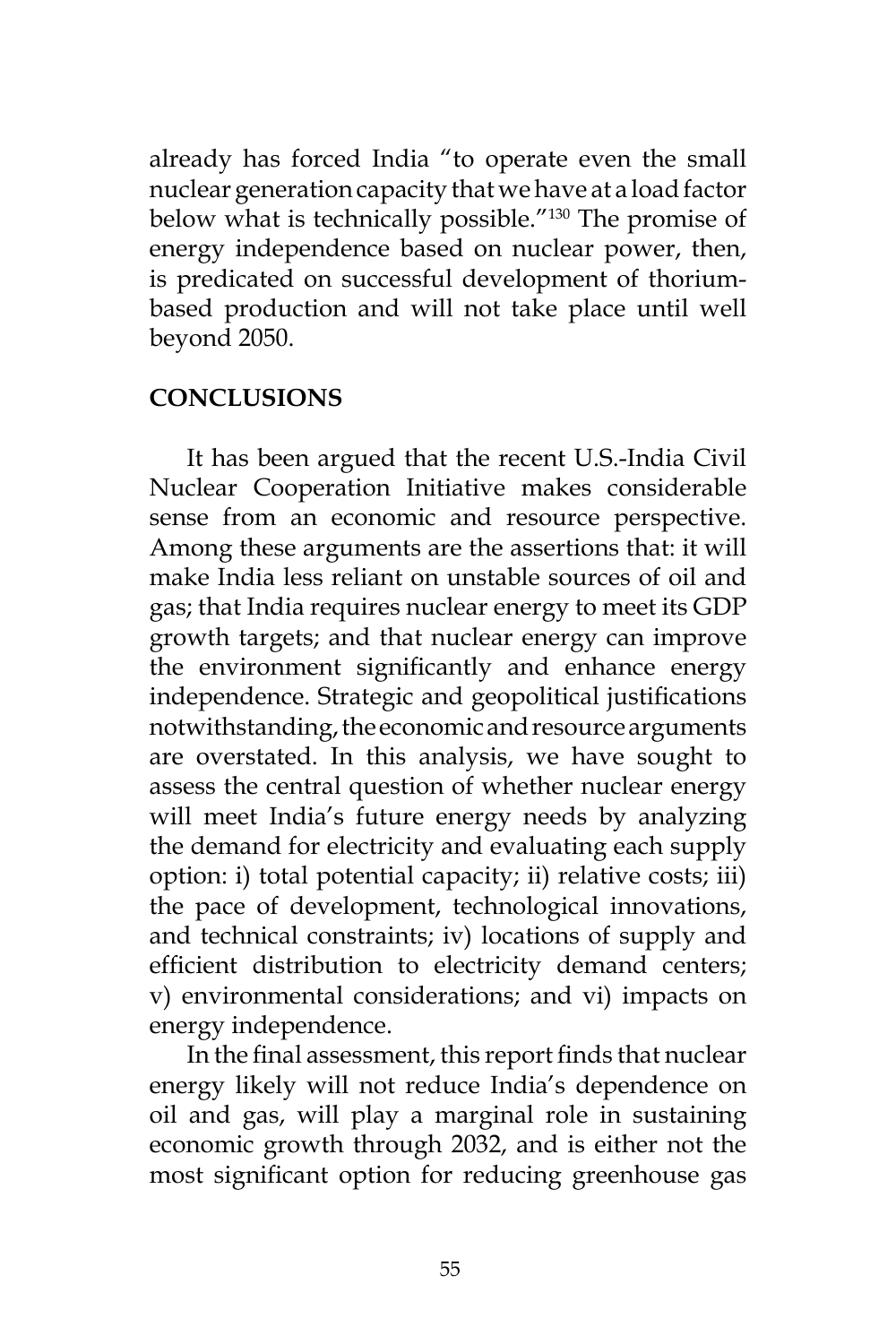emissions or is unlikely to reduce such emissions. In terms of lessening India's dependence on imported fossil fuels, nuclear energy does not fulfill the same end uses as the majority of imports of foreign fossil fuels and therefore will not substitute for them. As Dr. Ashton Carter of Harvard University succinctly underscored:

> Nuclear power can play a part in helping India address these problems, but it will not make a critical difference. Electricity in India will be mostly produced by coal-burning power plants for the foreseeable future; even under the most extravagant projections, nuclear plants will provide less than ten percent of India's electricity . . . . [As such, nuclear power] can do little to slake the thirst of the principal consuming sector in India—transportation—because cars and trucks do not run off the electrical grid and will not for a long time.<sup>131</sup>

Michael Levi and Charles Ferguson of the Council on Foreign Relations reinforce this point by highlighting that "most Indian oil is used by cars and trucks, not by power plants, so nuclear power will not significantly change the demand for oil."132

In terms of the electricity supply, estimates generally agree that India will depend primarily on domestic coal and hydropower, providing roughly 60-80 percent of electricity through 2032. In the most optimistic scenarios, natural gas generation could reach 16 percent, and nuclear energy could constitute 9 percent of generation capacity by 2032. But if the development of hydro, natural gas, or nuclear generation is delayed, coal-based generation will fill the gap. In general, India has considerable domestic resources—in the form of coal, hydro, efficiency improvements, and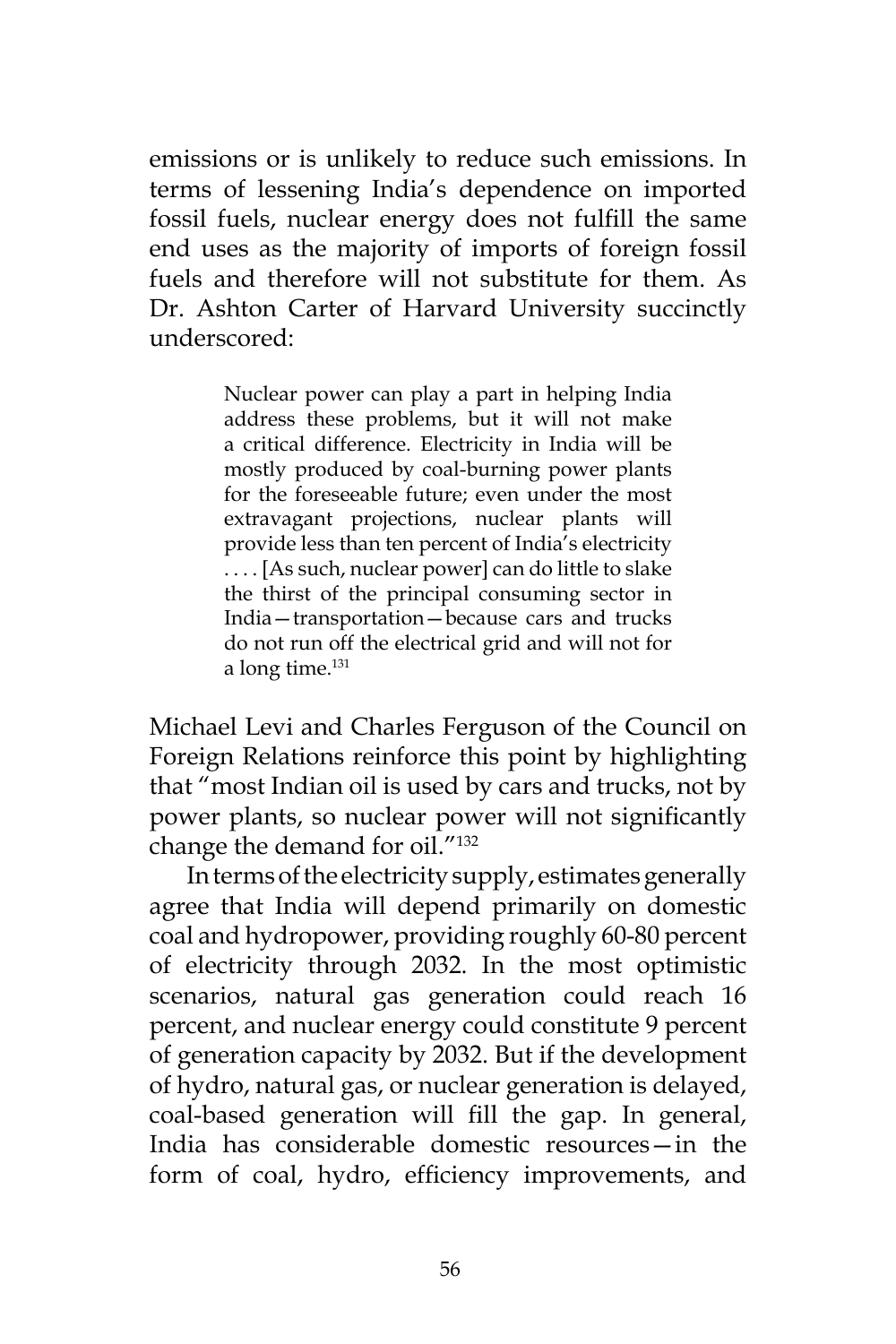renewables—to meet demand for the next 10-25 years and most likely the next 45 years. The electricity demands of economic growth can be met with India's diverse and vast resource base, of which nuclear will remain a marginal contributor at least through 2050.

In terms of energy independence and environmental improvements, coal also dominates the scenarios through 2032. Although domestic coal could be exhausted in 45 years if additional technologies or reserves are not found, imported coal can be economical for a significant portion of India, and technological improvements could extend the coal resource base and significantly enhance energy independence. Since India lacks sufficient domestic sources of uranium, an increase in nuclear generation would result in greater dependence on imports of ore and technology until India's abundant domestic resources of thorium can be commercialized for significant production of electricity, which is not likely until after 2050. In terms of environmental improvements, the development of nuclear generation has not necessarily led to a reduction in greenhouse gases, and the dominance of coal in the energy mix well through 2050 means that clean-coal technologies, hydro power, demand side management, and renewables could do more to reduce carbon dioxide emissions than nuclear generation.

In sum, the economic and resource arguments for the U.S.-India Civil Cooperation Initiative are overstated. Nuclear energy will not reduce India's reliance on foreign fossil fuels significantly, is not vital to sustain India's economic growth through 2032, and does not necessarily provide the best option for environmental improvements and energy independence.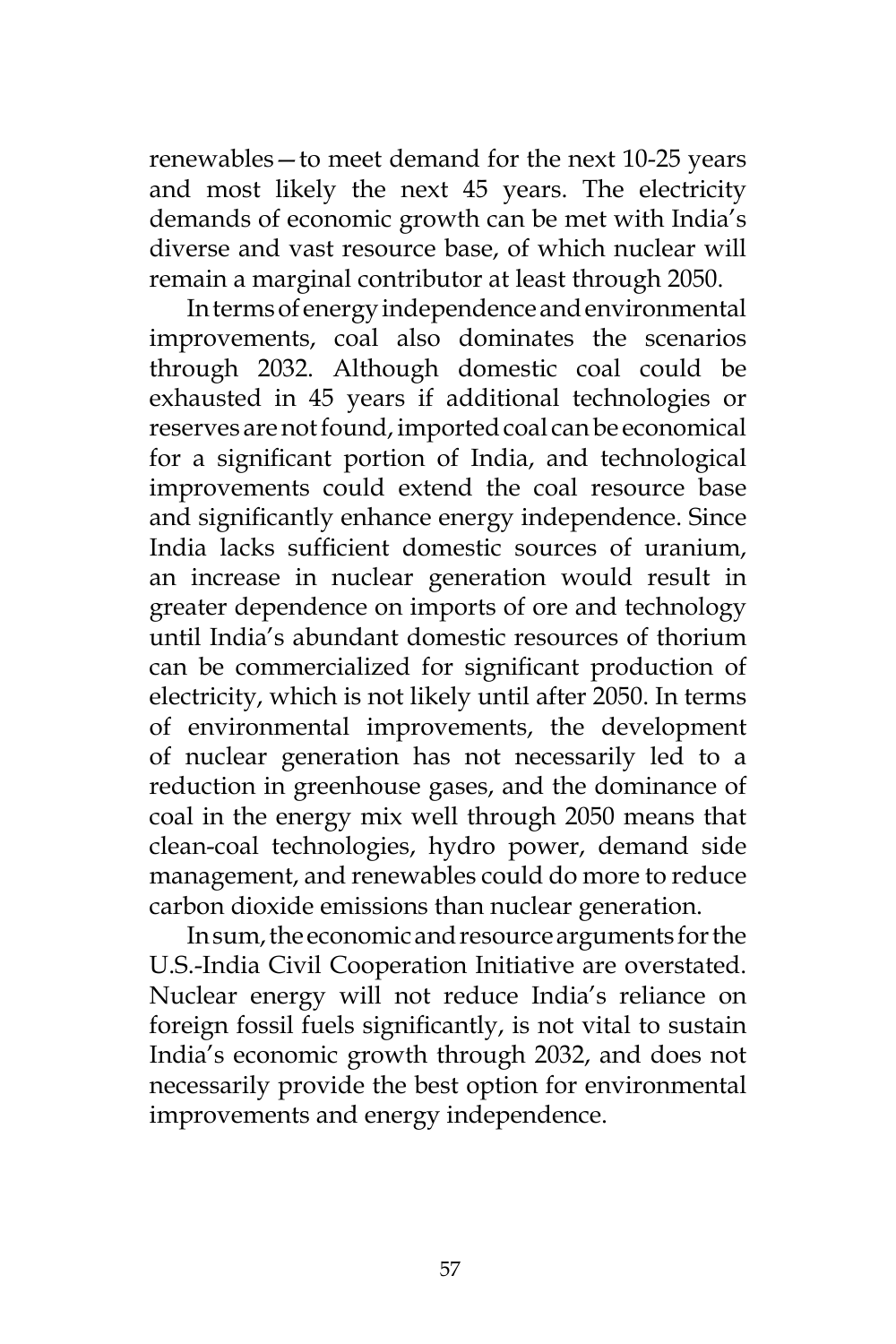# **APPENDIX A**

# **KEY FINDINGS BY CRITERION**

| Criterion                                                                                     | <b>Key findings</b>                                                                                                                                                                                                                                                                                                                     |
|-----------------------------------------------------------------------------------------------|-----------------------------------------------------------------------------------------------------------------------------------------------------------------------------------------------------------------------------------------------------------------------------------------------------------------------------------------|
| Total potential capacity                                                                      | Coal will contribute the<br>majority of electricity for the<br>next 45+ years                                                                                                                                                                                                                                                           |
|                                                                                               | • Hydropower remains<br>significant, at ~16-20 percent<br>of 2032 demand                                                                                                                                                                                                                                                                |
|                                                                                               | Nuclear potential<br>optimistically contributes<br>only 8-9 percent by 2032                                                                                                                                                                                                                                                             |
| Relative costs                                                                                | • Relative costs may<br>impact the sequence of<br>development, but all supply<br>options are necessary to<br>some degree to meet future<br>demand                                                                                                                                                                                       |
|                                                                                               | • Hydropower is currently<br>among the cheapest, coal<br>and nuclear are potentially<br>equivalent, depending on<br>discount rate, natural gas<br>is potentially expensive<br>if fuel prices remain high<br>and renewables remain<br>expensive per kWh but<br>small installation costs make<br>them accessible for rural<br>populations |
| Pace of development,<br>technological innovation, and<br>technical constraints<br>(continued) | • Nuclear has historically<br>fallen short of projections<br>and current estimates<br>employ many assumptions                                                                                                                                                                                                                           |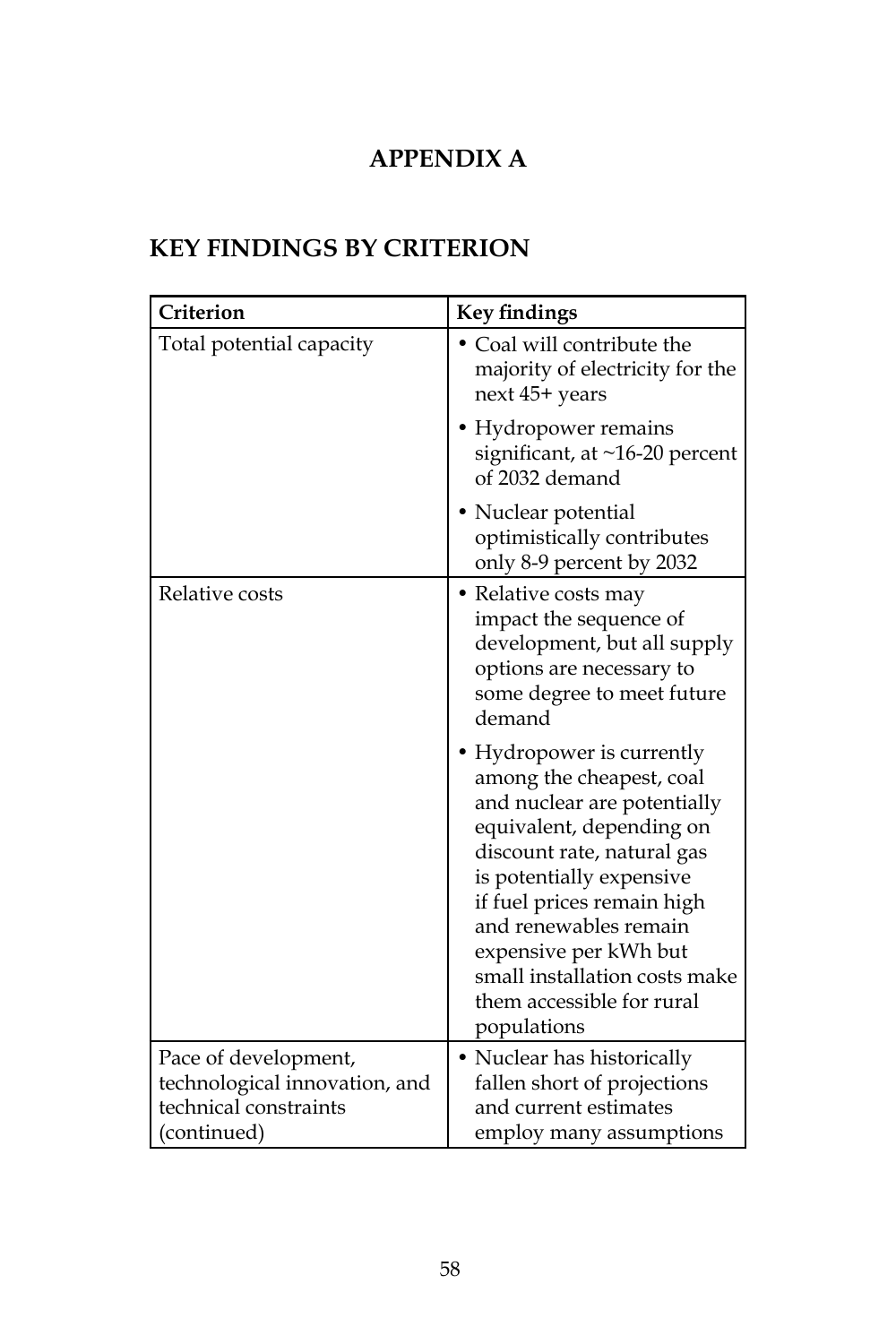| Criterion                                                                                     | <b>Key findings</b>                                                                                                                                                                           |
|-----------------------------------------------------------------------------------------------|-----------------------------------------------------------------------------------------------------------------------------------------------------------------------------------------------|
| Pace of development,<br>technological innovation, and<br>technical constraints<br>(continued) | • Optimistic nuclear<br>projections require<br>overcoming significant<br>technological hurdles (e.g.,<br>commercializing thorium)                                                             |
| Pace of development,<br>technological innovation, and<br>technical constraints<br>(concluded) | • Hydropower is often<br>hindered by social pressures<br>and current plans are slower<br>than historical rates of<br>development through 2016                                                 |
|                                                                                               | Clean use of coal and<br>extending the life of coal<br>resources face significant<br>technological hurdles (e.g.,<br>in-situ gasification), but<br>exploitation for next 45<br>years does not |
|                                                                                               | • Significant technological<br>hurdles are needed to make<br>renewables cheaper on a per<br>kWh basis                                                                                         |
| Locations of supply and<br>linkages to demand                                                 | • Hydropower potential<br>remains primarily in those<br>areas where importation<br>of coal would not be<br>economically competitive                                                           |
|                                                                                               | Transmission and<br>distribution network<br>improvements are vital                                                                                                                            |
|                                                                                               | • Decentralized generation<br>can help meet the policy<br>goals of increasing<br>electricity access among<br>rural populations                                                                |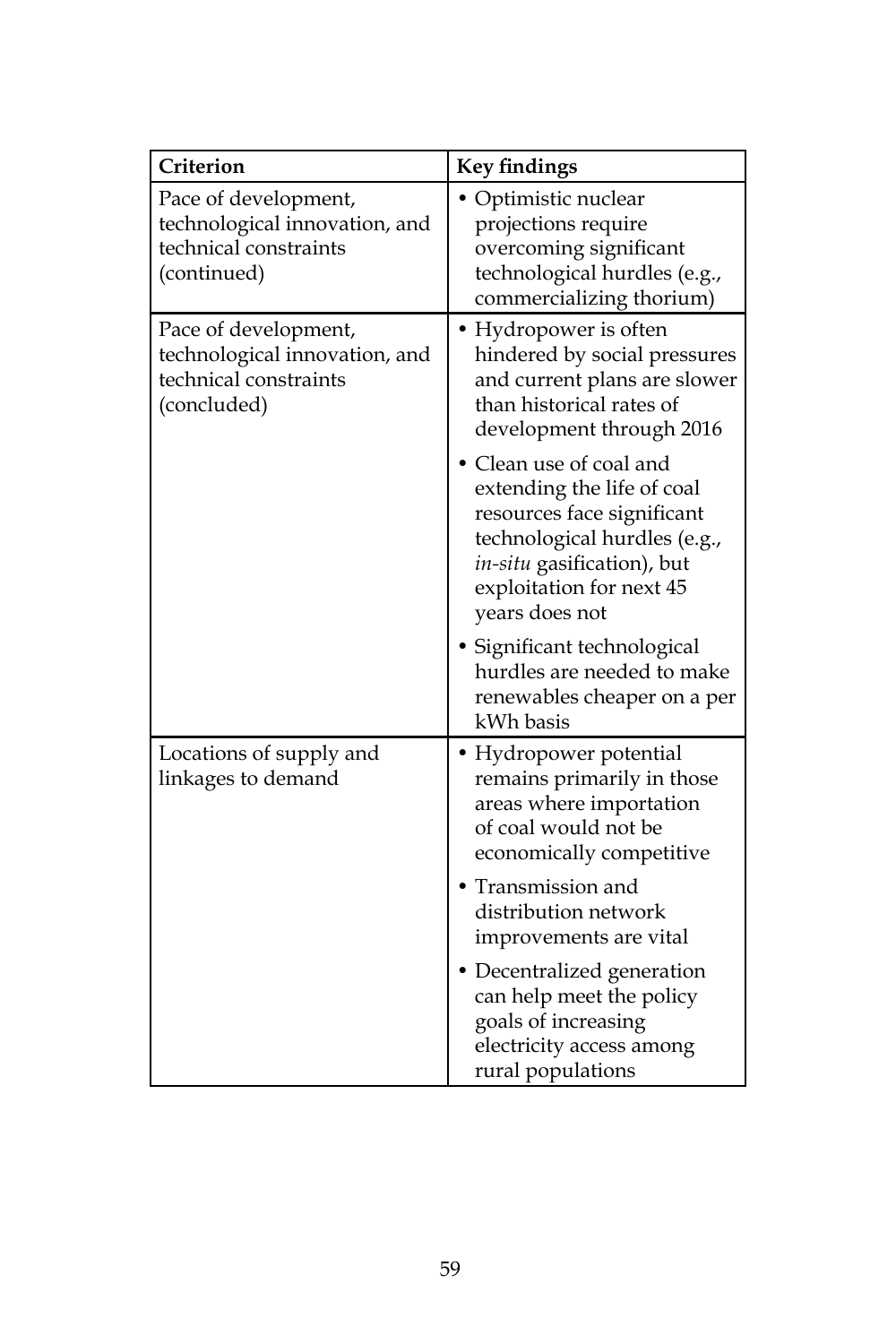| Criterion                    | <b>Key findings</b>                                                                                                                                                                           |
|------------------------------|-----------------------------------------------------------------------------------------------------------------------------------------------------------------------------------------------|
| Environmental considerations | • Demand side management,<br>improving coal efficiency,<br>and full exploitation of<br>renewables contributes<br>more to CO <sup>2</sup> reductions<br>than optimistic nuclear<br>projections |
|                              | • Unlikely that nuclear would<br>substitute for coal-based<br>generation                                                                                                                      |
| Energy independence          | • Extending coal resources<br>reinforces independence the<br>most                                                                                                                             |
|                              | • Hydropower contributes<br>meaningfully to<br>independence until fully<br>exploited                                                                                                          |
|                              | Uranium-based nuclear<br>power makes India<br>dependent due to limited<br>domestic resources                                                                                                  |
|                              | • Nuclear contributes<br>meaningfully to energy<br>independence only after<br>thorium generation is<br>realized and ramped up,<br>probably after 2050                                         |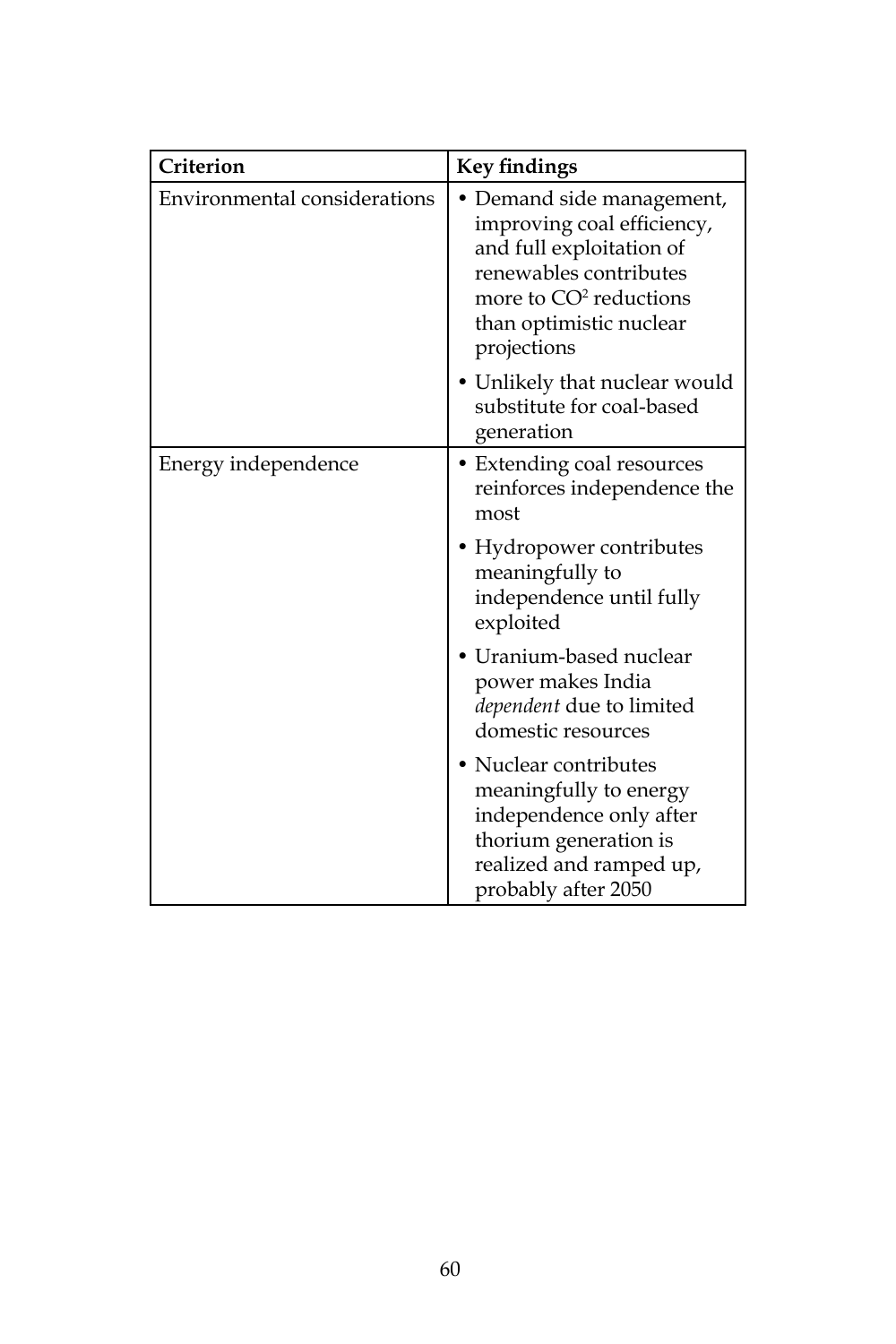#### **APPENDIX B**

## **MAIN POWER PLANTS IN INDIA**



Source: TERI, 2000.

Source: International Energy Agency. *Electricity in India: Providing Power for the Millions*, OECD/IEA, Paris, 2002.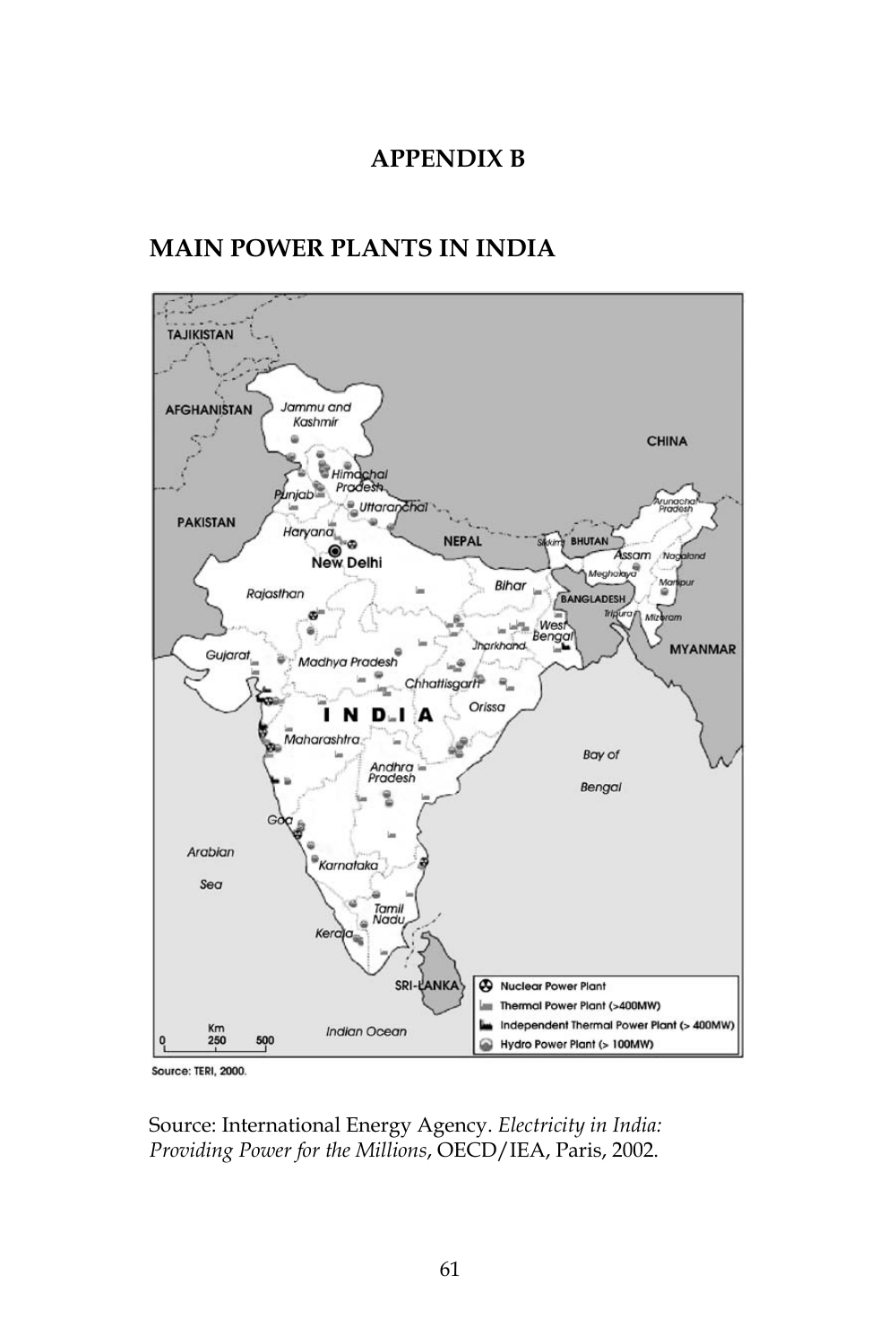## **APPENDIX C**

# **COAL PRODUCTION, USE AND IMPORTS**



Sources: IEA analysis.

Source: International Energy Agency. *Electricity in India: Providing Power for the Million*s, OECD/IEA, Paris, 2002.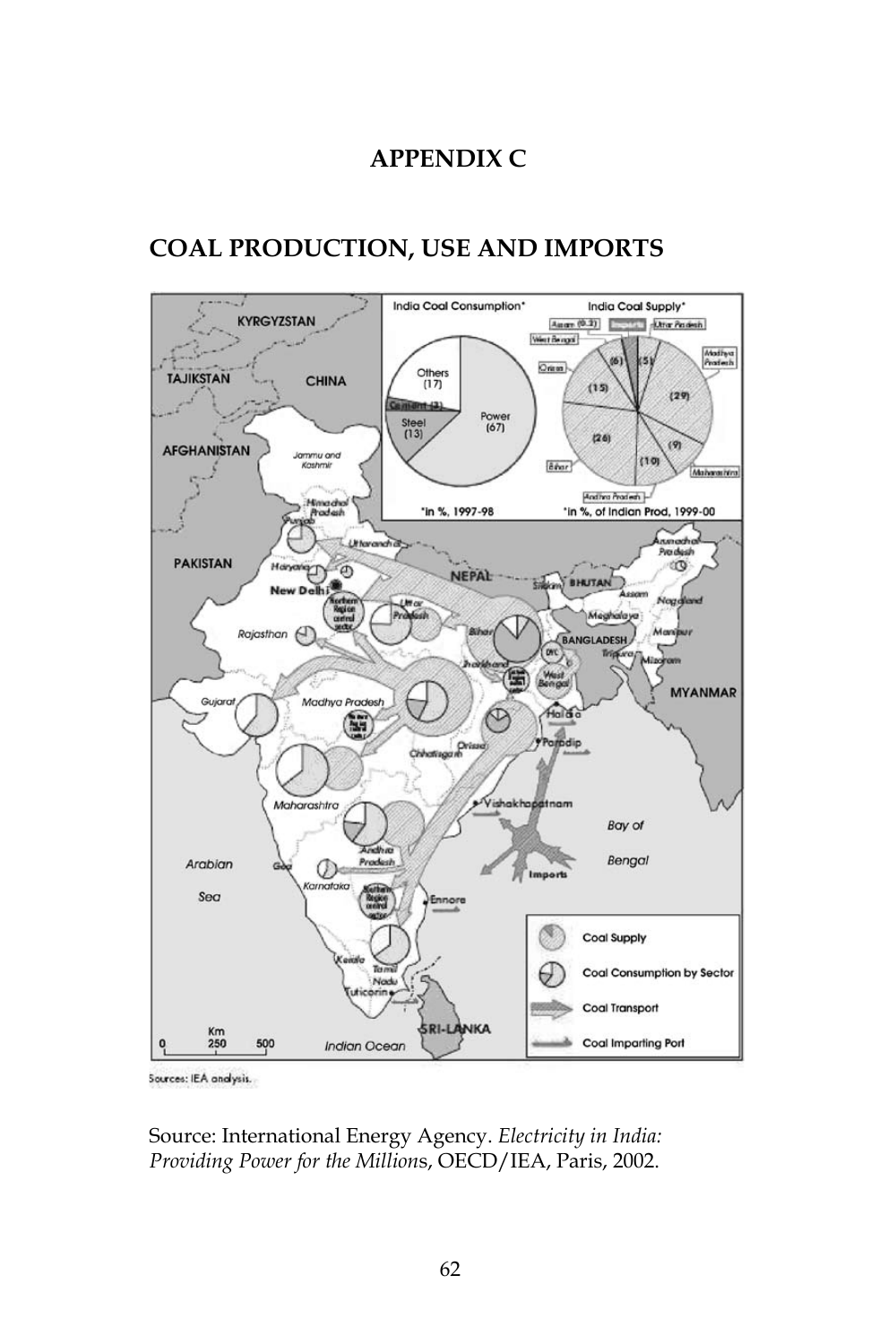#### **ENDNOTES - CHAPTER 2**

. Michael A. Levi and Charles D. Ferguson, *U.S.-India Nuclear*  1. *Cooperation: A Strategy for Moving Forward*, Council on Foreign Relations, CSR No. 16, June 2006.

 Leonard Weiss, "Power Points: The U.S.-India Nuclear 2. Agreement is the Wrong Deal with the Wrong Energy Source," *Bulletin of the Atomic Scientists*, Vol. 62, No. 3, May/June 2006, p. 21. Quoted from March 13 *Washington Post*.

. Government of India, Planning Commission, *Integrated*  3. *Energy Policy: Report of the Expert Committee*, New Delhi, August 2006, p. 18.

. *Ibid*., p. 8. 4.

. M. V. Kamath, "India's Energy Needs and How to Meet 5. Them," available at www.newstodaynet.com/guest/2308gu1. htm. "The expectations now are that in the next two decades the economy will grow at an average of 5 to 8 percent. . . . Even a 7 percent growth per year is not sustainable without a substantive boost to energy access," Energy Information Administration, *International Energy Outlook, 2006*, U.S. Department of Energy, p. 12. GDP growth rates for China and India were adjusted downward, based on the analyst's judgment.

. Energy Information Administration, p. 12. 6.

. David G. Victor, "The India Nuclear Deal: Implications 7. for Global Climate Change," Testimony before the U.S. Senate Committee on Energy and Natural Resources, July 18, 2006. Available at *www.cfr.org/publication/11123/india\_nuclear\_deal.html*.

. *Ibid*. 8.

. Planning Commission, p. xx. 9.

*Ibid*. 10.

11. "While the exact future needs for power remain uncertain, there is considerable evidence that electric demand will grow at roughly the same rate as the economy," Victor.

12. Kamath.

*Ibid*. 13.

14. Planning Commission, p. xiii.

*Ibid*., p. 2. 15.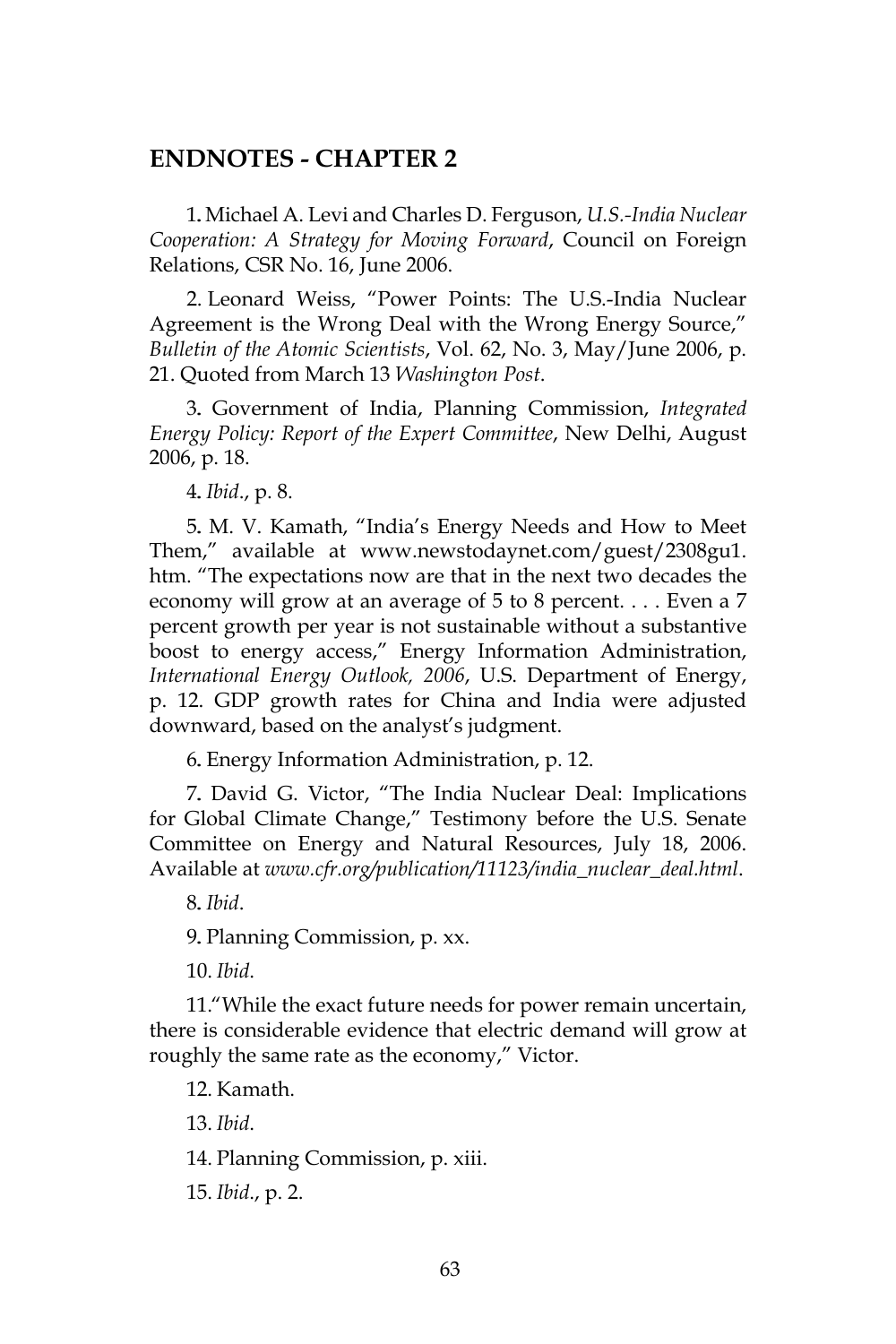16. Government of India, Ministry of Power, available at powermin.nic.in/generation/accelerating\_developement.htm.

17. International Energy Agency, *Electricity in India: Providing Power for the Millions*, OECD/IEA, Paris, 2002, p. 34.

18For basic primer information, see www.eia.doe.gov/glossary/ *glossary\_b.htm*.

 Anil Kakodkar, "Energy in India for the Coming Decades," 19. p. 11.

*Ibid.*, p. 12. 20.

21. Planning Commission, p. xiv.

KPMG, *India Energy Outlook, 2006*, p. 7. 22.

23. Planning Commission, p. 34.

 "India's Energy Dilemma," *South Asia Monitor*, No. 98, 24. Center for Strategic and International Studies (CSIS): Washington, DC, September 7, 2006.

25. Planning Commission, pp. xxi-xxii.

*Ibid*., p. xiii; Energy Information Administration. 26.

27. KPMG, p. 7.

Ministry of Power, available at powermin.nic.in/. 28.

29. KPMG, p. 4; Ministry of Power.

30. Planning Commission, p. 38.

- *Ibid*., p. xxii. 31.
- 32. KPMG, p. 16.
- *Ibid.*, p. 4. 33.

34. Planning Commission, p. 34.

- *Ibid.*, p. 45. 35.
- *Ibid.*, p. 48. 36.
- *Ibid.*, p. 40. 37.
- *Ibid.*, p. 51. 38.
- *Ibid.*, p. 75. 39.
- *Ibid.*, p. 35-36. 40.

 M. V. Ramana, "Nuclear Power in India: Failed Past, 41.Dubious Future," p. 24, available at *www.npec-web.org/Frameset. asp?PageType=Writings*.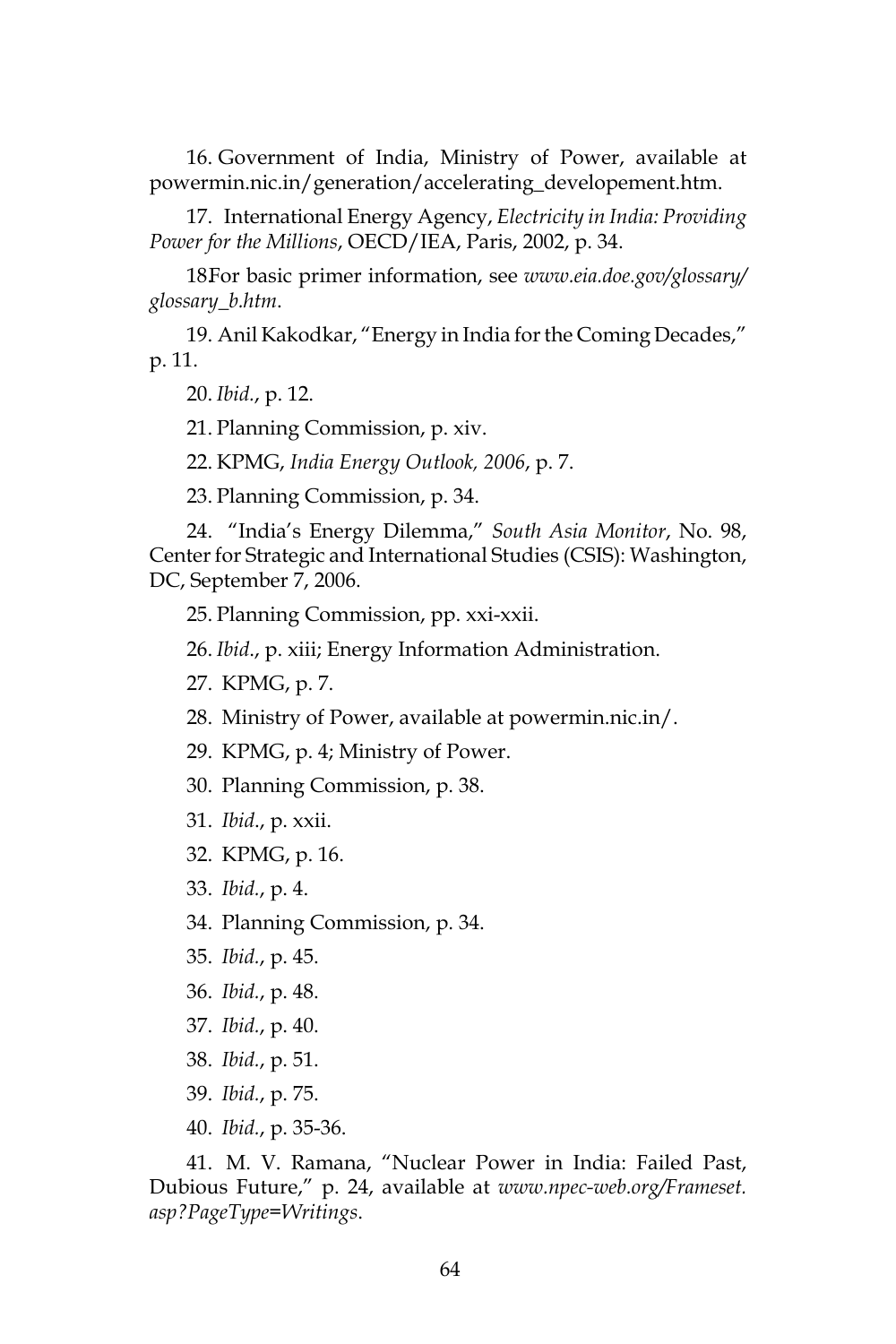"Nuclear Power: Half Life," *The Economist*, November 11, 42. 2006, p. 71.

43. Kakodkar, p. 12.

 Planning Commission, p. 36. The estimates for gigawatts 44. of electricity are simply described as "very large."

45. Ramana, p. 9.

46. Ministry of Power; KPMG, p. 4.

47. Ministry of New and Renewable Energy (MNES) website; KPMG; Weiss, p. 21.

48. Planning Commission, p. xxiii.

Weiss, p. 21. 49.

50. KPMG, p. 7. The Planning Commission puts the potential figure a bit lower, at 40 percent. Planning Commission, p. xxi.

51. Based on projected high and low estimates of coalproduced electricity.

52. Planning Commission, p. xx.

53M. V. Ramana, "A Question and Answer Session with M. V. Ramana on His Presentation, 'Nuclear Power in India: Failed Past, Dubious Future'," before a dinner hosted by The Nonproliferation Policy Education Center (NPEC), Washington, DC, May 10, 2006. Available at *www.npec-web-org/Frameset.asp?PageType=Writings*.

54. Planning Commission, p. 4.

55. "Nuclear Power: Half Life," p. 71.

56. Planning Commission, p. 11. "Indian coal has a high ash content and low calorific value—an average of 4000 kcal/kg compared to 6000 kcal/kg in imported coal. The average calorific value of coal burnt in India's power plants is only about 3500 kcal/kg."

57. Energy Information Administration.

*Ibid.* 58.

 Wisconsin Valley Improvement Company, available at 59. *www.wvic.com/hydro-facts.htm*. Jayati Ghose, "Who Pays for It?"

60. Wisconsin Valley Improvement Company.

Planning Commission, p. 76. 61.

*Ibid*., p. 46. 62.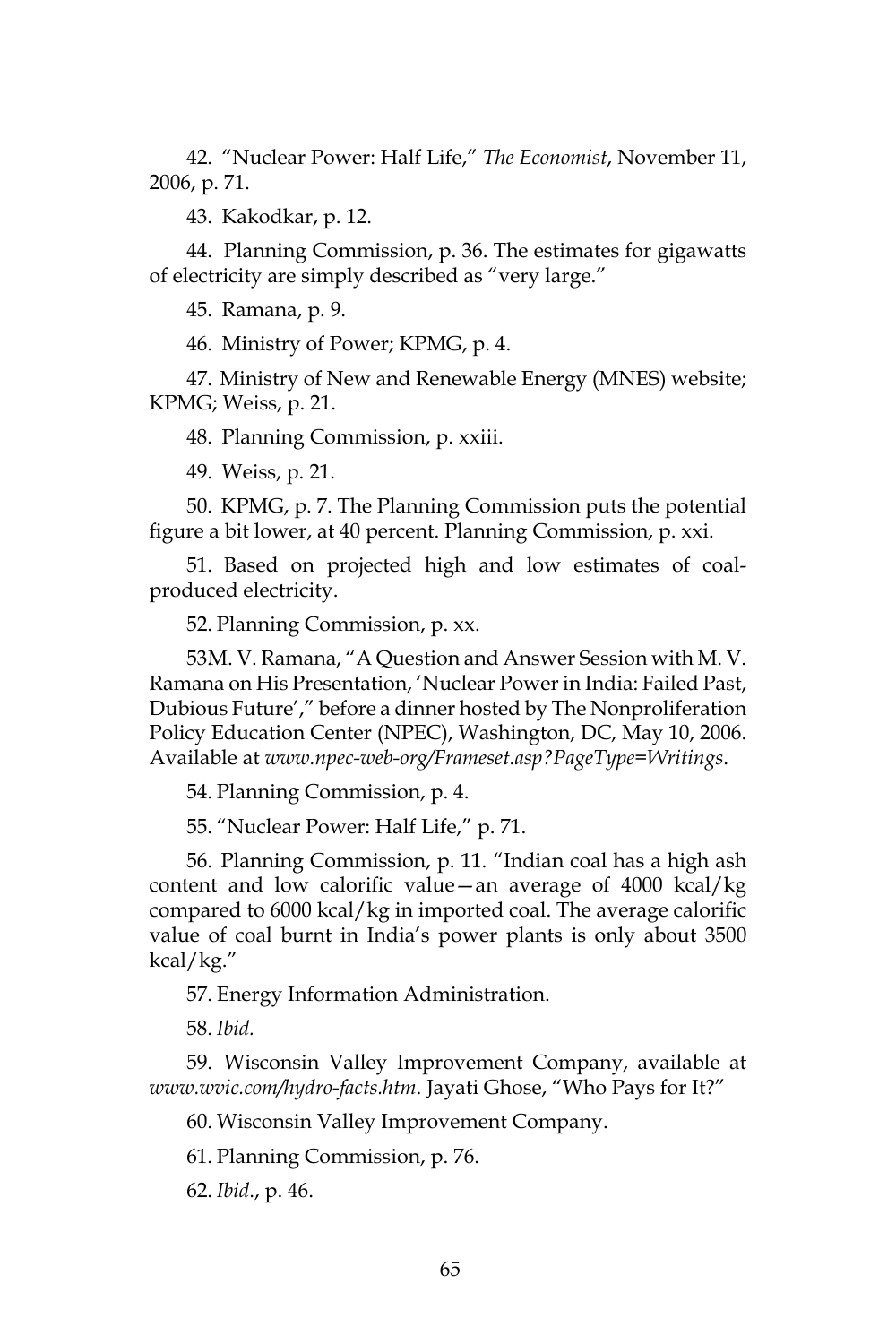63. Victor.

Planning Commission, p. 124. 64.

65. Government of India, Ministry of Finance, *Economic Survey 2005-2006*, National Informatics Center, 2006, available at indiabudget.nic.in/es2005-06/esmain.htm, p. 178.

66. Planning Commission, p. 35.

67. Ramana, "Nuclear Power in India," p. 16.

68. Analysts have commented that there are "huge additional costs of storing radioactive spent fuel and disposing of nuclear waste." Weiss, p. 21.

Ramana, "Nuclear Power in India," p. 17. 69.

*Ibid*. 70.

71. "Nuclear Power: Half Life."

 Weiss, p. 21. Amory Lovins, a world-renowned energy 72. analyst and CEO of the nonprofit Rocky Mountain Institute, recently published data in Nuclear Engineering International, December 2005.

73. Planning Commission, p. 4.

*Ibid*. 74.

International Energy Agency, *Electricity in India: Providing*  75. *Power for the Millions*, OECD/IEA, Paris, 2002, p. 34.

76. CSIS.

77. Ministry of Finance, p. 180.

*Ibid*. 78.

79. International Energy Agency, p. 34.

80. Planning Commission, p. 22.

81. Ministry of Finance, p. 177.

82. Planning Commission, p. 45.

*Ibid*., p. 34. 83.

*Ibid*. 84.

 Lory Hough, "King Coal Comes Clean," *John F. Kennedy*  85. *School of Government Bulletin*, Cambridge: Harvard University, Summer 2006, p. 17.

86. KPMG, p. 4.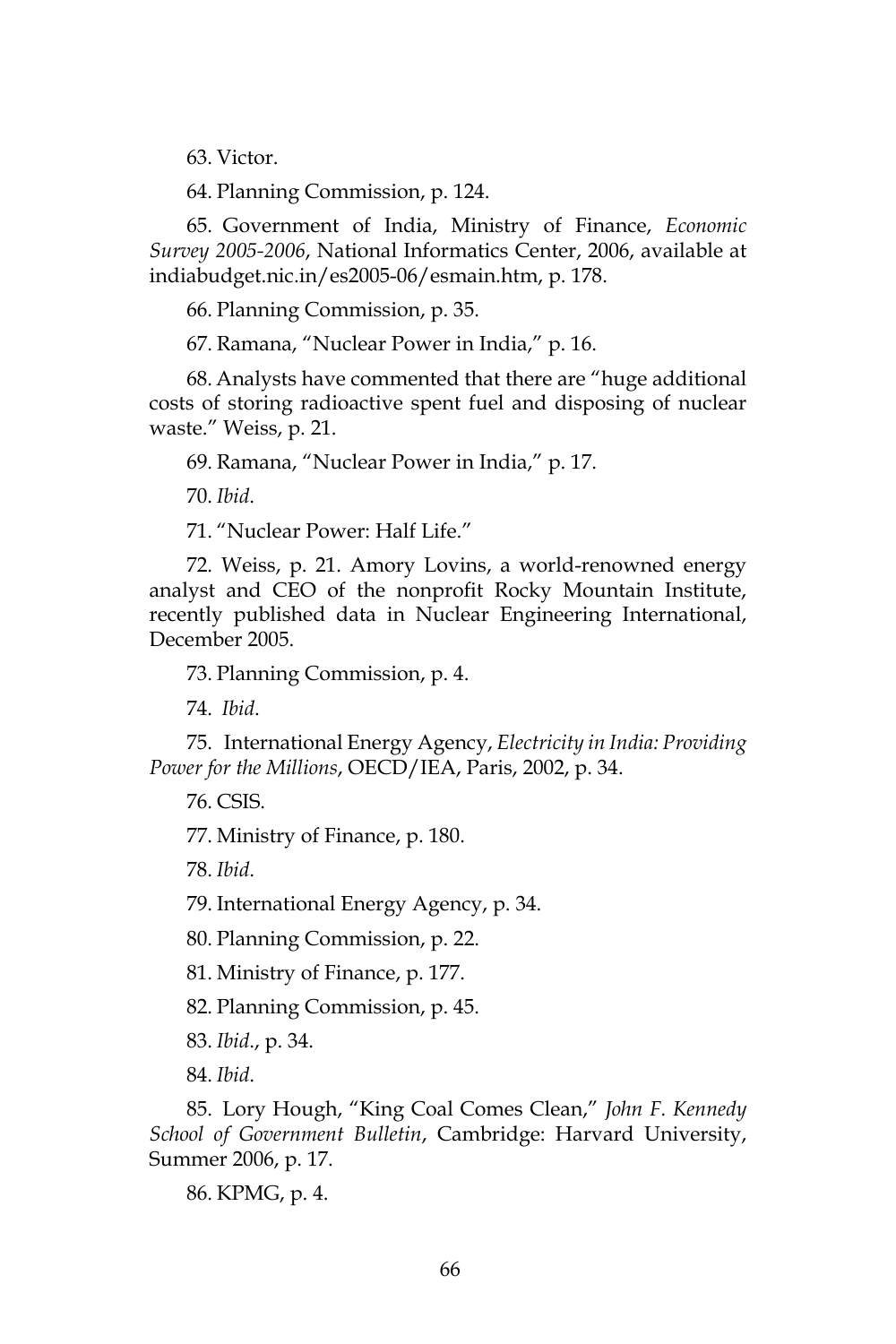- 87. Planning Commission, p. 38.
- *Ibid*., p. 33. 88.
- *Ibid*., p. 38. 89.
- 90. Ramana, "Nuclear Power in India," p. 7.
- *Ibid*. 91.
- Planning Commission, p. 37. 92.
- 93. KPMG, p. 4.
- Ramana, "Nuclear Power in India," p. 9. 94.
- *Ibid*. 95.
- Government of India, Ministry of Power. See Figure 10. 96.
- 97. Ramana, "Nuclear Power in India," p. 7.
- 98. Kakodkar, p. 12.
- Ramana, "Nuclear Power in India," p. 9. 99.
- 100. Ministry of Finance, p. 179.
- *Ibid*. 101.
- 102. Planning Commission, p. xv.
- 103. Weiss, p. 21.
- *Ibid*. 104.
- 105. CSIS.
- 106. KPMG, p. 17.
- 107. CSIS.
- 108. KPMG, p. 17.
- 109. CSIS.
- *Ibid*., p. 14. 110.
- 111. Ramana, "Nuclear Power in India," p. 23.
- 112. Hough, p. 17.
- 113. Planning Commission, p. xiv.
- *Ibid*., p. 12. 114.
- *Ibid*., p. 34. Hough, p. 17. 115.
- 116. Energy Information Administration, pp. 93, 96.
- 117. Levi and Ferguson, p. 9.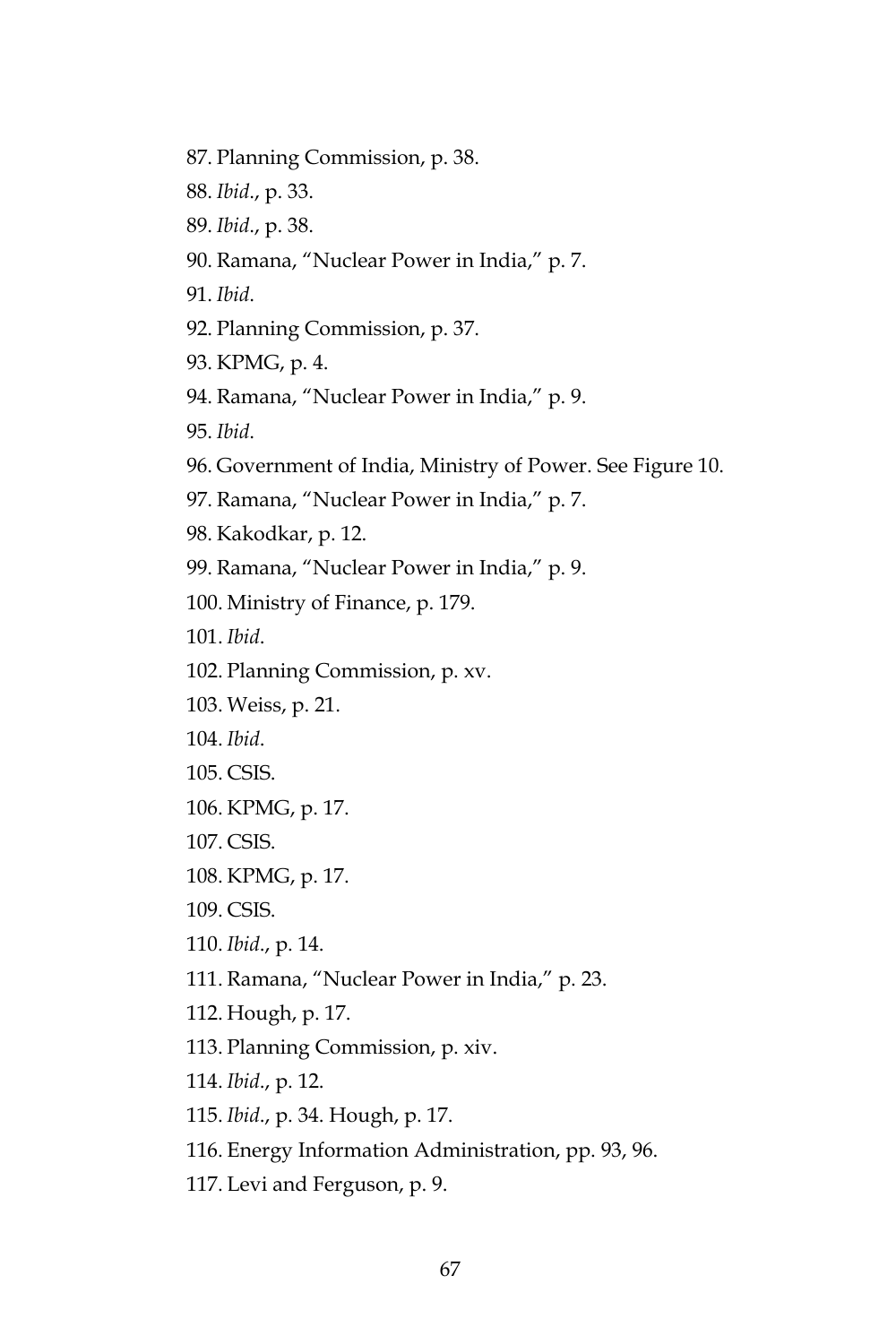118. Victor.

119. Planning Commission.

*Ibid*., p. xxix. 120.

121. Ashton B. Carter, "America's New Strategic Partner?" *Foreign Affairs*, Vol. 85, No. 4, July/August 2006, p. 41.

122. Ramana, "Nuclear Power in India," p. 21.

123. CSIS, p. 14.

124. Planning Commission, p. xxii.

 *Ibid*., p. 45. These estimates are for total coal requirements. 125. The percentage of domestic coal currently used for power generation is 78 percent (p. xiv), while various estimates for future usage suggests 60-75 percent used for power generation (p. 25).

*Ibid*., p. 119. 126.

*Ibid*., p. 61. 127.

*Ibid*., p. 60. 128.

129. KPMG, p. 17.

130. Planning Commission, p. 12.

131. Carter, p. 41.

132. Levi and Ferguson, p. 9.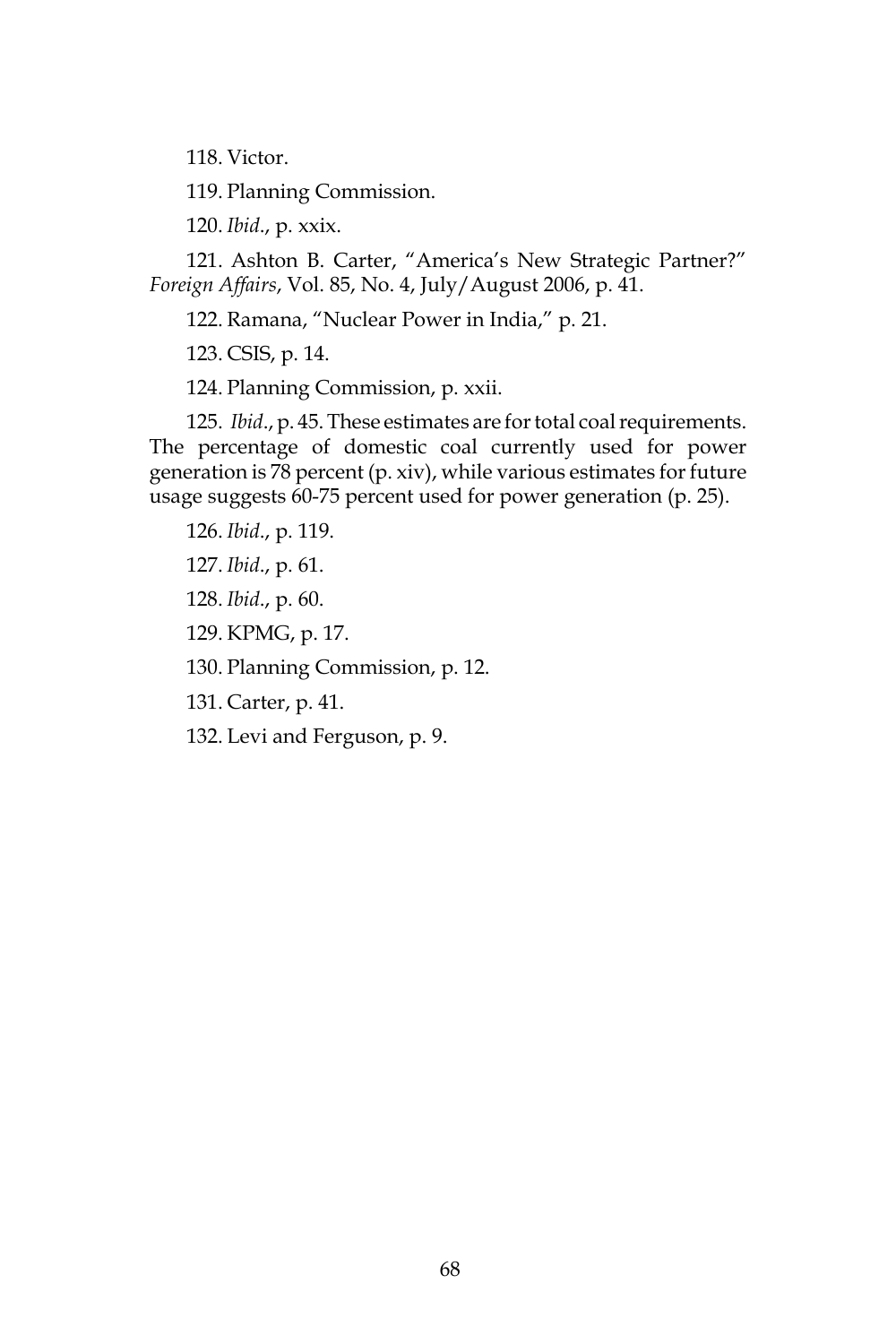#### **BIBLIOGRAPHY**

- Carter, Ashton B. "America's New Strategic Partner?" *Foreign Affairs*, Volume 85, Number 4, July/August 2006.
- Center for Strategic and International Studies. "India's Energy Dilemma," *South Asia Monitor*, No. 98, Washington, DC, September 7, 2006. Available at *www.csis.org/media/csis/pubs/ sam98.pdf.*
- Energy Information Administration. *International Energy Outlook*, 2006, Washington, DC: U.S. Department of Energy, Office of Integrated Analysis and Forecasting, June 2006.
- Ghose, Jayati. "Who Pays for It?" Available at *www.hinduonnet. com/thehindu/thscrip/print.pl?file=20060714003603000. htm&date=fl2313/&prd=fline&.*
- Government of India, Ministry of Finance. *Economic Survey 2005-2006,* National Informatics Center, 2006. Available at *indiabudget.nic.in/es2005-06/esmain.htm.*
- Government of India, Ministry of Statistics and Programme Implementation. Available at *www.mospi.nic.in/31jan06\_s3\_ 1.htm.*
- Government of India, Ministry of Power. Available at *indiabudget. nic.in*; and also *powermin.nic.in/generation/accelerating\_ developement.htm.*
- Government of India, Planning Commission. *Integrated Energy Policy: Report of the Expert Committee*, New Delhi, August 2006.
- Hough, Lory. "King Coal Comes Clean," *John F. Kennedy School of Government Bulletin*, Cambridge: Harvard University, Summer 2006.
- "India's Nuclear Ambitions: The Sound of One Hand Clapping," *The Economist*, July 22, 2006.
- International Energy Agency. *Electricity in India: Providing Power for the Millions*, OECD/IEA, Paris, 2002.
- Jackson, Mike, Sarah Joy, Thomas C. Heller, and David G. Victor. "Greenhouse Gas Implications in Large Scale Infrastructure Investments in Developing Countries: Examples from China and India," Program on Energy and Sustainable Development, Center for Environmental Science and Policy, Working Paper